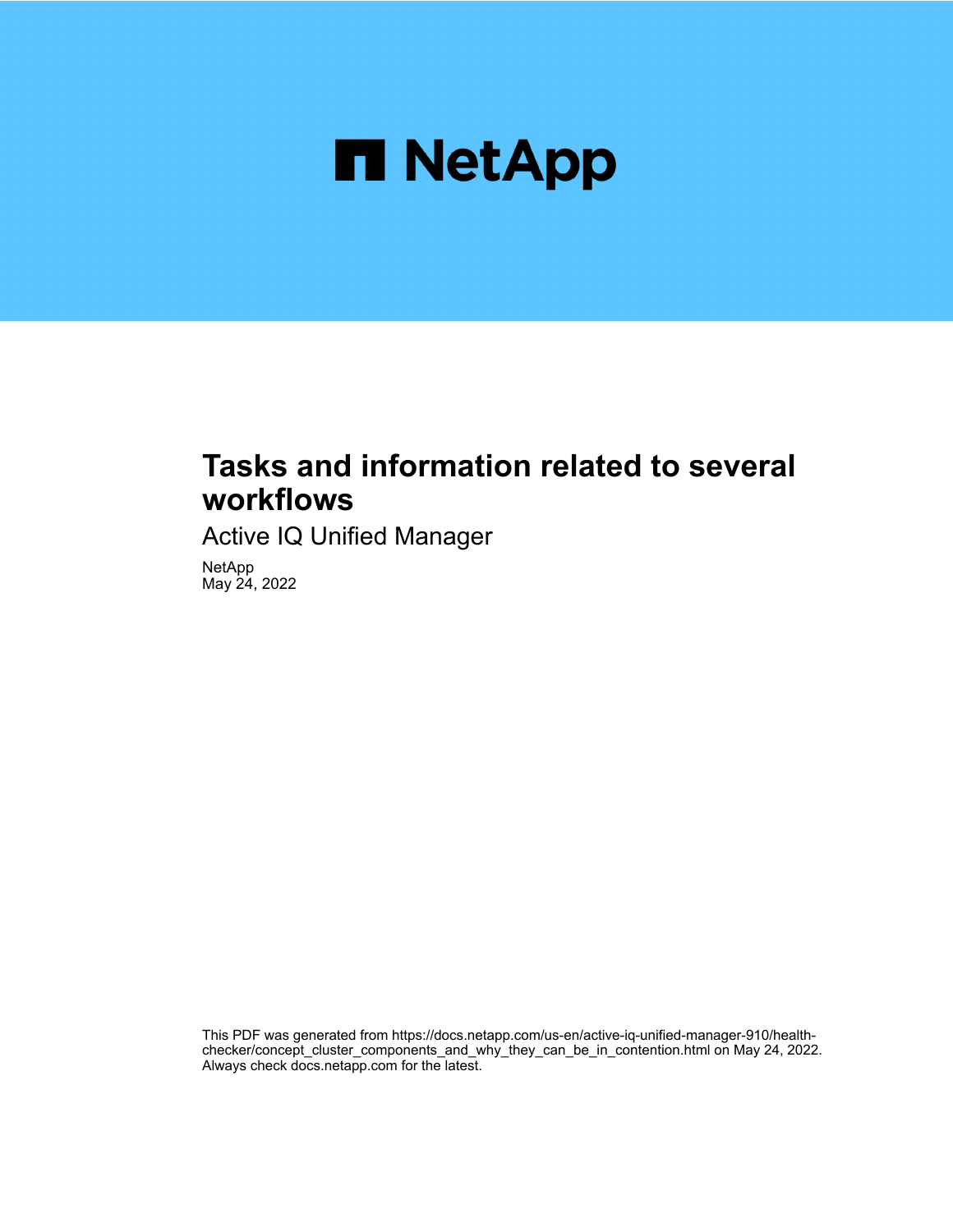# **Table of Contents**

| 81 Storage VM / Health details page entertainment containment containment and the Storage VM / Health details |  |
|---------------------------------------------------------------------------------------------------------------|--|
|                                                                                                               |  |
|                                                                                                               |  |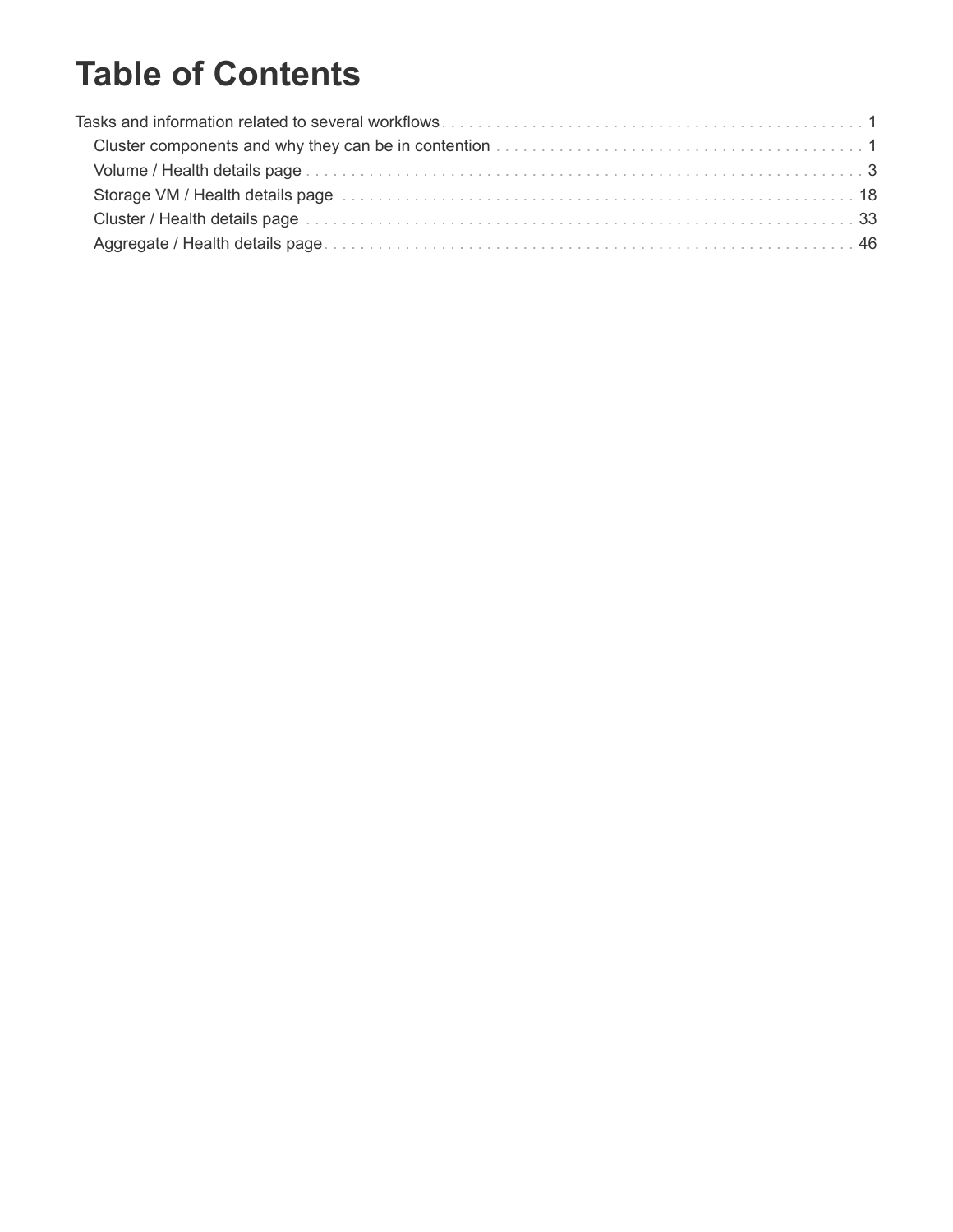# <span id="page-2-0"></span>**Tasks and information related to several workflows**

Some tasks and reference texts that can help you understand and complete a workflow are common to many of the workflows in Unified Manager, including adding and reviewing notes about an event, assigning an event, acknowledging and resolving events, and details about volumes, storage virtual machines (SVMs), aggregates, and so on.

# <span id="page-2-1"></span>**Cluster components and why they can be in contention**

You can identify cluster performance issues when a cluster component goes into contention. The performance of workloads that use the component slow down and their response time (latency) for client requests increases, which triggers an event in Unified Manager.

A component that is in contention cannot perform at an optimal level. Its performance has declined, and the performance of other cluster components and workloads, called *victims*, might have increased latency. To bring a component out of contention, you must reduce its workload or increase its ability to handle more work, so that the performance can return to normal levels. Because Unified Manager collects and analyzes workload performance in five-minute intervals, it detects only when a cluster component is consistently overused. Transient spikes of overusage that last for only a short duration within the five-minute interval are not detected.

For example, a storage aggregate might be under contention because one or more workloads on it are competing for their I/O requests to be fulfilled. Other workloads on the aggregate can be impacted, causing their performance to decrease. To reduce the amount of activity on the aggregate, there are different steps you can take, such as moving one or more workloads to a less busy aggregate or node, to lessen the overall workload demand on the current aggregate. For a QoS policy group, you can adjust the throughput limit, or move workloads to a different policy group, so that the workloads are no longer being throttled.

Unified Manager monitors the following cluster components to alert you when they are in contention:

#### • **Network**

Represents the wait time of I/O requests by the external networking protocols on the cluster. The wait time is time spent waiting for "transfer ready" transactions to finish before the cluster can respond to an I/O request. If the network component is in contention, it means high wait time at the protocol layer is impacting the latency of one or more workloads.

#### • **Network Processing**

Represents the software component in the cluster involved with I/O processing between the protocol layer and the cluster. The node handling network processing might have changed since the event was detected. If the network processing component is in contention, it means high utilization at the network processing node is impacting the latency of one or more workloads.

When using an All SAN Array cluster in an active-active configuration, the network processing latency value is displayed for both nodes so you can verify the nodes are sharing the load equally.

#### • **QoS Limit Max**

Represents the throughput maximum (peak) setting of the storage Quality of Service (QoS) policy group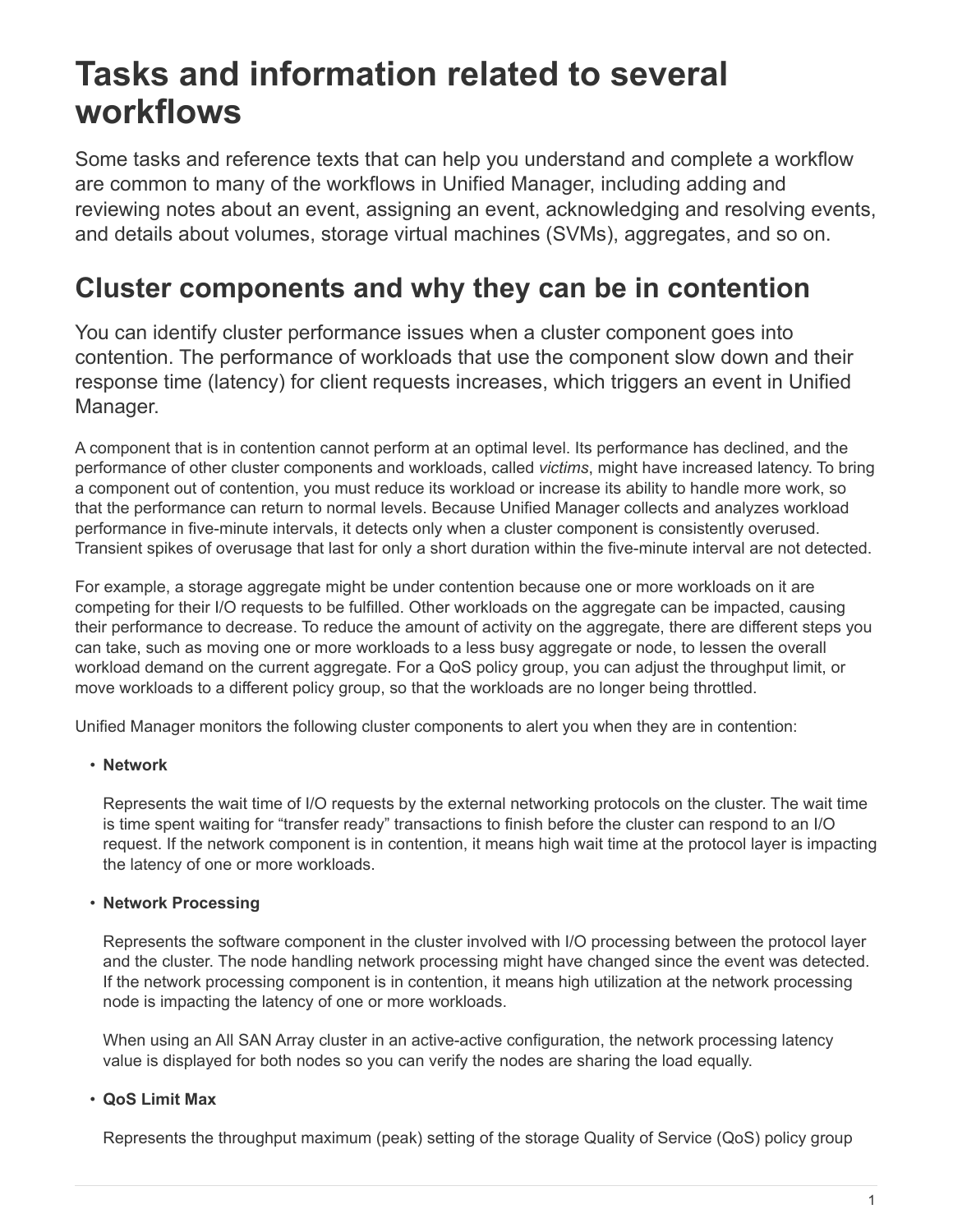assigned to the workload. If the policy group component is in contention, it means all workloads in the policy group are being throttled by the set throughput limit, which is impacting the latency of one or more of those workloads.

#### • **QoS Limit Min**

Represents the latency to a workload that is being caused by QoS throughput minimum (expected) setting assigned to other workloads. If the QoS minimum set on certain workloads use the majority of the bandwidth to guarantee the promised throughput, other workloads will be throttled and see more latency.

#### • **Cluster Interconnect**

Represents the cables and adapters with which clustered nodes are physically connected. If the cluster interconnect component is in contention, it means high wait time for I/O requests at the cluster interconnect is impacting the latency of one or more workloads.

#### • **Data Processing**

Represents the software component in the cluster involved with I/O processing between the cluster and the storage aggregate that contains the workload. The node handling data processing might have changed since the event was detected. If the data processing component is in contention, it means high utilization at the data processing node is impacting the latency of one or more workloads.

#### • **Volume Activation**

Represents the process that tracks the usage of all active volumes. In large environments where more than 1000 volumes are active, this process tracks how many critical volumes need to access resources through the node at the same time. When the number of concurrent active volumes exceeds the recommended maximum threshold, some of the non-critical volumes will experience latency as identified here.

#### • **MetroCluster Resources**

Represents the MetroCluster resources, including NVRAM and interswitch links (ISLs), used to mirror data between clusters in a MetroCluster configuration. If the MetroCluster component is in contention, it means high write throughput from workloads on the local cluster or a link health issue is impacting the latency of one or more workloads on the local cluster. If the cluster is not in a MetroCluster configuration, this icon is not displayed.

#### • **Aggregate or SSD Aggregate Ops**

Represents the storage aggregate on which the workloads are running. If the aggregate component is in contention, it means high utilization on the aggregate is impacting the latency of one or more workloads. An aggregate consists of all HDDs, or a mix of HDDs and SSDs (a Flash Pool aggregate), or a mix of HDDs and a cloud tier (a FabricPool aggregate). An "SSD Aggregate" consists of all SSDs (an all-flash aggregate), or a mix of SSDs and a cloud tier (a FabricPool aggregate).

#### • **Cloud Latency**

Represents the software component in the cluster involved with I/O processing between the cluster and the cloud tier on which user data is stored. If the cloud latency component is in contention, it means that a large amount of reads from volumes that are hosted on the cloud tier are impacting the latency of one or more workloads.

#### • **Sync SnapMirror**

Represents the software component in the cluster involved with replicating user data from the primary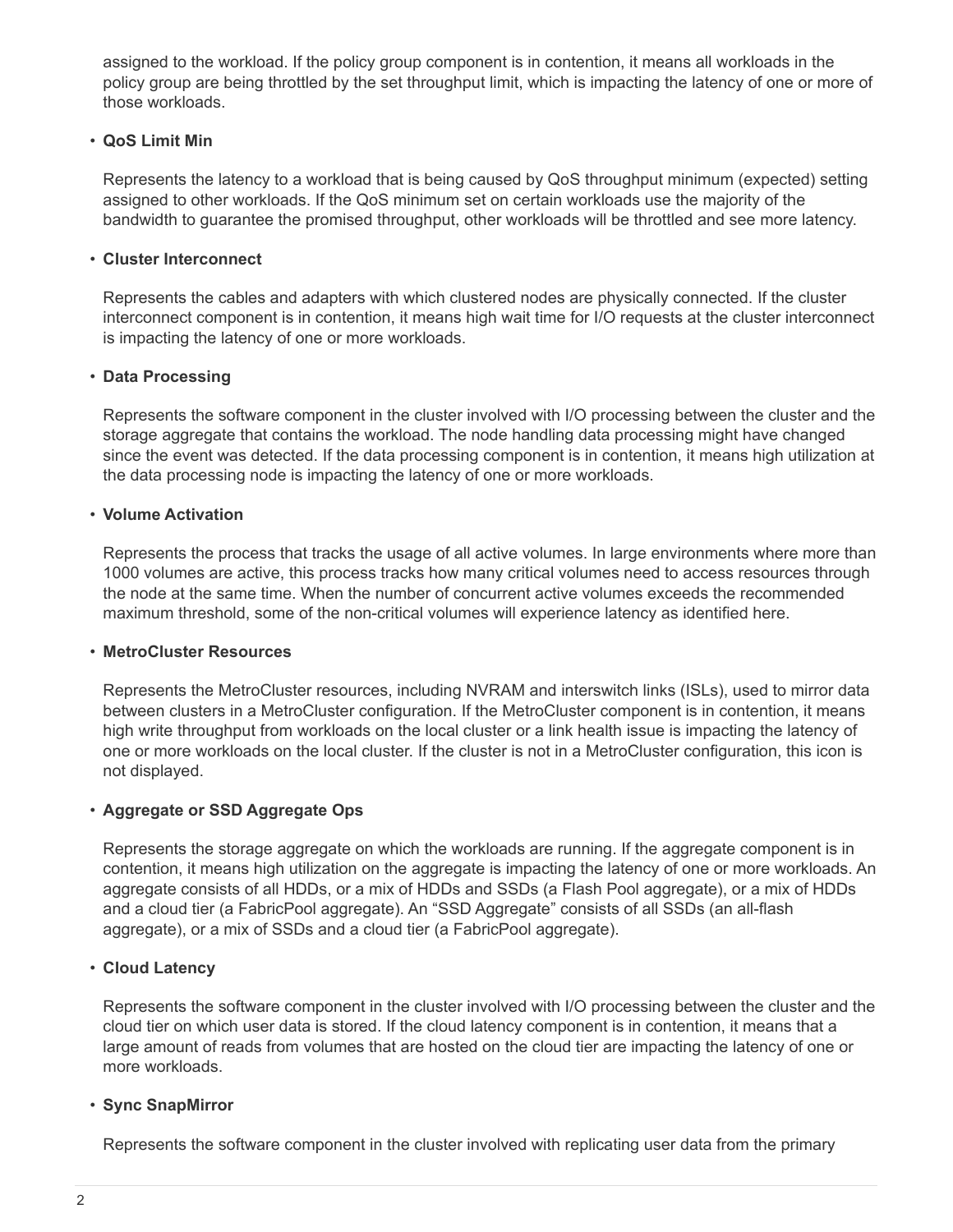volume to the secondary volume in a SnapMirror Synchronous relationship. If the sync SnapMirror component is in contention, it means that the activity from SnapMirror Synchronous operations are impacting the latency of one or more workloads.

# <span id="page-4-0"></span>**Volume / Health details page**

You can use the Volume / Health details page to view detailed information about a selected volume, such as capacity, storage efficiency, configuration, protection, annotation, and events generated. You can also view information about the related objects and related alerts for that volume.

You must have the Application Administrator or Storage Administrator role.

### **Command buttons**

The command buttons enable you to perform the following tasks for the selected volume:

• **Switch to Performance View**

Enables you to navigate to the Volume / Performance details page.

- **Actions**
	- Add Alert

Enables you to add an alert to the selected volume.

◦ Edit Thresholds

Enables you to modify the threshold settings for the selected volume.

◦ Annotate

Enables you to annotate the selected volume.

◦ Protect

Enables you to create either SnapMirror or SnapVault relationships for the selected volume.

◦ Relationship

Enables you to execute the following protection relationship operations:

▪ Edit

Launches the Edit Relationship dialog box which enables you to change existing SnapMirror policies, schedules, and maximum transfer rates for an existing protection relationship.

▪ Abort

Aborts transfers that are in progress for a selected relationship. Optionally, it enables you to remove the restart checkpoint for transfers other than the baseline transfer. You cannot remove the checkpoint for a baseline transfer.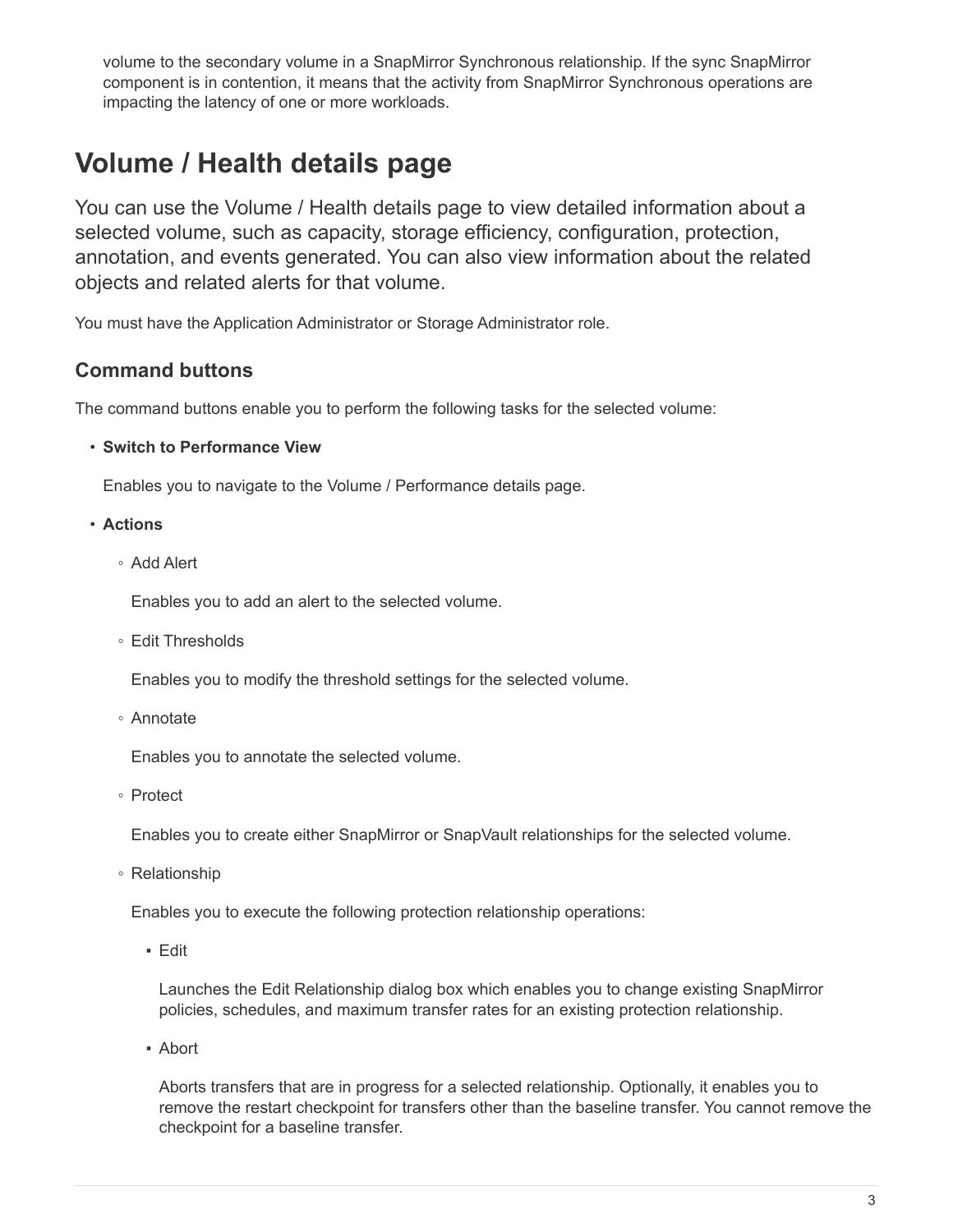▪ Quiesce

Temporarily disables scheduled updates for a selected relationship. Transfers that are already in progress must complete before the relationship is quiesced.

▪ Break

Breaks the relationship between the source and destination volumes and changes the destination to a read-write volume.

▪ Remove

Permanently deletes the relationship between the selected source and destination. The volumes are not destroyed and the Snapshot copies on the volumes are not removed. This operation cannot be undone.

▪ Resume

Enables scheduled transfers for a quiesced relationship. At the next scheduled transfer interval, a restart checkpoint is used, if one exists.

• Resynchronize

Enables you to resynchronize a previously broken relationship.

▪ Initialize/Update

Enables you to perform a first-time baseline transfer on a new protection relationship, or to perform a manual update if the relationship is already initialized.

**Reverse Resync** 

Enables you to reestablish a previously broken protection relationship, reversing the function of the source and destination by making the source a copy of the original destination. The contents on the source are overwritten by the contents on the destination, and any data that is newer than the data on the common Snapshot copy is deleted.

◦ Restore

Enables you to restore data from one volume to another volume.



The Restore button and the Relationship operation buttons are not available for volumes that are in synchronous protection relationships.

#### • **View Volumes**

Enables you to navigate to the Health: All Volumes view.

### **Capacity tab**

The Capacity tab displays details about the selected volume, such as its physical capacity, logical capacity, threshold settings, quota capacity, and information about any volume move operation:

• **Capacity Physical**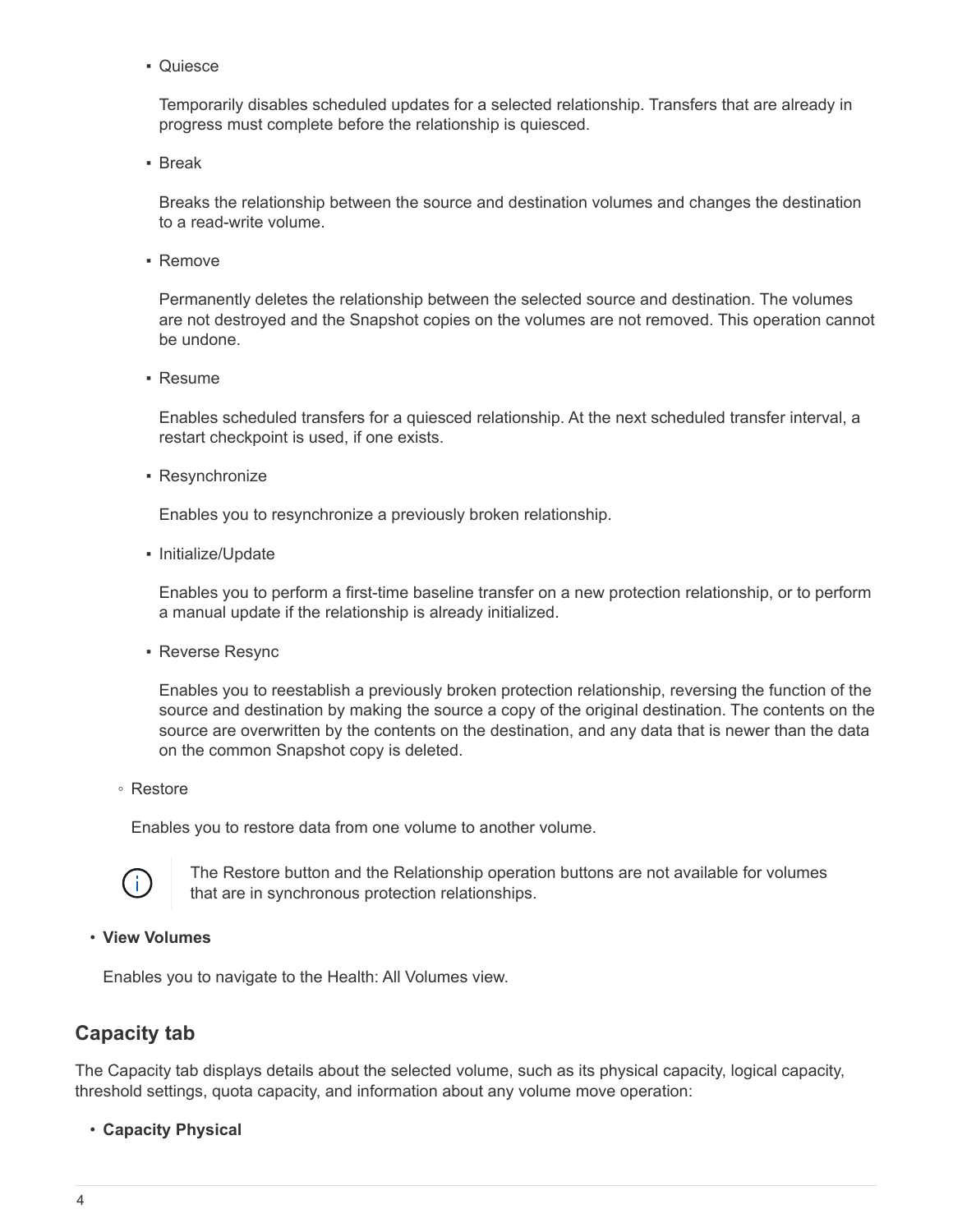Details the physical capacity of the volume:

◦ Snapshot Overflow

Displays the data space that is consumed by the Snapshot copies.

◦ Used

Displays the space used by data in the volume.

◦ Warning

Indicates that the space in the volume is nearly full. If this threshold is breached, the Space Nearly Full event is generated.

◦ Error

Indicates that the space in the volume is full. If this threshold is breached, the Space Full event is generated.

◦ Unusable

Indicates that the Thin-Provisioned Volume Space At Risk event is generated and that the space in the thinly provisioned volume is at risk because of aggregate capacity issues. The unusable capacity is displayed only for thinly provisioned volumes.

◦ Data graph

Displays the total data capacity and the used data capacity of the volume.

If autogrow is enabled, the data graph also displays the space available in the aggregate. The data graph displays the effective storage space that can be used by data in the volume, which can be one of the following:

- Actual data capacity of the volume for the following conditions:
	- Autogrow is disabled.
	- Autogrow-enabled volume has reached the maximum size.
	- Autogrow-enabled thickly provisioned volume cannot grow further.
- Data capacity of the volume after considering the maximum volume size (for thinly provisioned volumes and for thickly provisioned volumes when the aggregate has space for the volume to reach maximum size)
- Data capacity of the volume after considering the next possible autogrow size (for thickly provisioned volumes that have an autogrow percentage threshold)
- Snapshot copies graph

This graph is displayed only when the used Snapshot capacity or the Snapshot reserve is not zero.

Both the graphs display the capacity by which the Snapshot capacity exceeds the Snapshot reserve if the used Snapshot capacity exceeds the Snapshot reserve.

#### • **Capacity Logical**

Displays the logical space characteristics of the volume. The logical space indicates the real size of the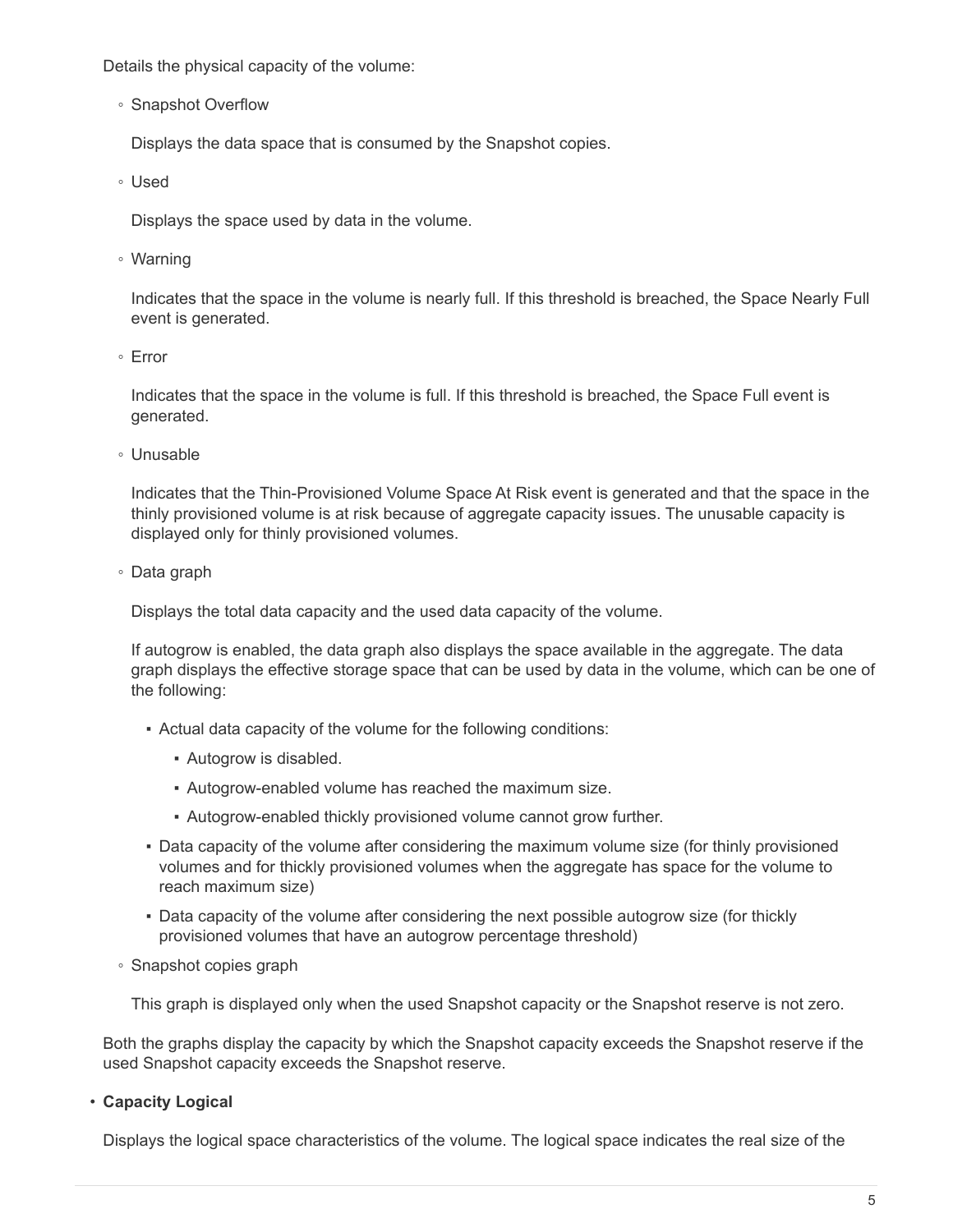data that is being stored on disk without applying the savings from using ONTAP storage efficiency technologies.

◦ Logical Space Reporting

Displays if the volume has logical space reporting configured. The value can be Enabled, Disabled, or Not applicable. "Not applicable" is displayed for volumes on older versions of ONTAP or on volumes that do not support logical space reporting.

◦ Used

Displays the amount of logical space that is being used by data in the volume, and the percentage of logical space used based on the total data capacity.

◦ Logical Space Enforcement

Displays whether logical space enforcement is configured for thinly provisioned volumes. When set to Enabled, the logical used size of the volume cannot be greater than the currently set physical volume size.

• **Autogrow**

Displays whether the volume automatically grows when it is out of space.

#### • **Space Guarantee**

Displays the FlexVol volume setting control when a volume removes free blocks from an aggregate. These blocks are then guaranteed to be available for writes to files in the volume. The space guarantee can be set to one of the following:

◦ None

No space guarantee is configured for the volume.

◦ File

Full size of sparsely written files (for example, LUNs) is guaranteed.

◦ Volume

Full size of the volume is guaranteed.

◦ Partial

The FlexCache volume reserves space based on its size. If the FlexCache volume's size is 100 MB or more, the minimum space guarantee is set to 100 MB by default. If the FlexCache volume's size is less than 100 MB, the minimum space guarantee is set to the FlexCache volume's size. If the FlexCache volume's size is grown later, the minimum space guarantee is not incremented.



The space guarantee is Partial when the volume is of type Data-Cache.

#### • **Details (Physical)**

Displays the physical characteristics of the volume.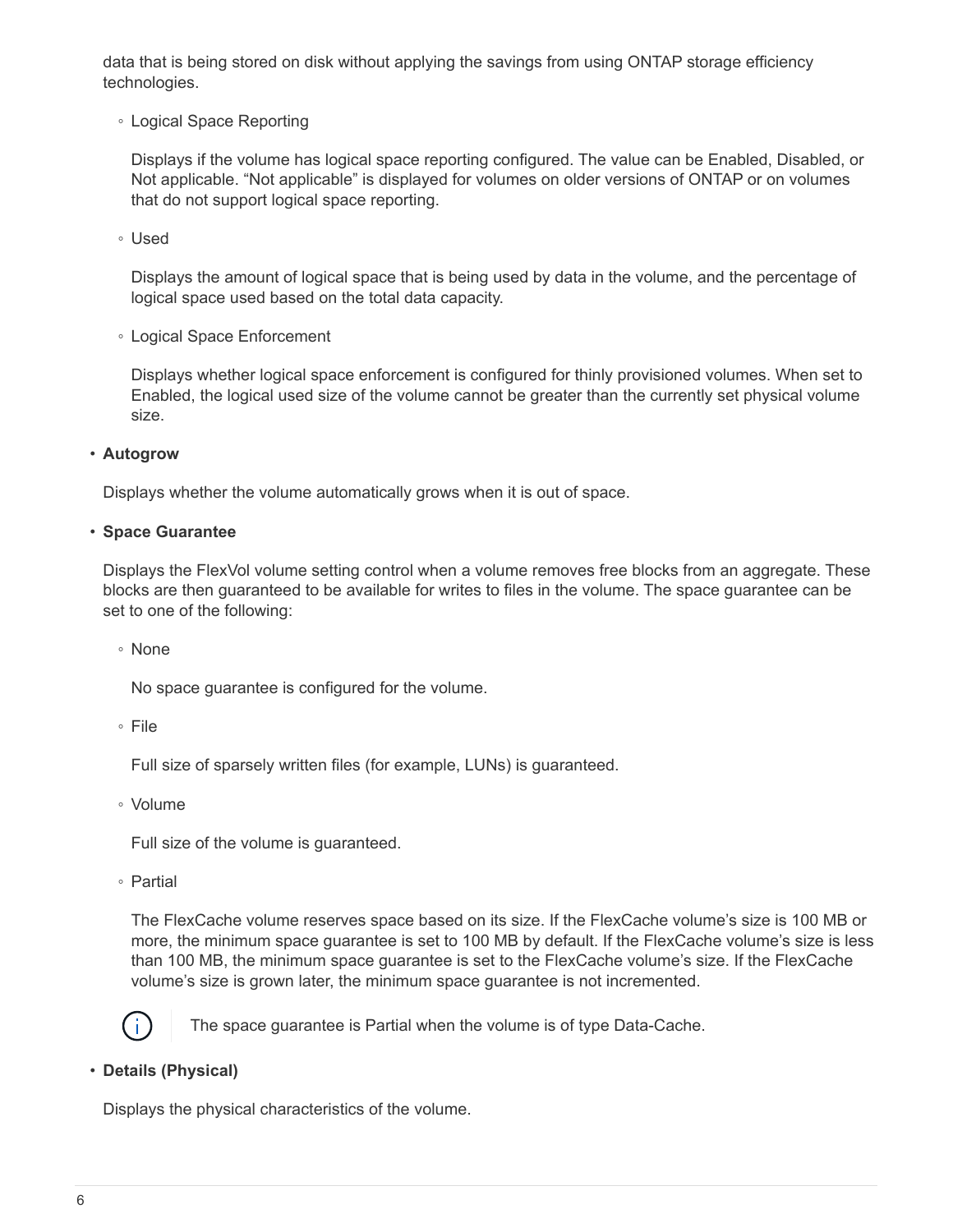#### • **Total Capacity**

Displays the total physical capacity in the volume.

#### • **Data Capacity**

Displays the amount of physical space used by the volume (used capacity) and the amount of physical space that is still available (free capacity) in the volume. These values are also displayed as a percentage of the total physical capacity.

When the Thin-Provisioned Volume Space At Risk event is generated for thinly provisioned volumes, the amount of space used by the volume (used capacity) and the amount of space that is available in the volume but cannot be used (unusable capacity) because of aggregate capacity issues is displayed.

#### • **Snapshot Reserve**

Displays the amount of space used by the Snapshot copies (used capacity) and amount of space available for Snapshot copies (free capacity) in the volume. These values are also displayed as a percentage of the total snapshot reserve.

When the Thin-Provisioned Volume Space At Risk event is generated for thinly provisioned volumes, the amount of space used by the Snapshot copies (used capacity) and the amount of space that is available in the volume but cannot be used for making Snapshot copies (unusable capacity) because of aggregate capacity issues is displayed.

#### • **Volume Thresholds**

Displays the following volume capacity thresholds:

◦ Nearly Full Threshold

Specifies the percentage at which a volume is nearly full.

◦ Full Threshold

Specifies the percentage at which a volume is full.

#### • **Other Details**

◦ Autogrow Max Size

Displays the maximum size up to which the volume can automatically grow. The default value is 120% of the volume size on creation. This field is displayed only when autogrow is enabled for the volume.

◦ Qtree Quota Committed Capacity

Displays the space reserved in the quotas.

◦ Qtree Quota Overcommitted Capacity

Displays the amount of space that can be used before the system generates the Volume Qtree Quota Overcommitted event.

◦ Fractional Reserve

Controls the size of the overwrite reserve. By default, the fractional reserve is set to 100, indicating that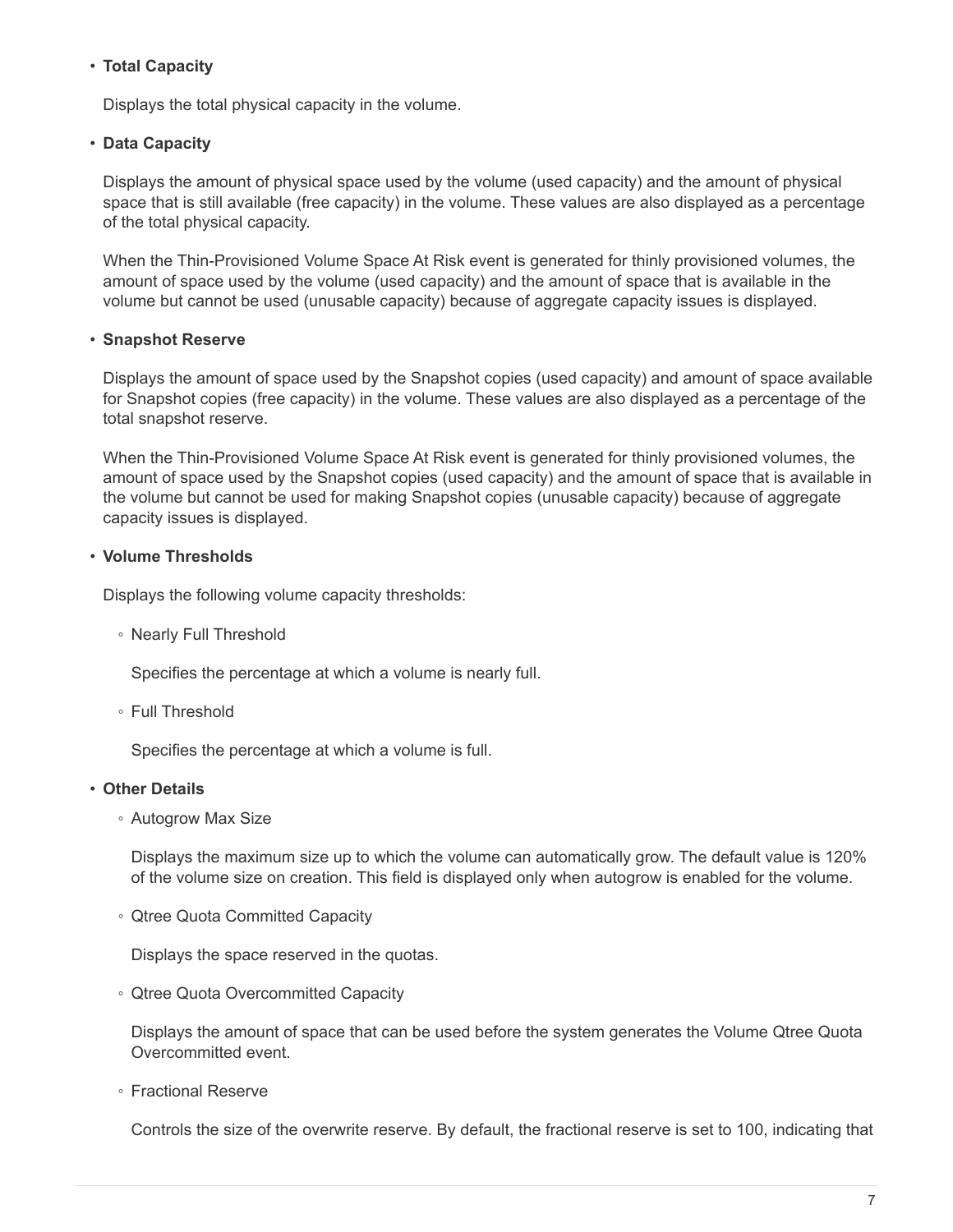100 percent of the required reserved space is reserved so that the objects are fully protected for overwrites. If the fractional reserve is less than 100 percent, the reserved space for all the spacereserved files in that volume is reduced to the fractional reserve percentage.

◦ Snapshot Daily Growth Rate

Displays the change (in percentage, or in KB, MB, GB, and so on) that occurs every 24 hours in the Snapshot copies in the selected volume.

◦ Snapshot Days to Full

Displays the estimated number of days remaining before the space reserved for the Snapshot copies in the volume reaches the specified threshold.

The Snapshot Days to Full field displays a Not Applicable value when the growth rate of the Snapshot copies in the volume is zero or negative, or when there is insufficient data to calculate the growth rate.

◦ Snapshot Autodelete

Specifies whether Snapshot copies are automatically deleted to free space when a write to a volume fails because of lack of space in the aggregate.

◦ Snapshot Copies

Displays information about the Snapshot copies in the volume.

The number of Snapshot copies in the volume is displayed as a link. Clicking the link opens the Snapshot Copies on a Volume dialog box, which displays details of the Snapshot copies.

The Snapshot copy count is updated approximately every hour; however, the list of Snapshot copies is updated at the time that you click the icon. This might result in a difference between the Snapshot copy count displayed in the topology and the number of Snapshot copies listed when you click the icon.

#### • **Volume Move**

Displays the status of either the current or the last volume move operation that was performed on the volume, and other details, such as the current phase of the volume move operation which is in progress, source aggregate, destination aggregate, start time, end time, and estimated end time.

Also displays the number of volume move operations that are performed on the selected volume. You can view more information about the volume move operations by clicking the **Volume Move History** link.

### **Configuration tab**

The Configuration tab displays details about the selected volume, such as the export policy, RAID type, capacity and storage efficiency related features of the volume:

#### • **Overview**

◦ Full Name

Displays the full name of the volume.

◦ Aggregates

Displays the name of the aggregate on which the volume resides, or the number of aggregates on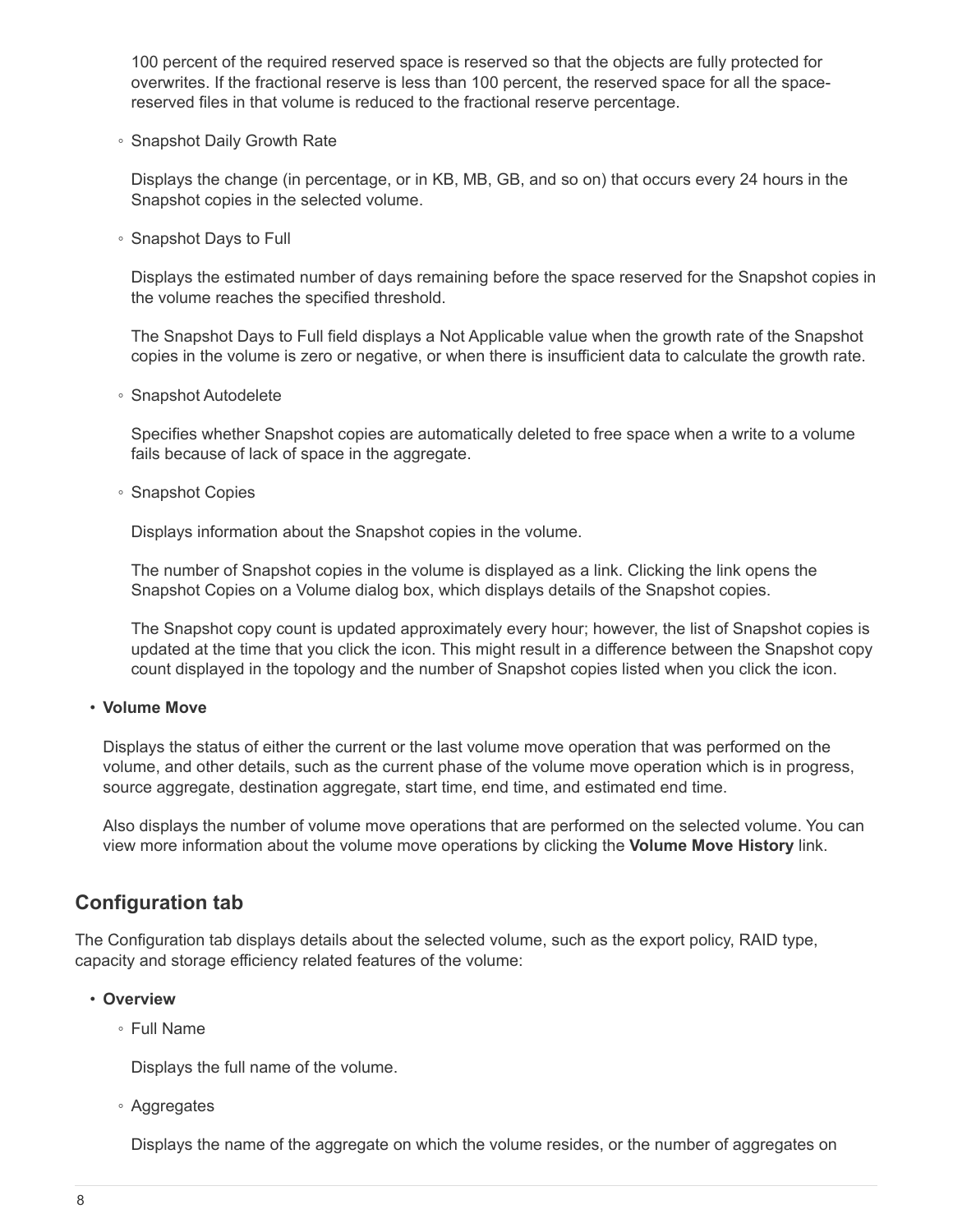which the FlexGroup volume resides.

◦ Tiering Policy

Displays the tiering policy set for the volume; if the volume is deployed on a FabricPool-enabled aggregate. The policy can be None, Snapshot Only, Backup, Auto, or All.

◦ Storage VM

Displays the name of the SVM that contains the volume.

◦ Junction Path

Displays the status of the path, which can be active or inactive. The path in the SVM to which the volume is mounted is also displayed. You can click the **History** link to view the most recent five changes to the junction path.

◦ Export Policy

Displays the name of the export policy that is created for the volume. You can click the link to view details about the export policies, authentication protocols, and access enabled on the volumes that belong to the SVM.

◦ Style

Displays the volume style. The volume style can be FlexVol or FlexGroup.

◦ Type

Displays the type of the selected volume. The volume type can be Read-write, Load-sharing, Data-Protection, Data-cache, or Temporary.

◦ RAID Type

Displays the RAID type of the selected volume. The RAID type can be RAID0, RAID4, RAID-DP, or RAID-TEC.



Multiple RAID types may display for FlexGroup volumes because the constituent volumes for FlexGroups can be on aggregates of different types.

◦ SnapLock Type

Displays the SnapLock Type of the aggregate that contains the volume.

◦ SnapLock Expiry

Displays the expiry date of SnapLock volume.

• **Capacity**

◦ Thin Provisioning

Displays whether thin provisioning is configured for the volume.

◦ Autogrow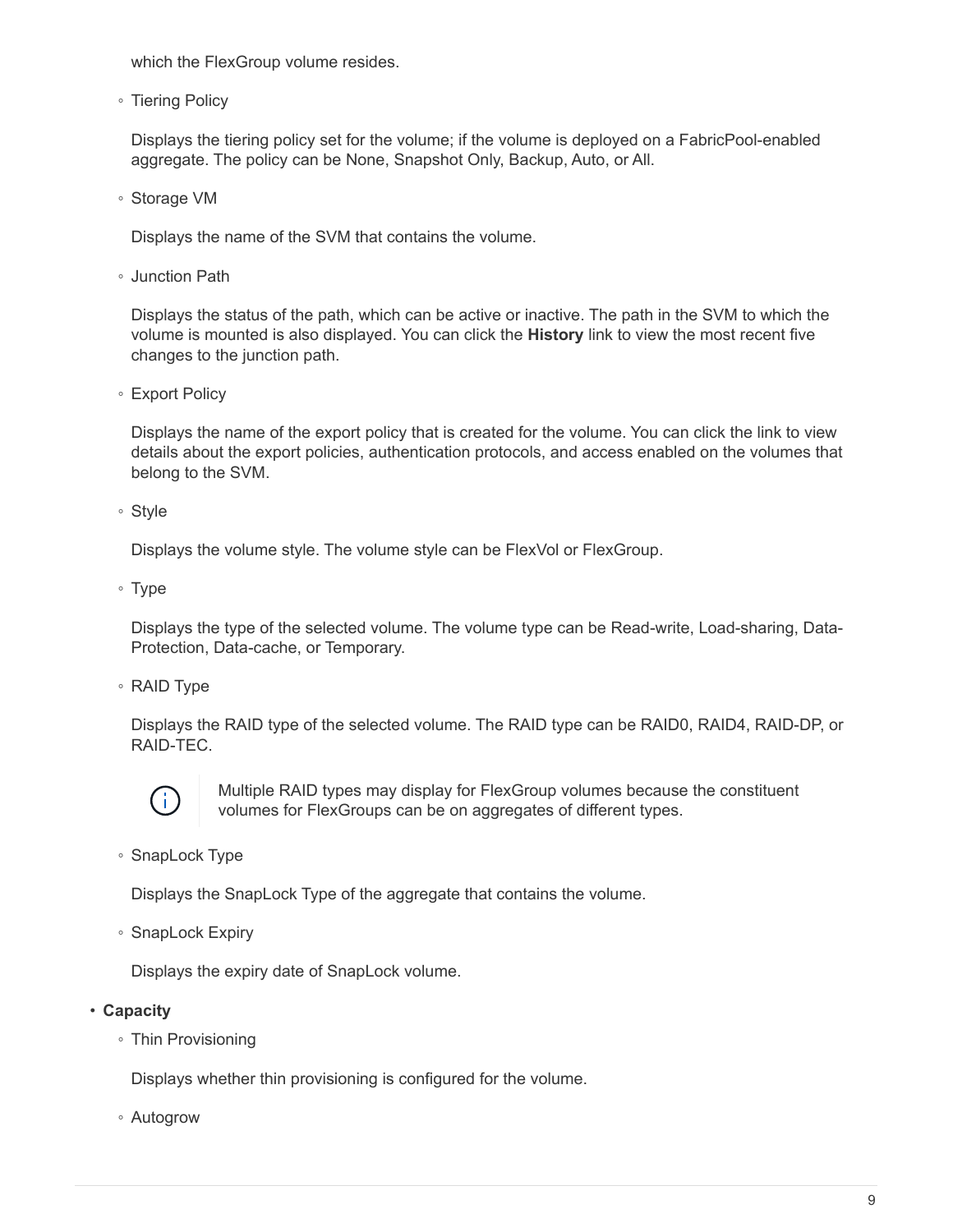Displays whether the flexible volume grows automatically within an aggregate.

◦ Snapshot Autodelete

Specifies whether Snapshot copies are automatically deleted to free space when a write to a volume fails because of lack of space in the aggregate.

◦ Quotas

Specifies whether the quotas are enabled for the volume.

#### • **Efficiency**

◦ Compression

Specifies whether compression is enabled or disabled.

◦ Deduplication

Specifies whether deduplication is enabled or disabled.

◦ Deduplication Mode

Specifies whether the deduplication operation enabled on a volume is a manual, scheduled, or policybased operation. If the mode is set to Scheduled, the operation schedule is displayed, and if the mode is set to a policy, the policy name is displayed.

◦ Deduplication Type

Specifies the type of deduplication operation running on the volume. If the volume is in a SnapVault relationship, the type displayed is SnapVault. For any other volume, the type is displayed as Regular.

◦ Storage Efficiency Policy

Specifies the name of the storage efficiency policy that has been assigned through Unified Manager to this volume. This policy can control the compression and deduplication settings.

#### • **Protection**

◦ Snapshot Copies

Specifies whether automatic Snapshot copies are enabled or disabled.

#### **Protection tab**

The Protection tab displays protection details about the selected volume, such as lag information, relationship type, and topology of the relationship.

#### • **Summary**

Displays protection relationships (SnapMirror, SnapVault, or Storage VM DR) properties for a selected volume. For any other relationship type, only the Relationship Type property is displayed. If a primary volume is selected, only the Managed and Local Snapshot copy Policy are displayed. Properties displayed for SnapMirror and SnapVault relationships include the following:

◦ Source Volume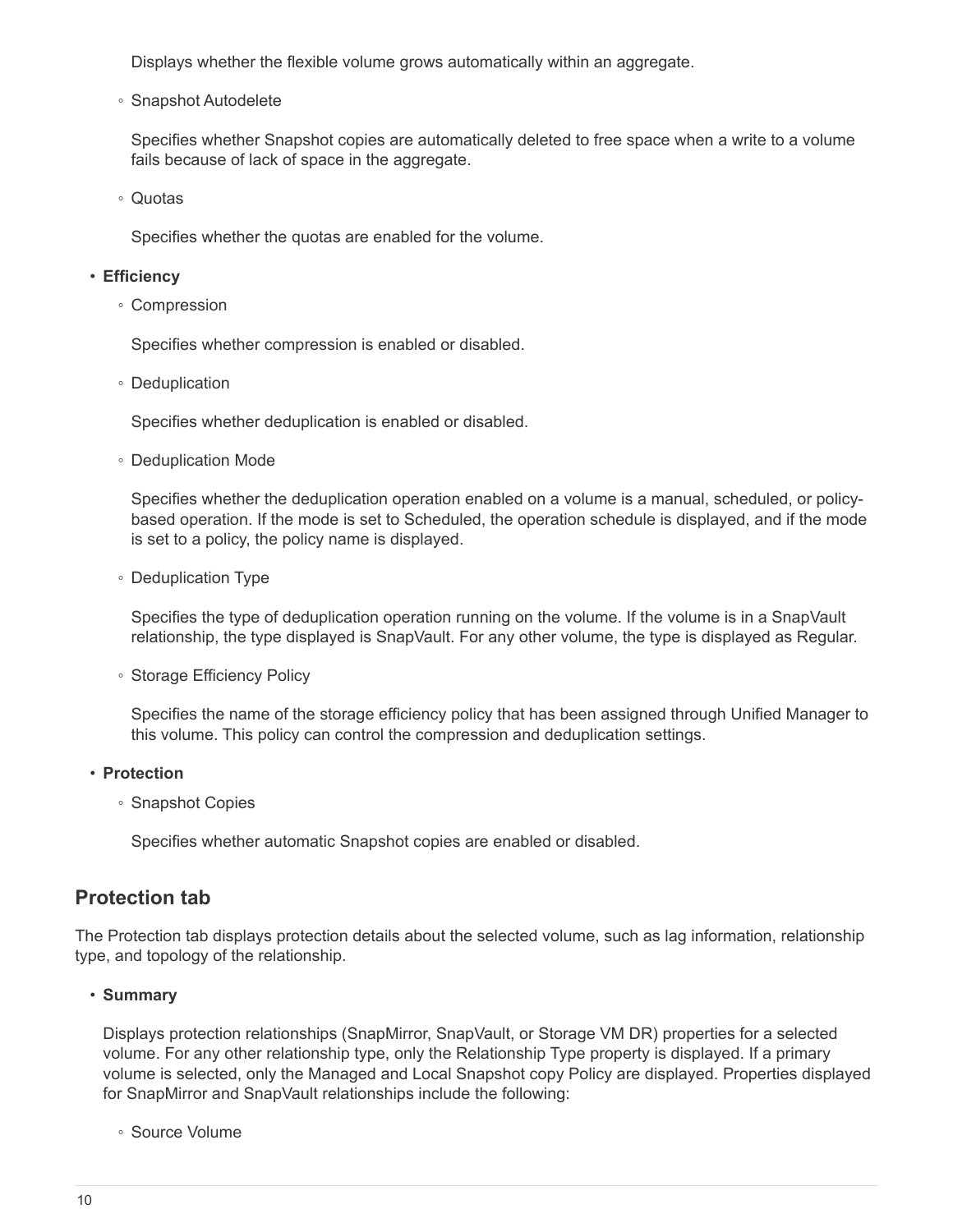Displays the name of the selected volume's source if the selected volume is a destination.

◦ Lag Status

Displays the update or transfer lag status for a protection relationship. The status can be Error, Warning, or Critical.

The lag status is not applicable for synchronous relationships.

◦ Lag Duration

Displays the time by which the data on the mirror lags behind the source.

◦ Last Successful Update

Displays the date and time of the most recent successful protection update.

The last successful update is not applicable for synchronous relationships.

◦ Storage Service Member

Displays either Yes or No to indicate whether or not the volume belongs to and is managed by a storage service.

◦ Version Flexible Replication

Displays either Yes, Yes with backup option, or None. Yes indicates that SnapMirror replication is possible even if source and destination volumes are running different versions of ONTAP software. Yes with backup option indicates the implementation of SnapMirror protection with the ability to retain multiple versions of backup copies on the destination. None indicates that Version Flexible Replication is not enabled.

◦ Relationship Capability

Indicates the ONTAP capabilities available to the protection relationship.

◦ Protection Service

Displays the name of the protection service if the relationship is managed by a protection partner application.

◦ Relationship Type

Displays any relationship type, including Asynchronous Mirror, Asynchronous Vault, Asynchronous MirrorVault, StrictSync, and Sync.

◦ Relationship State

Displays the state of the SnapMirror or SnapVault relationship. The state can be Uninitialized, SnapMirrored, or Broken-Off. If a source volume is selected, the relationship state is not applicable and is not displayed.

◦ Transfer Status

Displays the transfer status for the protection relationship. The transfer status can be one of the following: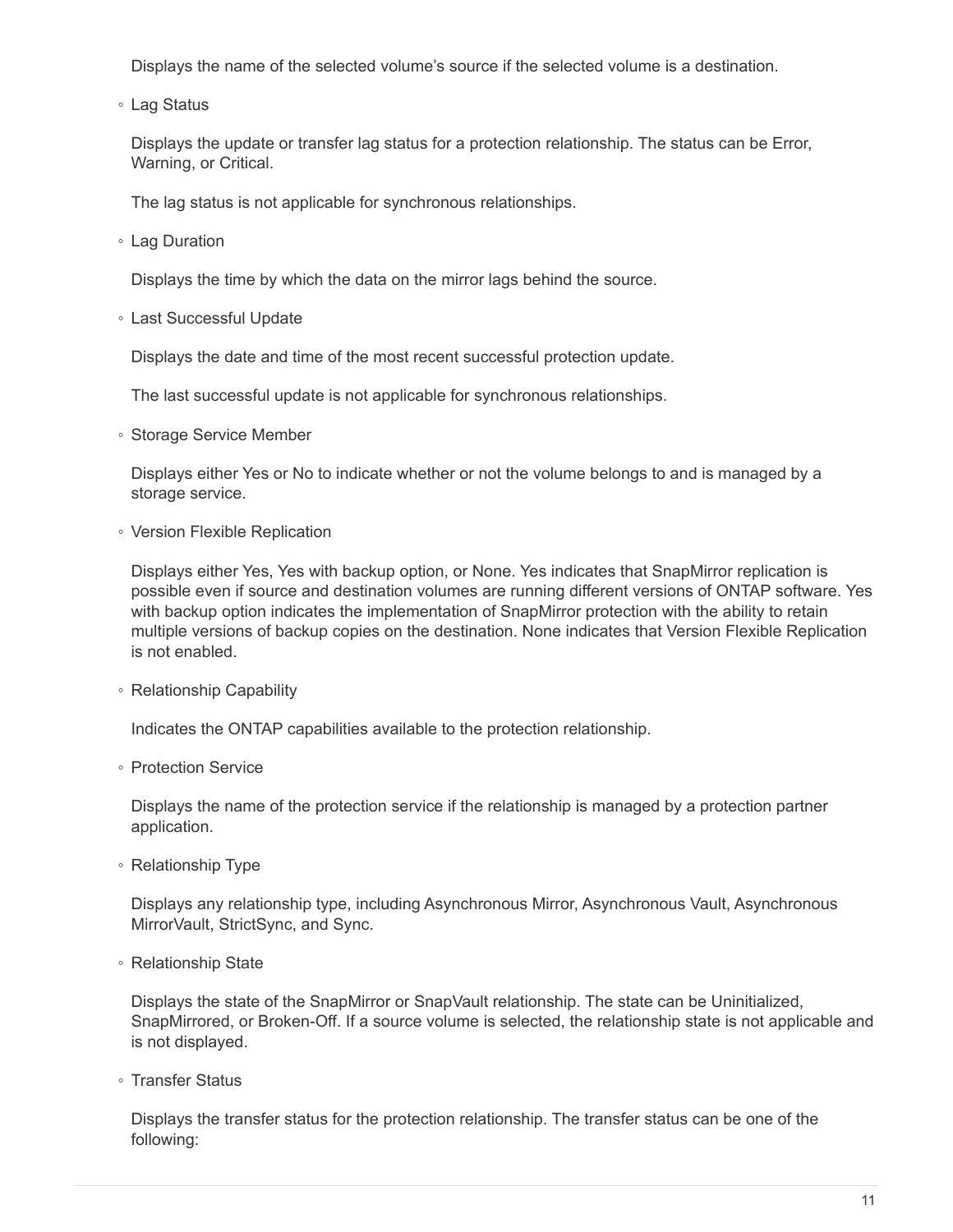**• Aborting** 

SnapMirror transfers are enabled; however, a transfer abort operation that might include removal of the checkpoint is in progress.

• Checking

The destination volume is undergoing a diagnostic check and no transfer is in progress.

• Finalizing

SnapMirror transfers are enabled. The volume is currently in the post-transfer phase for incremental SnapVault transfers.

▪ Idle

Transfers are enabled and no transfer is in progress.

▪ In-Sync

The data in the two volumes in the synchronous relationship are synchronized.

▪ Out-of-Sync

The data in the destination volume is not synchronized with the source volume.

• Preparing

SnapMirror transfers are enabled. The volume is currently in the pre-transfer phase for incremental SnapVault transfers.

▪ Queued

SnapMirror transfers are enabled. No transfers are in progress.

▪ Quiesced

SnapMirror transfers are disabled. No transfer is in progress.

• Quiescing

A SnapMirror transfer is in progress. Additional transfers are disabled.

▪ Transferring

SnapMirror transfers are enabled and a transfer is in progress.

• Transitioning

The asynchronous transfer of data from the source to the destination volume is complete, and the transition to synchronous operation has started.

▪ Waiting

A SnapMirror transfer has been initiated, but some associated tasks are waiting to be queued.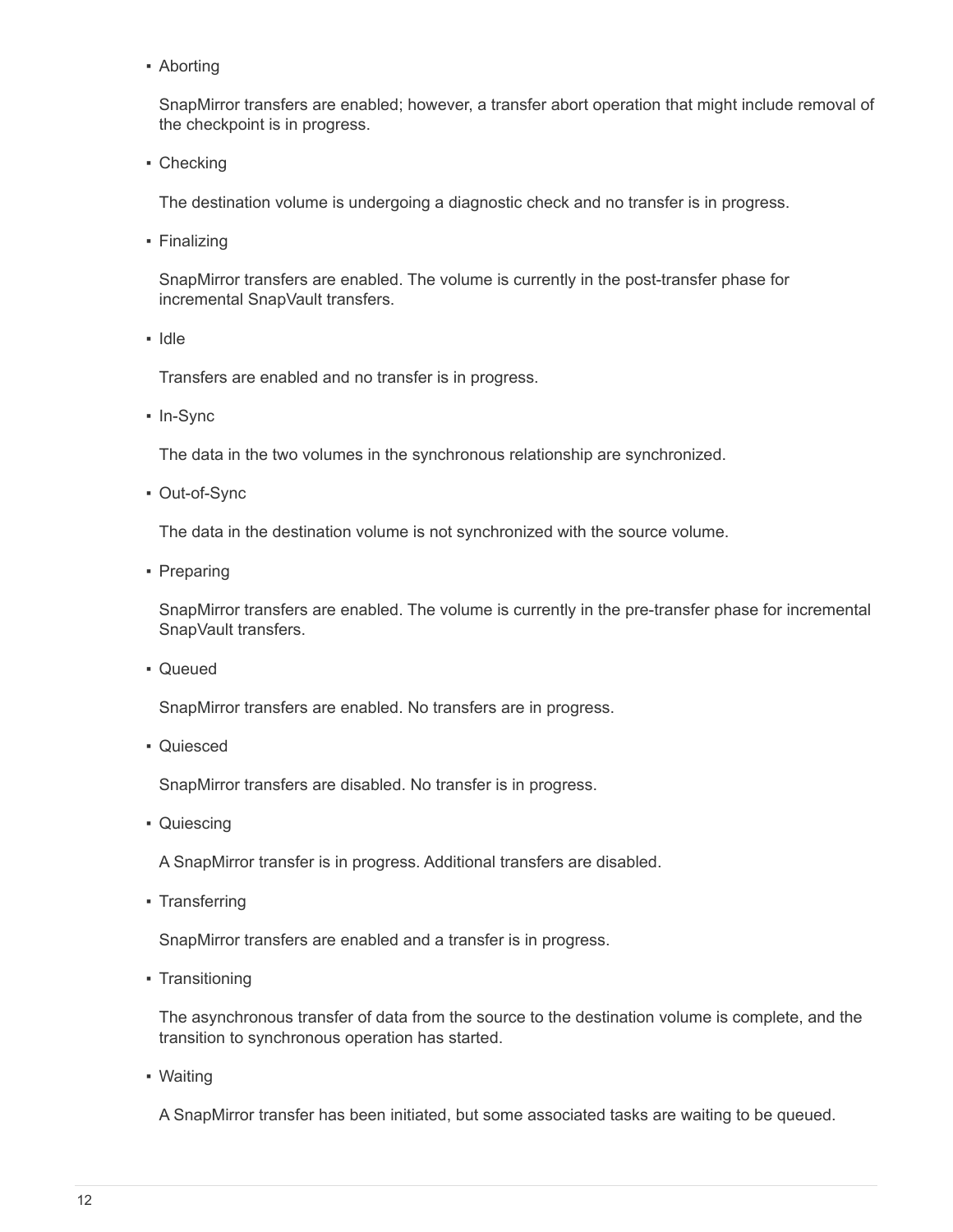◦ Max Transfer Rate

Displays the maximum transfer rate for the relationship. The maximum transfer rate can be a numerical value in either kilobytes per second (Kbps), Megabytes per second (Mbps), Gigabytes per second (Gbps), or Terabytes per second (Tbps). If No Limit is displayed, the baseline transfer between relationships is unlimited.

◦ SnapMirror Policy

Displays the protection policy for the volume. DPDefault indicates the default Asynchronous Mirror protection policy, XDPDefault indicates the default Asynchronous Vault policy, and DPSyncDefault indicates the default Asynchronous MirrorVault policy. StrictSync indicates the default Synchronous Strict protection policy, and Sync indicates the default Synchronous policy. You can click the policy name to view details associated with that policy, including the following information:

- Transfer priority
- Ignore access time setting
- Tries limit
- Comments
- SnapMirror labels
- Retention settings
- Actual Snapshot copies
- Preserve Snapshot copies
- Retention warning threshold
- Snapshot copies with no retention settings In a cascading SnapVault relationship where the source is a data protection (DP) volume, only the rule "sm\_created" applies.
- Update Schedule

Displays the SnapMirror schedule assigned to the relationship. Positioning your cursor over the information icon displays the schedule details.

◦ Local Snapshot Policy

Displays the Snapshot copy policy for the volume. The policy is Default, None, or any name given to a custom policy.

◦ Protected By

Displays the type of protection used for the selected volume. For example, if a volume is protected by Consistency Group and SnapMirror volume relationships, this field displays both SnapMirror and Consistency Group. This field also provides a link that redirects you to the Relationships page to view the unified relationship status. The link is only applicable to constituent relationships.

◦ Consistency Group

For volumes protected by SnapMirror Business Continuity (SM-BC) relationships, this column displays the Consistency Group of the volume.

• **Views**

Displays the protection topology of the selected volume. The topology includes graphical representations of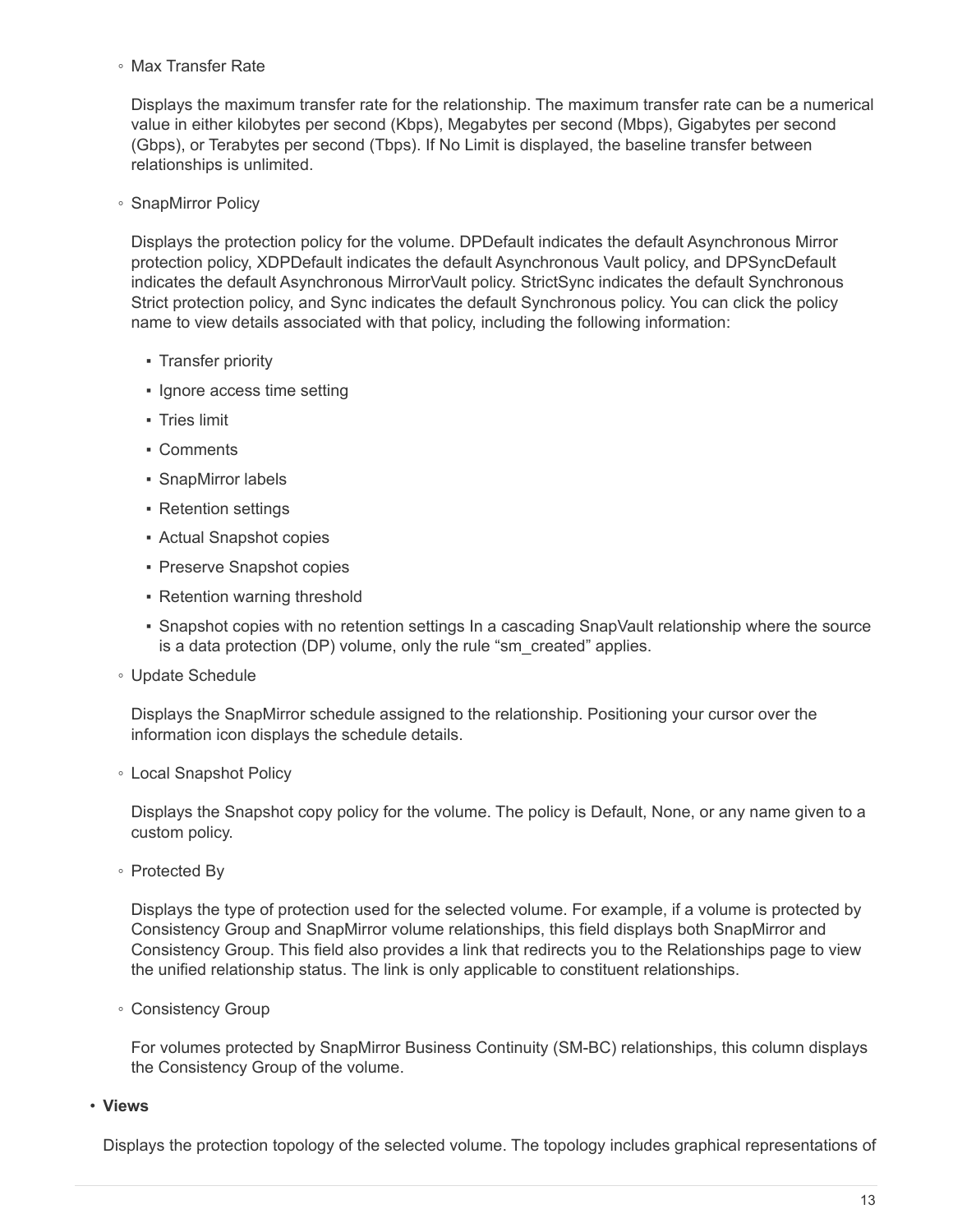all volumes that are related to the selected volume. The selected volume is indicated by a dark gray border, and lines between volumes in the topology indicate the protection relationship type. The direction of the relationships in the topology are displayed from left to right, with the source of each relationship on the left and the destination on the right.

Double bold lines specify an Asynchronous Mirror relationship, a single bold line specifies an Asynchronous Vault relationship, double single lines specify an Asynchronous MirrorVault relationship, and a bold line and non-bold line specifies a Synchronous relationship. The table below indicates if the Synchronous relationship is StrictSync or Sync.

Right-clicking a volume displays a menu from which you can choose either to protect the volume or restore data to it. Right-clicking a relationship displays a menu from which you can choose to either edit, abort, quiesce, break, remove, or resume a relationship.

The menus will not display in the following instances:

- If RBAC settings do not allow this action, for example, if you have only operator privileges
- If the volume is in a synchronous protection relationship
- When the volume ID is unknown, for example, when you have an intercluster relationship and the destination cluster has not yet been discovered Clicking another volume in the topology selects and displays information for that volume. A question mark  $\left( \bullet \right)$  in the upper-left corner of a volume indicates that either the volume is missing or that it has not yet been discovered. It might also indicate that the capacity information is missing. Positioning your cursor over the question mark displays additional information, including suggestions for remedial action.

The topology displays information about volume capacity, lag, Snapshot copies, and last successful data transfer if it conforms to one of several common topology templates. If a topology does not conform to one of those templates, information about volume lag and last successful data transfer is displayed in a relationship table under the topology. In that case, the highlighted row in the table indicates the selected volume, and, in the topology view, bold lines with a blue dot indicate the relationship between the selected volume and its source volume.

Topology views include the following information:

• Capacity

Displays the total amount of capacity used by the volume. Positioning your cursor over a volume in the topology displays the current warning and critical threshold settings for that volume in the Current Threshold Settings dialog box. You can also edit the threshold settings by clicking the **Edit Thresholds** link in the Current Threshold Settings dialog box. Clearing the **Capacity** check box hides all capacity information for all volumes in the topology.

• Lag

Displays the lag duration and the lag status of the incoming protection relationships. Clearing the **Lag** check box hides all lag information for all volumes in the topology. When the **Lag** check box is dimmed, then the lag information for the selected volume is displayed in the relationship table below the topology, as well as the lag information for all related volumes.

• Snapshot

Displays the number of Snapshot copies available for a volume. Clearing the **Snapshot** check box hides all

Snapshot copy information for all volumes in the topology. Clicking a Snapshot copy icon ( $\Box$ displays the Snapshot copy list for a volume. The Snapshot copy count displayed next to the icon is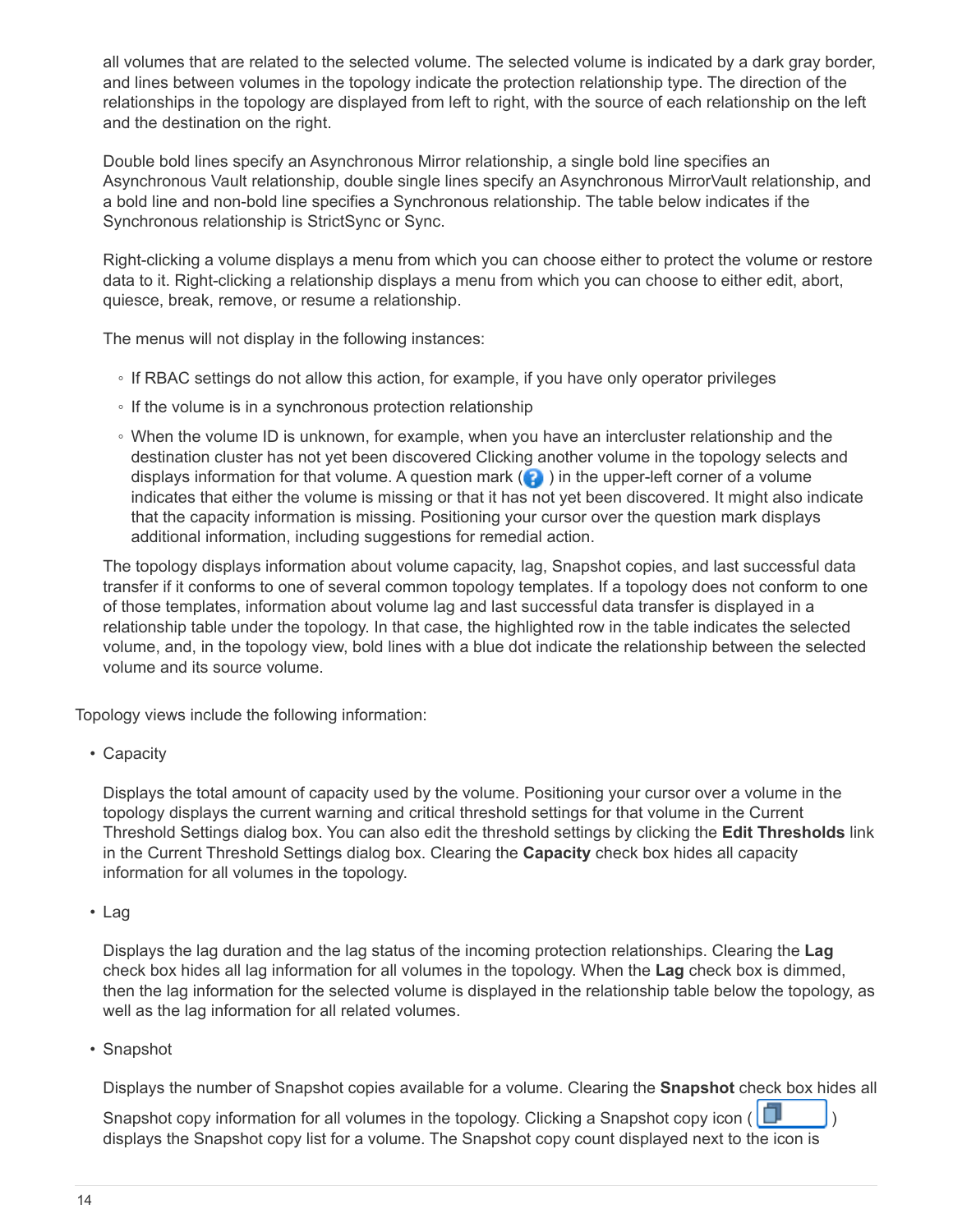updated approximately every hour; however, the list of Snapshot copies is updated at the time that you click the icon. This might result in a difference between the Snapshot copy count displayed in the topology and the number of Snapshot copies listed when you click the icon.

• Last Successful Transfer

Displays the amount, duration, time, and date of the last successful data transfer. When the **Last Successful Transfer** check box is dimmed, then the last successful transfer information for the selected volume is displayed in the relationship table below the topology, as well as the last successful transfer information for all related volumes.

◦ **History**

Displays in a graph the history of incoming SnapMirror and SnapVault protection relationships for the selected volume. There are three history graphs available: incoming relationship lag duration, incoming relationship transfer duration, and incoming relationship transfer size. History information is displayed only when you select a destination volume. If you select a primary volume, the graphs are empty, and the message No data found is displayed. If the volumes are protected by Consistency Group and SnapMirror synchronous relationships, information for the relationship transfer duration and relationship transfer size is not displayed.

You can select a graph type from the drop-down list at the top of the History pane. You can also view details for a specific time period by selecting either 1 week, 1 month, or 1 year. History graphs can help you identify trends: for example, if large amounts of data are being transferred at the same time of the day or week, or if the lag warning or lag error threshold is consistently being breached, you can take the appropriate action. Additionally, you can click the **Export** button to create a report in CSV format for the chart that you are viewing.

+ Protection history graphs display the following information:

#### • **Relationship Lag Duration**

Displays seconds, minutes, or hours on the vertical (y) axis, and displays days, months, or years on the horizontal (x) axis, depending on the selected duration period. The upper value on the y axis indicates the maximum lag duration reached in the duration period shown in the x axis. The horizontal orange line on the graph depicts the lag error threshold, and the horizontal yellow line depicts the lag warning threshold. Positioning your cursor over these lines displays the threshold setting. The horizontal blue line depicts the lag duration. You can view the details for specific points on the graph by positioning your cursor over an area of interest.

#### • **Relationship Transfer Duration**

Displays seconds, minutes, or hours on the vertical (y) axis, and displays days, months, or years on the horizontal (x) axis, depending on the selected duration period. The upper value on the y axis indicates the maximum transfer duration reached in the duration period shown in the x axis. You can view the details of specific points on the graph by positioning your cursor over the area of interest.



This chart is not available for volumes that are in synchronous protection relationships.

#### • **Relationship Transferred Size**

Displays bytes, kilobytes, megabytes, and so on, on the vertical (y) axis depending on the transfer size, and displays days, months, or years on the horizontal (x) axis depending on the selected time period. The upper value on the y axis indicates the maximum transfer size reached in the duration period shown in the x axis. You can view the details for specific points on the graph by positioning your cursor over an area of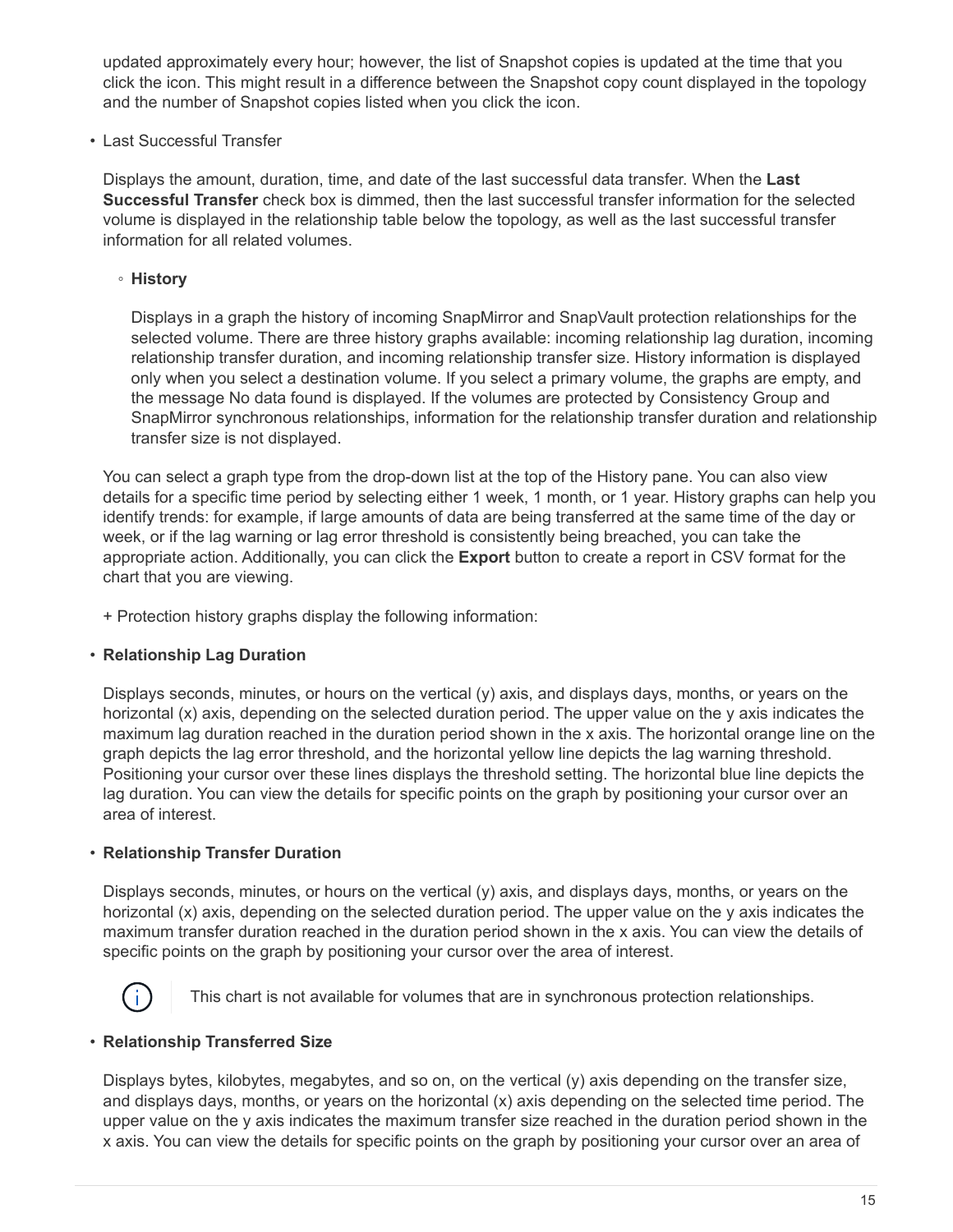interest.



This chart is not available for volumes that are in synchronous protection relationships.

### **History area**

The History area displays graphs that provide information about the capacity and space reservations of the selected volume. Additionally, you can click the **Export** button to create a report in CSV format for the chart that you are viewing.

Graphs might be empty and the message No data found displayed when the data or the state of the volume remains unchanged for a period of time.

You can select a graph type from the drop-down list at the top of the History pane. You can also view details for a specific time period by selecting either 1 week, 1 month, or 1 year. History graphs can help you identify trends—for example, if the volume usage is consistently breaching the Nearly Full threshold, you can take the appropriate action.

History graphs display the following information:

#### • **Volume Capacity Used**

Displays the used capacity in the volume and the trend in how volume capacity is used based on the usage history, as line graphs in bytes, kilobytes, megabytes, and so on, on the vertical (y) axis. The time period is displayed on the horizontal (x) axis. You can select a time period of a week, a month, or a year. You can view the details for specific points on the graph by positioning your cursor over a particular area. You can hide or display a line graph by clicking the appropriate legend. For example, when you click the Volume Used Capacity legend, the Volume Used Capacity graph line is hidden.

#### • **Volume Capacity Used vs Total**

Displays the trend in how volume capacity is used based on the usage history, as well as the used capacity, total capacity, and details of the space savings from deduplication and compression, as line graphs, in bytes, kilobytes, megabytes, and so on, on the vertical (y) axis. The time period is displayed on the horizontal (x) axis. You can select a time period of a week, a month, or a year. You can view the details for specific points on the graph by positioning your cursor over a particular area. You can hide or display a line graph by clicking the appropriate legend. For example, when you click the Trend Capacity Used legend, the Trend Capacity Used graph line is hidden.

#### • **Volume Capacity Used (%)**

Displays the used capacity in the volume and the trend in how volume capacity is used based on the usage history, as line graphs, in percentage, on the vertical (y) axis. The time period is displayed on the horizontal (x) axis. You can select a time period of a week, a month, or a year. You can view the details for specific points on the graph by positioning your cursor over a particular area. You can hide or display a line graph by clicking the appropriate legend. For example, when you click the Volume Used Capacity legend, the Volume Used Capacity graph line is hidden.

#### • **Snapshot Capacity Used (%)**

Displays the Snapshot reserve and Snapshot warning threshold as line graphs, and the capacity used by the Snapshot copies as an area graph, in percentage, on the vertical (y) axis. The Snapshot overflow is represented with different colors. The time period is displayed on the horizontal (x) axis. You can select a time period of a week, a month, or a year. You can view the details for specific points on the graph by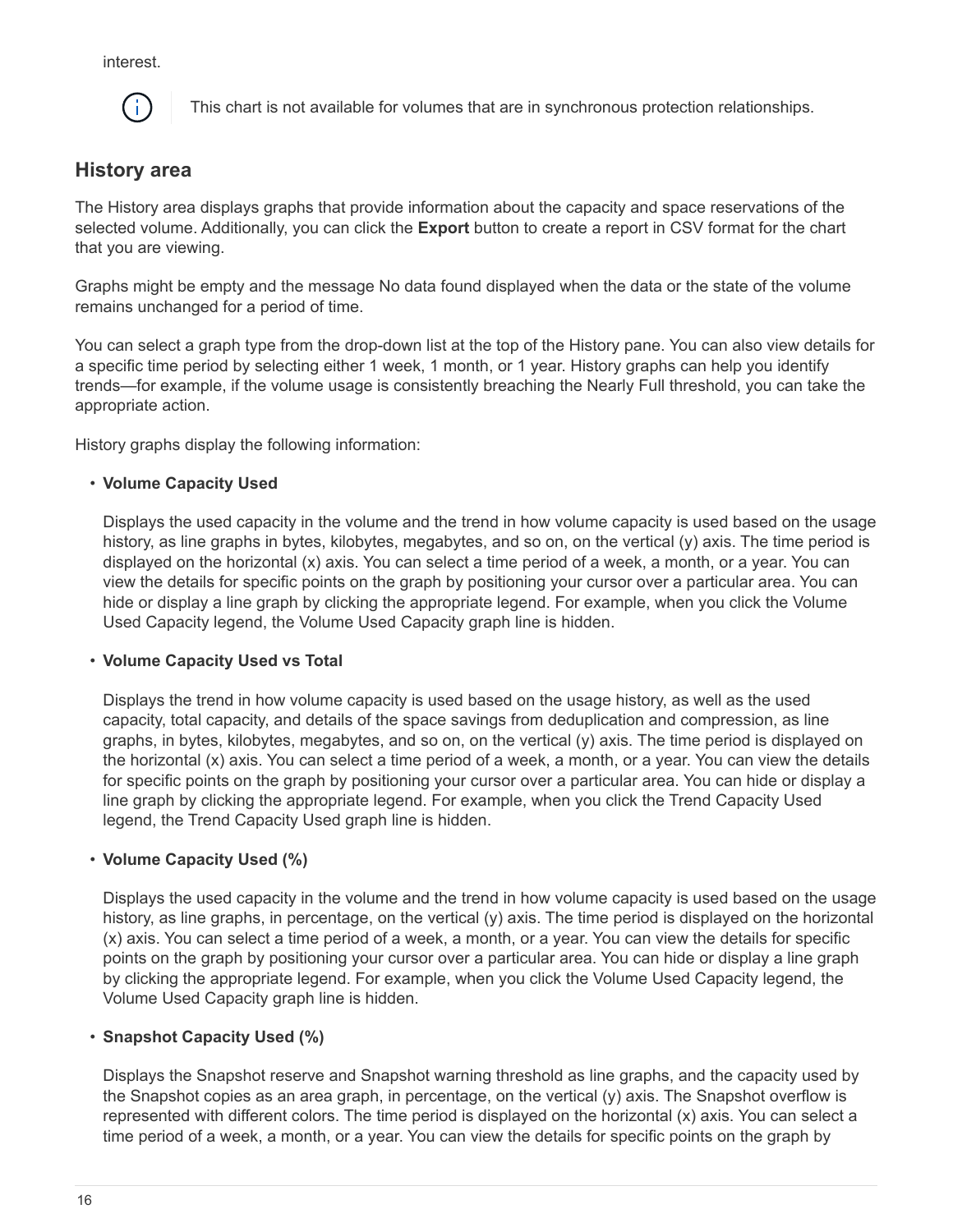positioning your cursor over a particular area. You can hide or display a line graph by clicking the appropriate legend. For example, when you click the Snapshot Reserve legend, the Snapshot Reserve graph line is hidden.

### **Events list**

The Events list displays details about new and acknowledged events:

• **Severity**

Displays the severity of the event.

• **Event**

Displays the event name.

• **Triggered Time**

Displays the time that has elapsed since the event was generated. If the time elapsed exceeds a week, the timestamp when the event was generated is displayed.

### **Related Annotations pane**

The Related Annotations pane enables you to view annotation details associated with the selected volume. The details include the annotation name and the annotation values that are applied to the volume. You can also remove manual annotations from the Related Annotations pane.

### **Related Devices pane**

The Related Devices pane enables you to view and navigate to the SVMs, aggregates, qtrees, LUNs, and Snapshot copies that are related to the volume:

#### • **Storage Virtual Machine**

Displays the capacity and the health status of the SVM that contains the selected volume.

• **Aggregate**

Displays the capacity and the health status of the aggregate that contains the selected volume. For FlexGroup volumes, the number of aggregates that comprise the FlexGroup is listed.

#### • **Volumes in the Aggregate**

Displays the number and capacity of all the volumes that belong to the parent aggregate of the selected volume. The health status of the volumes is also displayed, based on the highest severity level. For example, if an aggregate contains ten volumes, five of which display the Warning status and the remaining five display the Critical status, then the status displayed is Critical. This component does not appear for FlexGroup volumes.

#### • **Qtrees**

Displays the number of qtrees that the selected volume contains and the capacity of qtrees with quota that the selected volume contains. The capacity of the qtrees with quota is displayed in relation to the volume data capacity. The health status of the qtrees is also displayed, based on the highest severity level. For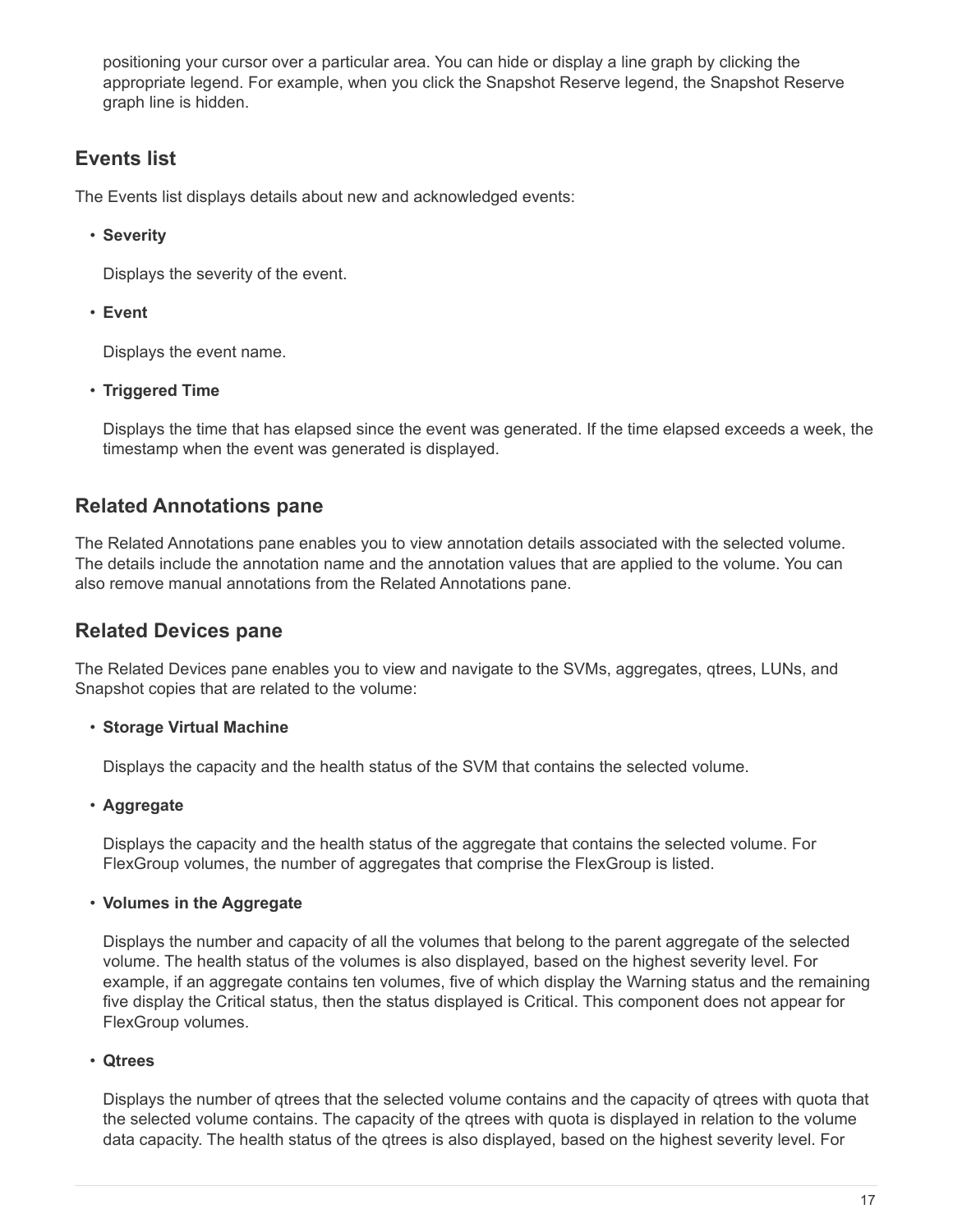example, if a volume has ten qtrees, five with Warning status and the remaining five with Critical status, then the status displayed is Critical.

#### • **NFS Shares**

Displays the number and status of the NFS shares associated with the volume.

#### • **SMB Shares**

Displays the number and status of the SMB/CIFS shares.

#### • **LUNs**

Displays the number and total size of all the LUNs in the selected volume. The health status of the LUNs is also displayed, based on the highest severity level.

#### • **User and Group Quotas**

Displays the number and status of the user and user group quotas associated with the volume and its qtrees.

#### • **FlexClone Volumes**

Displays the number and capacity of all the cloned volumes of the selected volume. The number and capacity are displayed only if the selected volume contains any cloned volumes.

#### • **Parent Volume**

Displays the name and capacity of the parent volume of a selected FlexClone volume. The parent volume is displayed only if the selected volume is a FlexClone volume.

### **Related Groups pane**

The Related Groups pane enables you to view the list of groups associated with the selected volume.

### **Related Alerts pane**

The Related Alerts pane enables you to view the list of alerts that are created for the selected volume. You can also add an alert by clicking the Add Alert link or edit an existing alert by clicking the alert name.

# <span id="page-19-0"></span>**Storage VM / Health details page**

You can use the Storage VM / Health details page to view detailed information about the selected storage VM, such as its health, capacity, configuration, data policies, logical interfaces (LIFs), LUNs, qtrees, user, user group quotas, and protection details . You can also view information about the related objects and related alerts for the storage VM.



You can monitor only data storage VM.

### **Command buttons**

The command buttons enable you to perform the following tasks for the selected storage VM: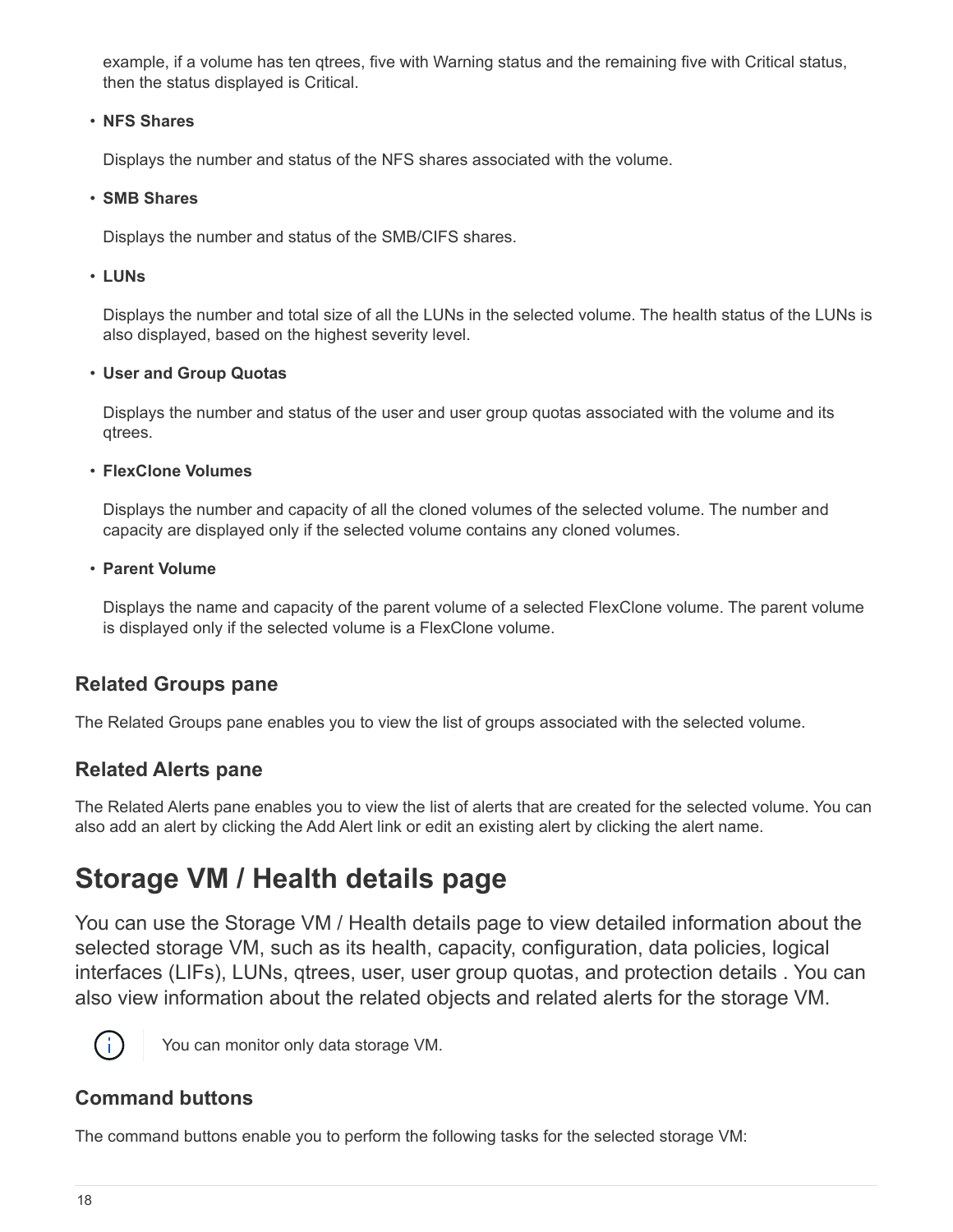#### • **Switch to Performance View**

Enables you to navigate to the Storage VM / Performance details page.

#### • **Actions**

◦ Add Alert

Enables you to add an alert to the selected storage VM.

◦ Annotate

Enables you to annotate the selected storage VM.

#### • **View Storage VMs**

Enables you to navigate to the Health: All Storage VMs view.

### **Health tab**

The Health tab displays detailed information about data availability, data capacity, and protection issues of various objects such as volumes, aggregates, NAS LIFs, SAN LIFs, LUNs, protocols, services, NFS shares, and CIFS shares.

You can click the graph of an object to view the filtered list of objects. For example, you can click the volume capacity graph that displays warnings to view the list of volumes that have capacity issues with severity as warning.

#### • **Availability Issues**

Displays, as a graph, the total number of objects, including objects that have availability issues and objects that do not have any availability-related issues. The colors in the graph represent the different severity levels of the issues. The information below the graph provides details about availability issues that can impact or have already impacted the availability of data in the storage VM. For example, information is displayed about the NAS LIFs and the SAN LIFs that are down and volumes that are offline.

You can also view information about the related protocols and services that are currently running, and the number and status of NFS and CIFS shares.

#### • **Capacity Issues**

Displays, as a graph, the total number of objects, including objects that have capacity issues and objects that do not have any capacity-related issues. The colors in the graph represent the different severity levels of the issues. The information below the graph provides details about capacity issues that can impact or have already impacted the capacity of data in the storage VM. For example, information is displayed about aggregates that are likely to breach the set threshold values.

#### • **Protection Issues**

Provides a quick overview of storage VM protection-related health by displaying, as a field dialog box, the total number of relationships, including relationships that have protection issues and relationships that do not have any protection-related issues. You can also view the status of the storage VM DR relationship for the selected storage VM. The storage VM DR relationships events are displayed here and clicking on the events takes you to the event details page. When unprotected volumes exist, clicking on the link takes you to the Health: All Volumes view where you can view a filtered list of the unprotected volumes on the storage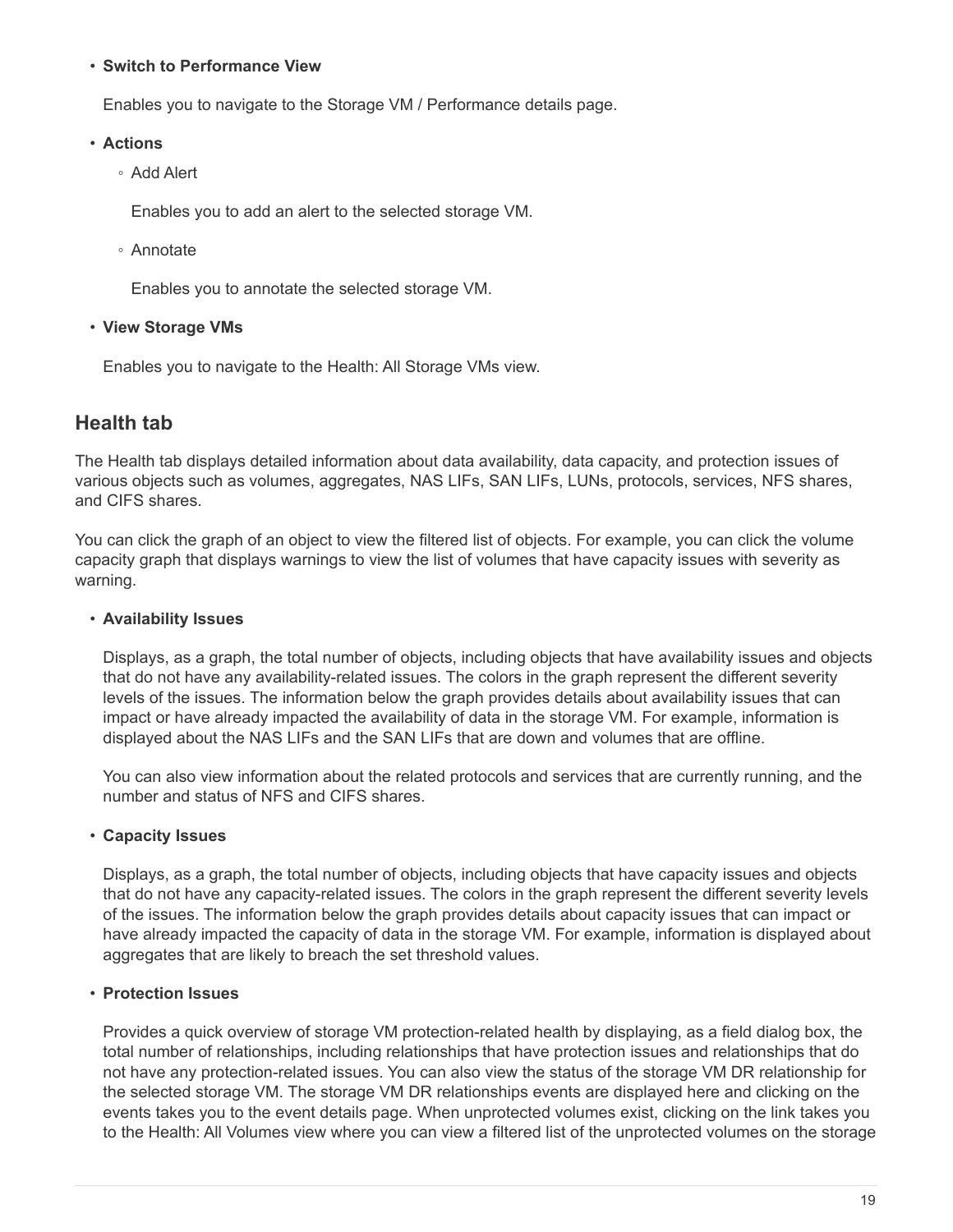VM. The colors in the graph represent the different severity levels of the issues. Clicking a graph takes you to the Relationship: All Relationships view, where you can view a filtered list of protection relationship details. The information below the graph provides details about protection issues that can impact or have already impacted the protection of data in the storage VM. For example, information is displayed about volumes that have a Snapshot copy reserve that is almost full or about SnapMirror relationship lag issues.

### **Capacity tab**

The Capacity tab displays detailed information about the data capacity of the selected SVM.

The following information is displayed for an Storage VM with FlexVol volume or FlexGroup volume:

#### • **Capacity**

The Capacity area displays details about the used and available capacity allocated from all volumes:

◦ Total Capacity

Displays the total capacity of the Storage VM.

◦ Used

Displays the space used by data in the volumes that belong to the Storage VM.

◦ Guaranteed Available

Displays the guaranteed available space for data that is available for volumes in the Storage VM.

◦ Unguaranteed

Displays the available space remaining for data that is allocated for thinly provisioned volumes in the Storage VM.

#### • **Volumes with Capacity Issues**

The Volumes with Capacity Issues list displays, in tabular format, details about the volumes that have capacity issues:

◦ Status

Indicates that the volume has a capacity-related issue of an indicated severity.

You can move the pointer over the status to view more information about the capacity-related event or events generated for the volume.

If the status of the volume is determined by a single event, you can view information such as the event name, time and date when the event was triggered, the name of the administrator to whom the event is assigned, and the cause of the event. You can use the **View Details** button to view more information about the event.

If the status of the volume is determined by multiple events of the same severity, the top three events are displayed with information such as the event name, time and date when the events were triggered, and the name of the administrator to whom the event is assigned. You can view more details about each of these events by clicking the event name. You can also click the **View All Events** link to view the list of generated events.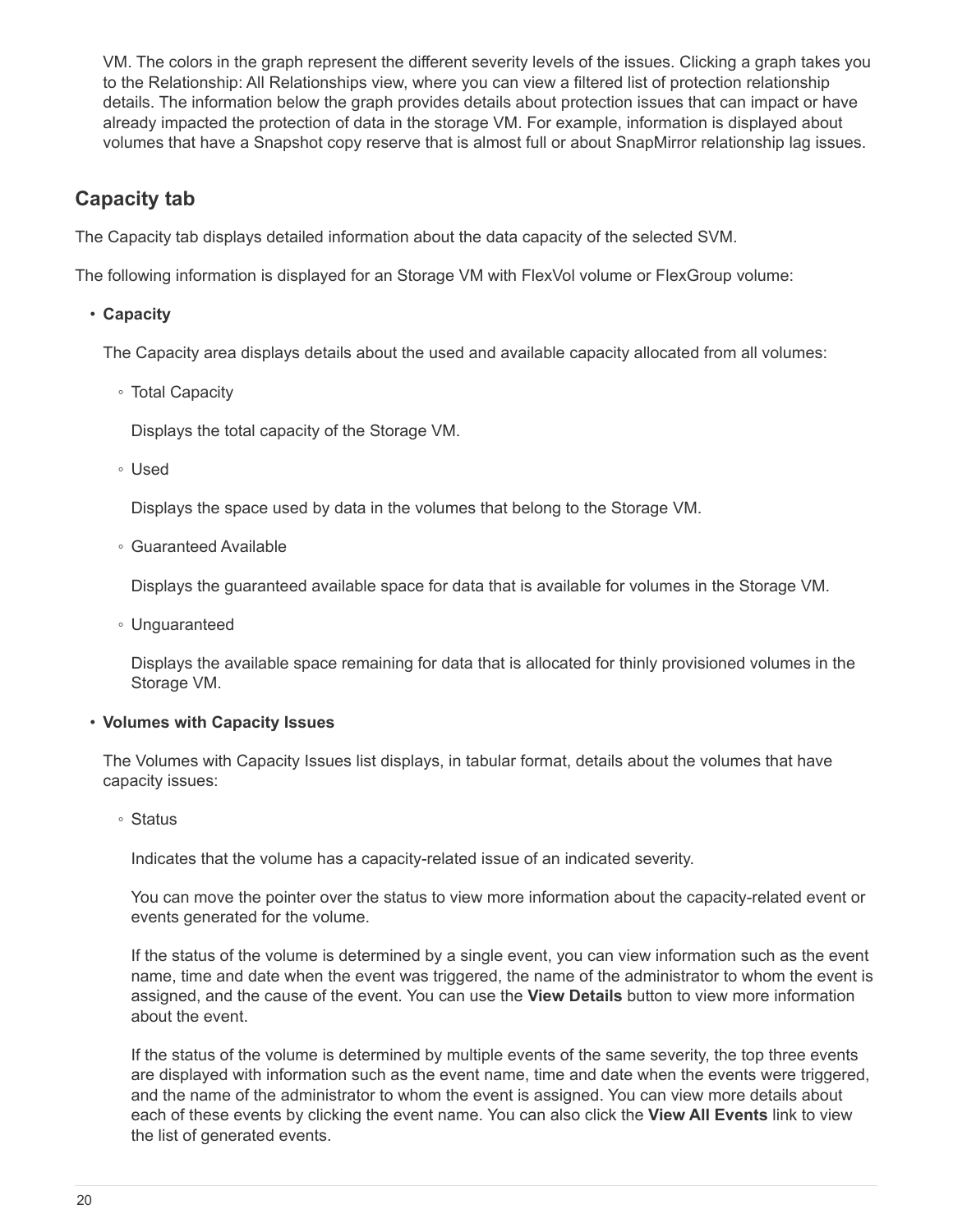

A volume can have multiple events of the same severity or different severities. However, only the highest severity is displayed. For example, if a volume has two events with severities of Error and Warning, only the Error severity is displayed.

◦ Volume

Displays the name of the volume.

◦ Used Data Capacity

Displays, as a graph, information about the volume capacity usage (in percentage).

◦ Days to Full

Displays the estimated number of days remaining before the volume reaches full capacity.

◦ Thin Provisioned

Displays whether space guarantee is set for the selected volume. Valid values are Yes and No.

◦ Aggregates

For FlexVol volumes, displays the name of the aggregate that contains the volume. For FlexGroup volumes, displays the number of aggregates that are used in the FlexGroup.

### **Configuration tab**

The Configuration tab displays configuration details about the selected storage VM, such as its cluster, root volume, the type of volumes it contains (FlexVol volumes), policies, and protection created on the storage VM:

- **Overview**
	- Cluster

Displays the name of the cluster to which the storage VM belongs.

◦ Allowed Volume Type

Displays the type of volumes that can be created in the storage VM. The type can be FlexVol or FlexVol/FlexGroup.

◦ Root Volume

Displays the name of the root volume of the storage VM.

◦ Allowed Protocols

Displays the type of protocols that can be configured on the storage VM. Also, indicates if a protocol is up  $($  ), down  $($  ), or is not configured  $($  ).

#### • **Data Network Interfaces**

◦ NAS

Displays the number of NAS interfaces that are associated with the storage VM. Also, indicates if the interfaces are up  $(\bullet)$  or down  $(\bullet)$ .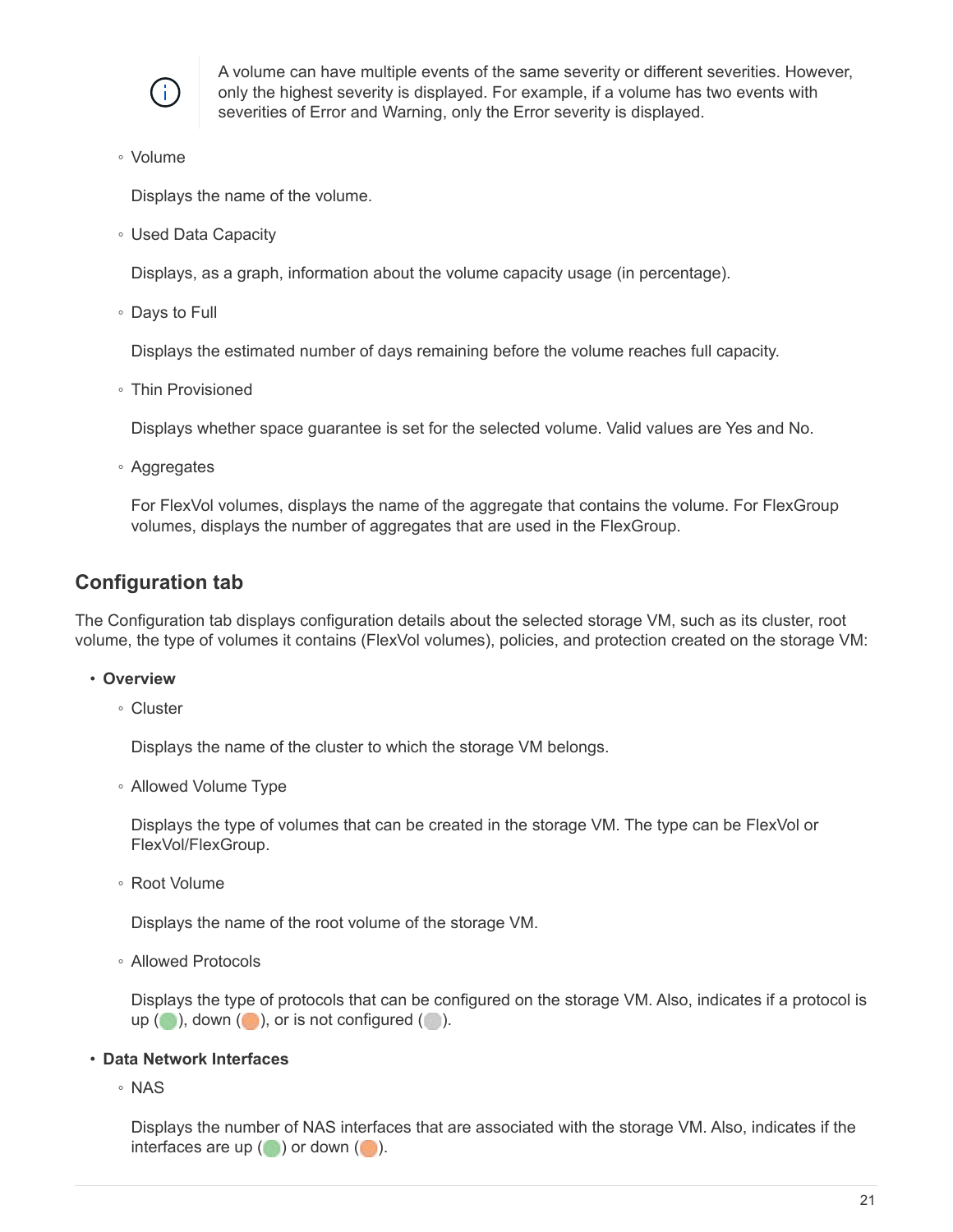◦ SAN

Displays the number of SAN interfaces that are associated with the storage VM. Also, indicates if the interfaces are up  $(\bullet)$  or down  $(\bullet)$ .

◦ FC-NVMe

Displays the number of FC-NVMe interfaces that are associated with the Storage VM. Also, indicates if the interfaces are up  $(\bullet)$  or down  $(\bullet)$ .

#### • **Management Network Interfaces**

◦ Availability

Displays the number of management interfaces that are associated with the Storage VM. Also, indicates if the management interfaces are up  $( \bullet )$  or down  $( \bullet )$ .

#### • **Policies**

◦ Snapshots

Displays the name of the Snapshot policy that is created on the Storage VM.

◦ Export Policies

Displays either the name of the export policy if a single policy is created or displays the number of export policies if multiple policies are created.

#### • **Protection**

◦ Storage VM DR

Displays whether the selected storage VM is protected, destination, or unprotected and the name of the destination on which the storage VM is protected. If the selected storage VM is destination, then the details of source storage VM are displayed. In case of fan-out, this field displays the number of total destination storage VMs on which the storage VM is protected. The count link takes you to the storage VM relationship grid filtered on source storage VM.

◦ Protected Volumes

Displays the number of protected volumes on the selected storage VM out of the total volumes. If you are viewing a destination storage VM, then the number link is for the destination volumes of the selected storage VM.

◦ Unprotected Volumes

Displays the number of unprotected volumes on the selected storage VM.

- **Services**
	- Type

Displays the type of service that is configured on the storage VM. The type can be Domain Name System (DNS) or Network Information Service (NIS).

◦ State

Displays the state of the service, which can be Up  $(\bullet)$ , Down  $(\bullet)$ , or Not Configured  $(\bullet)$ .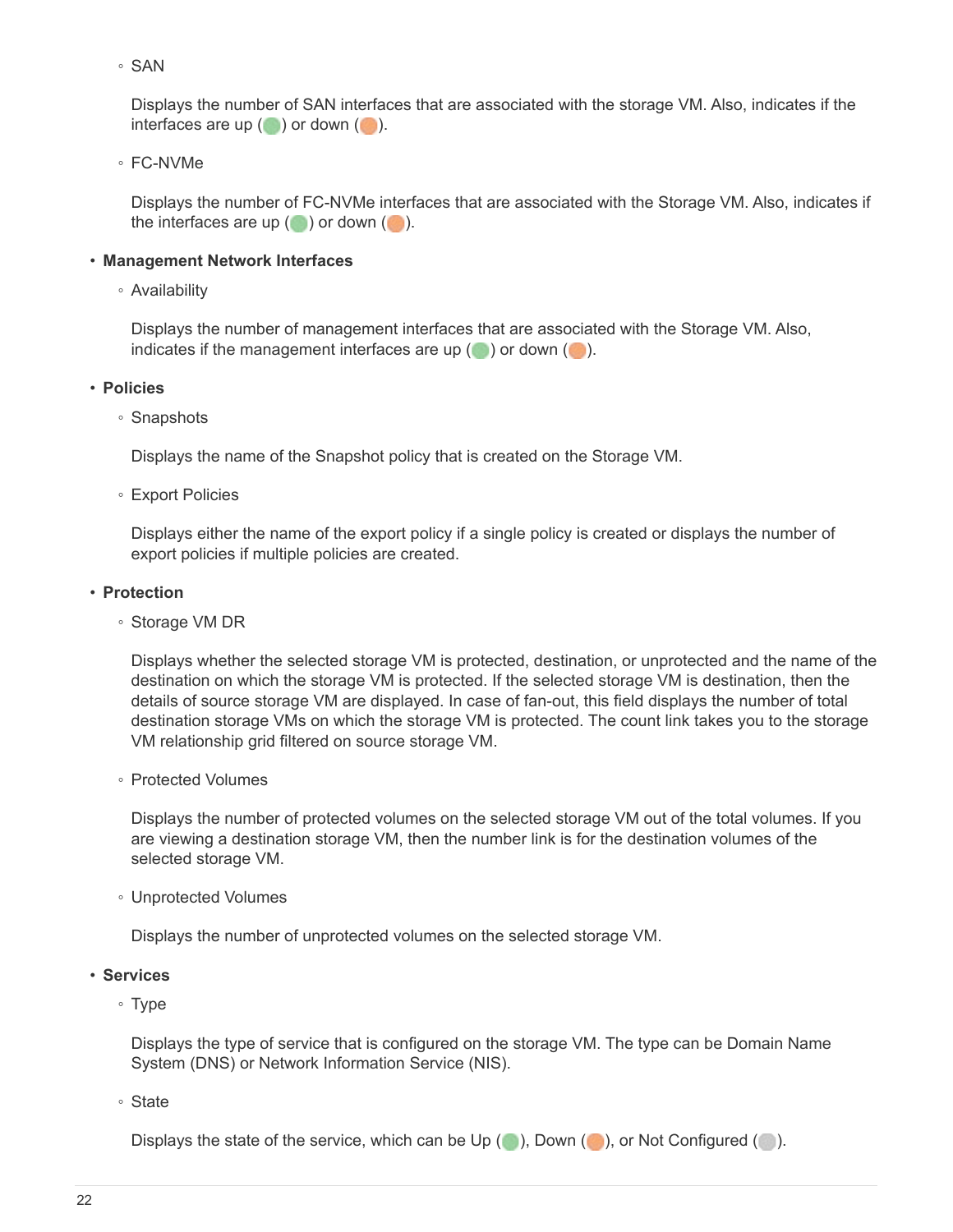◦ Domain Name

Displays the fully qualified domain names (FQDNs) of the DNS server for the DNS services or NIS server for the NIS services. When the NIS server is enabled, the active FQDN of the NIS server is displayed. When the NIS server is disabled, the list of all the FQDNs are displayed.

◦ IP Address

Displays the IP addresses of the DNS or NIS server. When the NIS server is enabled, the active IP address of the NIS server is displayed. When the NIS server is disabled, the list of all the IP addresses are displayed.

### **Network Interfaces tab**

The Network Interfaces tab displays details about the data network interfaces (LIFs) that are created on the selected storage VM:

#### • **Network Interface**

Displays the name of the interface that is created on the selected storage VM.

#### • **Operational Status**

Displays the operational status of the interface, which can be Up  $(\bullet)$ , Down ( $\bullet$ ), or Unknown ( $\bullet$ ). The operational status of an interface is determined by the status of its physical ports.

#### • **Administrative Status**

Displays the administrative status of the interface, which can be Up  $(\bullet)$ , Down  $(\bullet)$ , or Unknown  $(\bullet)$ . The administrative status of an interface is controlled by the storage administrator to make changes to the configuration or for maintenance purposes. The administrative status can be different from the operational status. However, if the administrative status of an interface is Down, the operational status is Down by default.

#### • **IP Address / WWPN**

Displays the IP address for Ethernet interfaces and the World Wide Port Name (WWPN) for FC LIFs.

#### • **Protocols**

Displays the list of data protocols that are specified for the interface, such as CIFS, NFS, iSCSI, FC/FCoE, FC-NVMe, and FlexCache.

#### • **Role**

Displays the interface role. The roles can be Data or Management.

#### • **Home Port**

Displays the physical port to which the interface was originally associated.

• **Current Port**

Displays the physical port to which the interface is currently associated. If the interface is migrated, the current port might be different from the home port.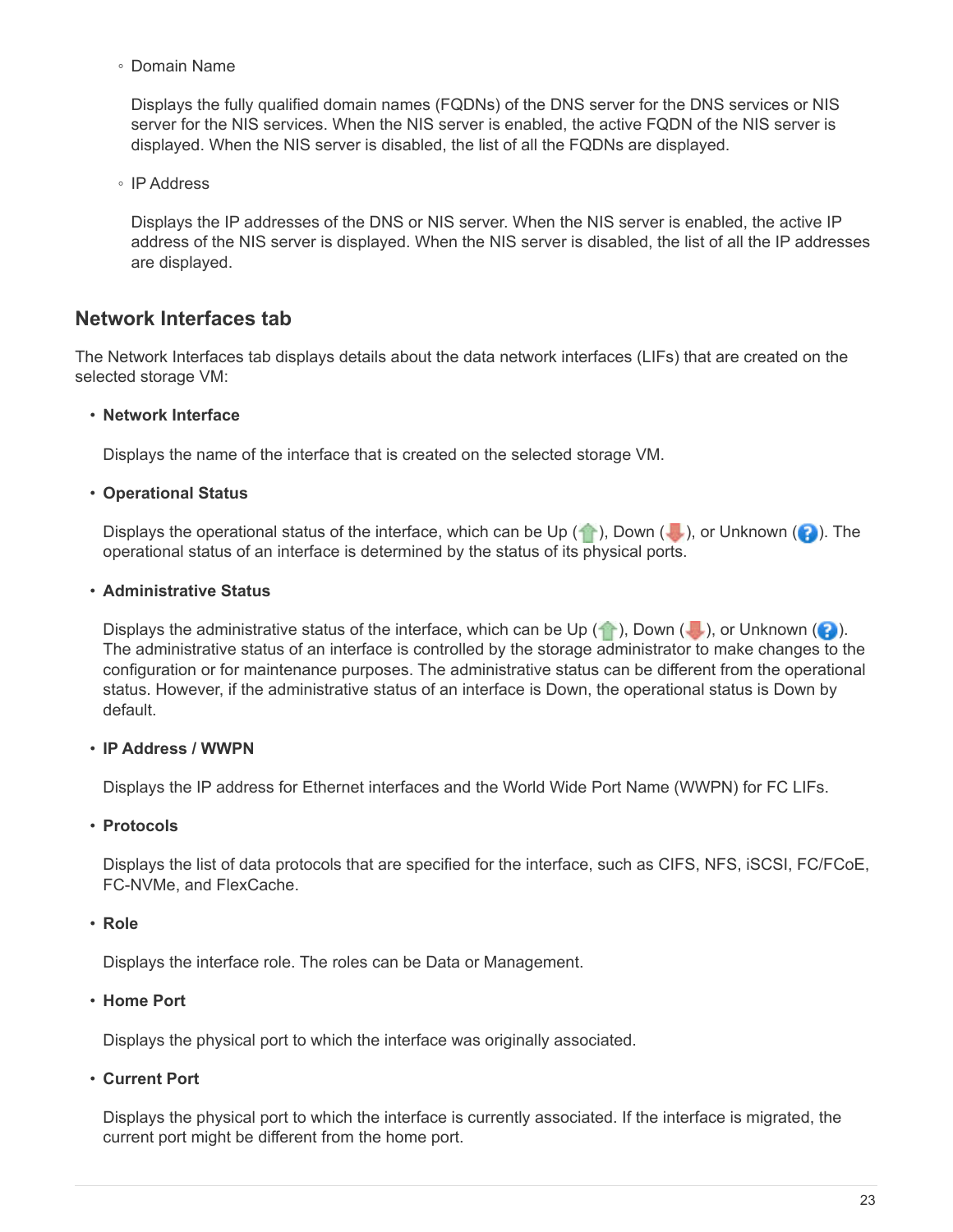#### • **Port Set**

Displays the port set to which the interface is mapped.

#### • **Failover Policy**

Displays the failover policy that is configured for the interface. For NFS, CIFS, and FlexCache interfaces, the default failover policy is Next Available. Failover policy is not applicable for FC and iSCSI interfaces.

#### • **Routing Groups**

Displays the name of the routing group. You can view more information about the routes and the destination gateway by clicking the routing group name.

Routing groups are not supported for ONTAP 8.3 or later and therefore a blank column is displayed for these clusters.

#### • **Failover Group**

Displays the name of the failover group.

### **Qtrees tab**

The Qtrees tab displays details about qtrees and their quotas. You can click the **Edit Thresholds** button if you want to edit the health threshold settings for gtree capacity for one or more gtrees.

Use the **Export** button to create a comma-separated values (.csv) file containing the details of all the monitored qtrees. When exporting to a CSV file you can choose to create a qtrees report for the current storage VM, for all storage VMs in the current cluster, or for all storage VMs for all clusters in your data center. Some additional qtrees fields appear in the exported CSV file.

#### • **Status**

Displays the current status of the qtree. The status can be Critical ( $\otimes$ ), Error ( $\bullet$ ), Warning ( $\bullet$ ), or Normal  $($ .

You can move the pointer over the status icon to view more information about the event or events generated for the qtree.

If the status of the qtree is determined by a single event, you can view information such as the event name, time and date when the event was triggered, the name of the administrator to whom the event is assigned, and the cause of the event. You can use **View Details** to view more information about the event.

If the status of the qtree is determined by multiple events of the same severity, the top three events are displayed with information such as the event name, time and date when the events were triggered, and the name of the administrator to whom the event is assigned. You can view more details about each of these events by clicking the event name. You can also use **View All Events** to view the list of generated events.



A qtree can have multiple events of the same severity or different severities. However, only the highest severity is displayed. For example, if a qtree has two events with severities of Error and Warning, only the Error severity is displayed.

• **Qtree**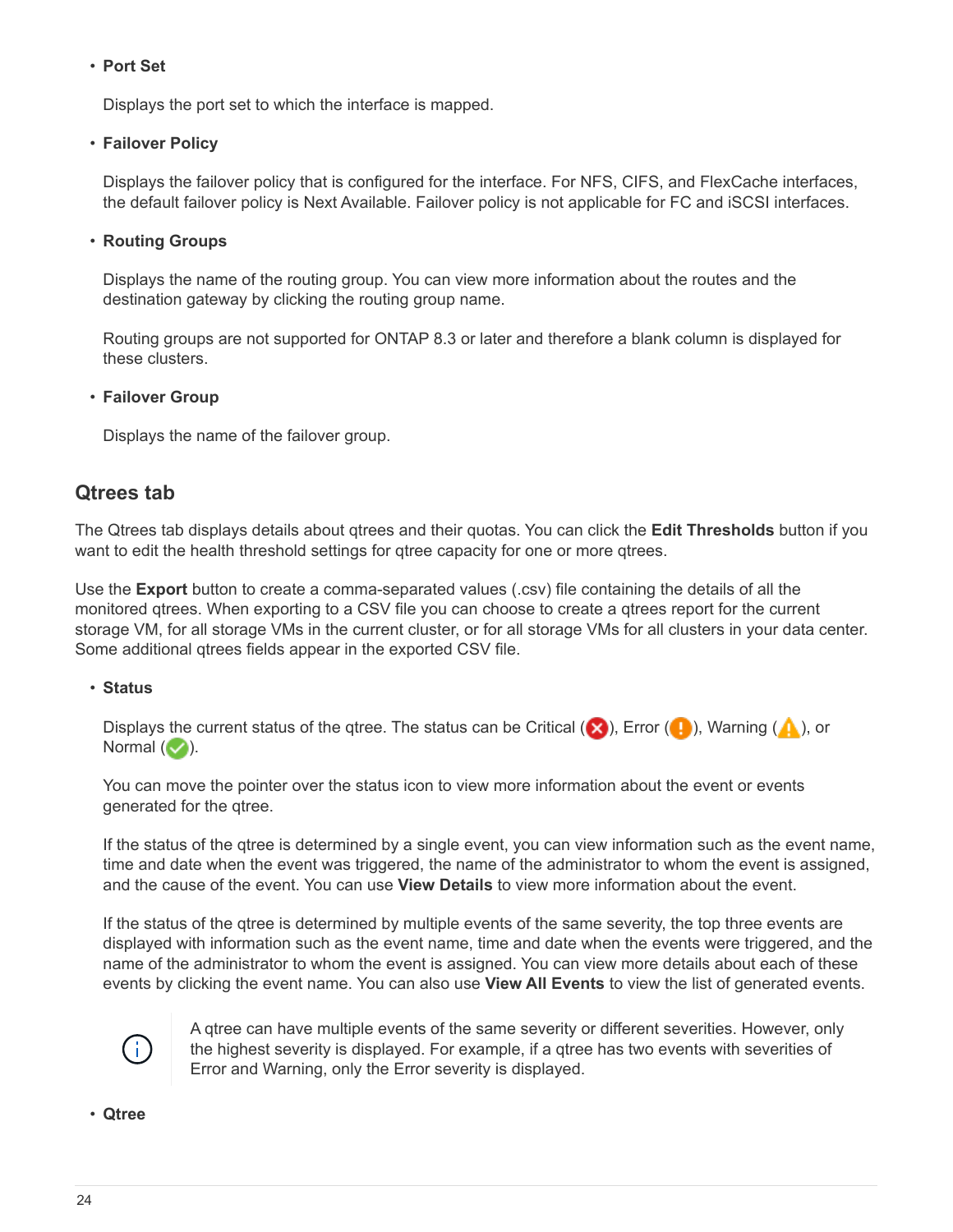Displays the name of the qtree.

#### • **Cluster**

Displays the name of the cluster containing the qtree. Appears only in the exported CSV file.

#### • **Storage Virtual Machine**

Displays the storage virtual machine (SVM) name containing the qtree. Appears only in the exported CSV file.

#### • **Volume**

Displays the name of the volume that contains the qtree.

You can move the pointer over the volume name to view more information about the volume.

#### • **Quota Set**

Indicates whether a quota is enabled or disabled on the qtree.

#### • **Quota Type**

Specifies if the quota is for a user, user group, or a qtree. Appears only in the exported CSV file.

• **User or Group**

Displays the name of the user or user group. There will be multiple rows for each user and user group. When the quota type is qtree or if the quota is not set, then the column is empty. Appears only in the exported CSV file.

#### • **Disk Used %**

Displays the percentage of disk space used. If a disk hard limit is set, this value is based on the disk hard limit. If the quota is set without a disk hard limit, the value is based on the volume data space. If the quota is not set or if quotas are off on the volume to which the qtree belongs, then "Not applicable" is displayed in the grid page and the field is blank in the CSV export data.

#### • **Disk Hard Limit**

Displays the maximum amount of disk space allocated for the qtree. Unified Manager generates a critical event when this limit is reached and no further disk writes are allowed. The value is displayed as "Unlimited" for the following conditions: if the quota is set without a disk hard limit, if the quota is not set, or if quotas are off on the volume to which the qtree belongs.

#### • **Disk Soft Limit**

Displays the amount of disk space allocated for the gtree before a warning event is generated. The value is displayed as "Unlimited" for the following conditions: if the quota is set without a disk soft limit, if the quota is not set, or if quotas are off on the volume to which the qtree belongs. By default, this column is hidden.

#### • **Disk Threshold**

Displays the threshold value set on the disk space. The value is displayed as "Unlimited" for the following conditions: if the quota is set without a disk threshold limit, if the quota is not set, or if quotas are off on the volume to which the qtree belongs. By default, this column is hidden.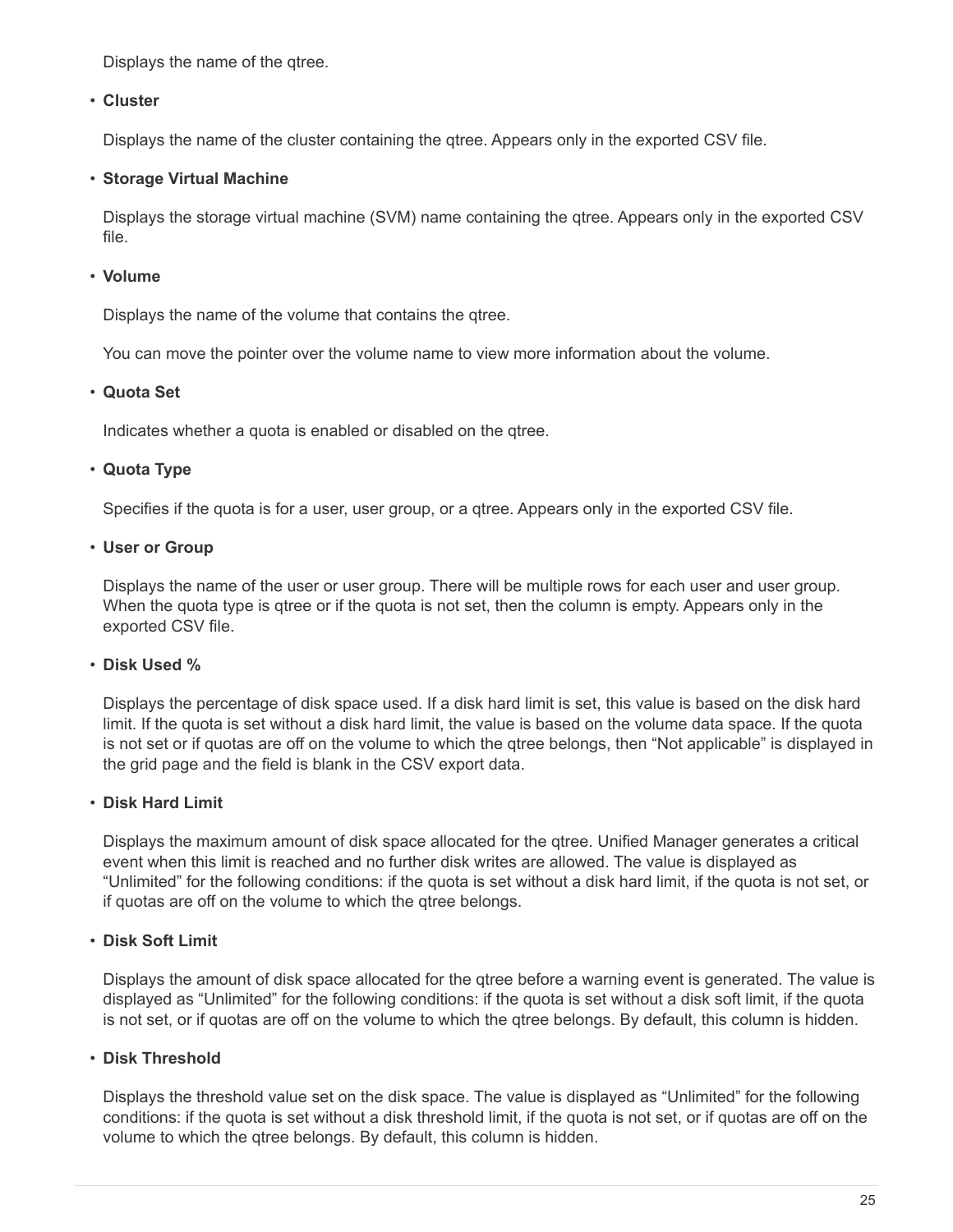#### • **Files Used %**

Displays the percentage of files used in the qtree. If the file hard limit is set, this value is based on the file hard limit. No value is displayed if the quota is set without a file hard limit. If the quota is not set or if quotas are off on the volume to which the qtree belongs, then "Not applicable" is displayed in the grid page and the field is blank in the CSV export data.

#### • **File Hard Limit**

Displays the hard limit for the number of files permitted on the qtrees. The value is displayed as "Unlimited" for the following conditions: if the quota is set without a file hard limit, if the quota is not set, or if quotas are off on the volume to which the qtree belongs.

#### • **File Soft Limit**

Displays the soft limit for the number of files permitted on the qtrees. The value is displayed as "Unlimited" for the following conditions: if the quota is set without a file soft limit, if the quota is not set, or if quotas are off on the volume to which the qtree belongs. By default, this column is hidden.

### **User and Group Quotas tab**

Displays details about the user and user group quotas for the selected storage VM. You can view information such as the status of the quota, name of the user or user group, soft and hard limits set on the disks and files, amount of disk space and number of files used, and the disk threshold value. You can also change the email address associated with a user or user group.

#### • **Edit Email Address command button**

Opens the Edit Email Address dialog box, which displays the current email address of the selected user or user group. You can modify the email address. If the **Edit Email Address** field is blank, the default rule is used to generate an email address for the selected user or user group.

If more than one user has the same quota, the names of the users are displayed as comma-separated values. Also, the default rule is not used to generate the email address; therefore, you must provide the required email address for notifications to be sent.

#### • **Configure Email Rules command button**

Enables you to create or modify rules to generate an email address for the user or user group quotas that are configured on the storage VM. A notification is sent to the specified email address when there is a quota breach.

#### • **Status**

Displays the current status of the quota. The status can be Critical ( $\blacktriangleright$ ), Warning ( $\blacktriangle$ ), or Normal ( $\blacktriangleright$ ).

You can move the pointer over the status icon to view more information about the event or events generated for the quota.

If the status of the quota is determined by a single event, you can view information such as the event name, time and date when the event was triggered, the name of the administrator to whom the event is assigned, and the cause of the event. You can use **View Details** to view more information about the event.

If the status of the quota is determined by multiple events of the same severity, the top three events are displayed with information such as the event name, time and date when the events were triggered, and the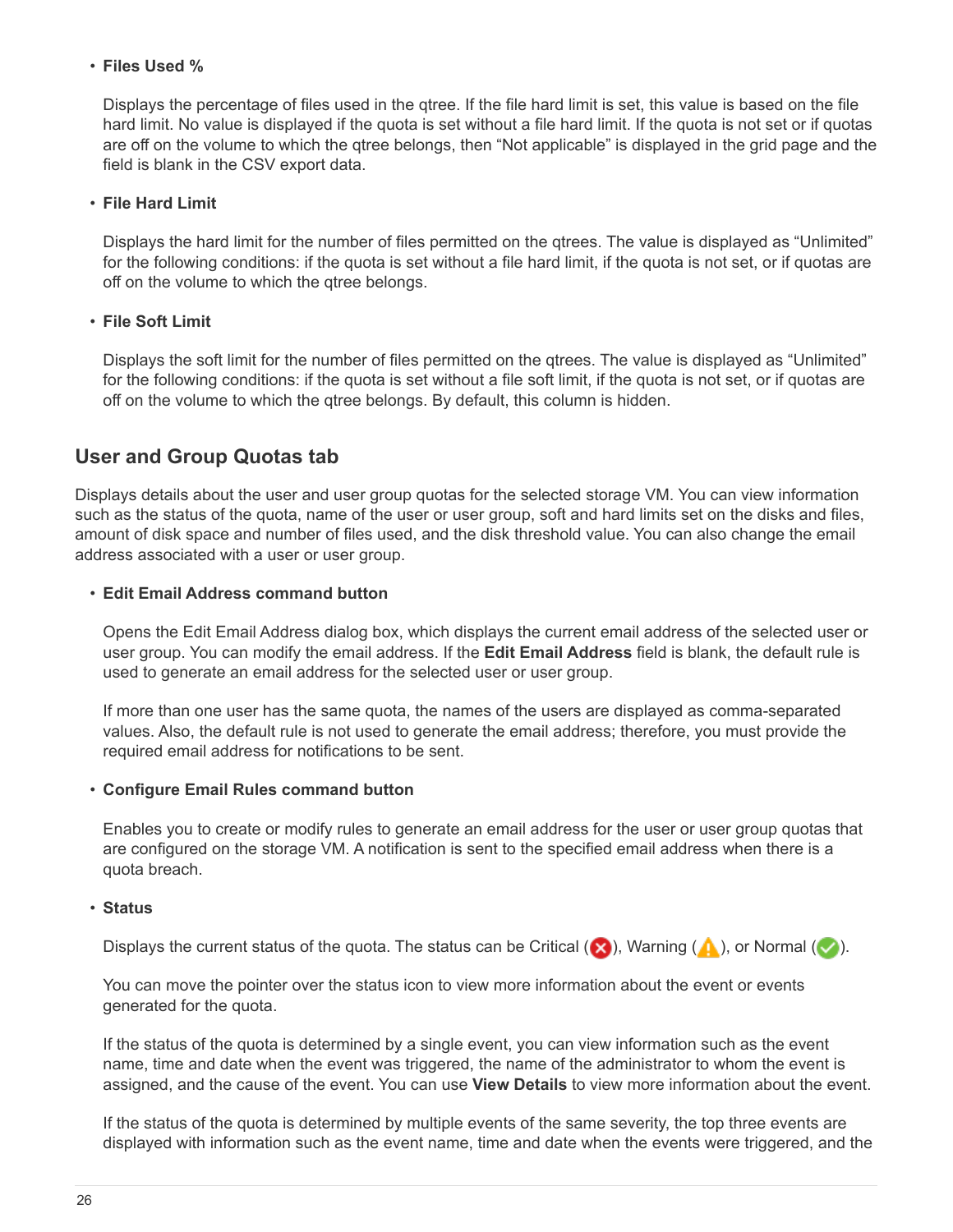name of the administrator to whom the event is assigned. You can view more details about each of these events by clicking the event name. You can also use **View All Events** to view the list of generated events.



A quota can have multiple events of the same severity or different severities. However, only the highest severity is displayed. For example, if a quota has two events with severities of Error and Warning, only the Error severity is displayed.

#### • **User or Group**

Displays the name of the user or user group. If more than one user has the same quota, the names of the users are displayed as comma-separated values.

The value is displayed as "Unknown" when ONTAP does not provide a valid user name because of SecD errors.

#### • **Type**

Specifies if the quota is for a user or a user group.

#### • **Volume or Qtree**

Displays the name of the volume or qtree on which the user or user group quota is specified.

You can move the pointer over the name of the volume or qtree to view more information about the volume or qtree.

#### • **Disk Used %**

Displays the percentage of disk space used. The value is displayed as "Not applicable" if the quota is set without a disk hard limit.

#### • **Disk Hard Limit**

Displays the maximum amount of disk space allocated for the quota. Unified Manager generates a critical event when this limit is reached and no further disk writes are allowed. The value is displayed as "Unlimited" if the quota is set without a disk hard limit.

#### • **Disk Soft Limit**

Displays the amount of disk space allocated for the quota before a warning event is generated. The value is displayed as "Unlimited" if the quota is set without a disk soft limit. By default, this column is hidden.

#### • **Disk Threshold**

Displays the threshold value set on the disk space. The value is displayed as "Unlimited" if the quota is set without a disk threshold limit. By default, this column is hidden.

#### • **Files Used %**

Displays the percentage of files used in the qtree. The value is displayed as "Not applicable" if the quota is set without a file hard limit.

#### • **File Hard Limit**

Displays the hard limit for the number of files permitted on the quota. The value is displayed as "Unlimited"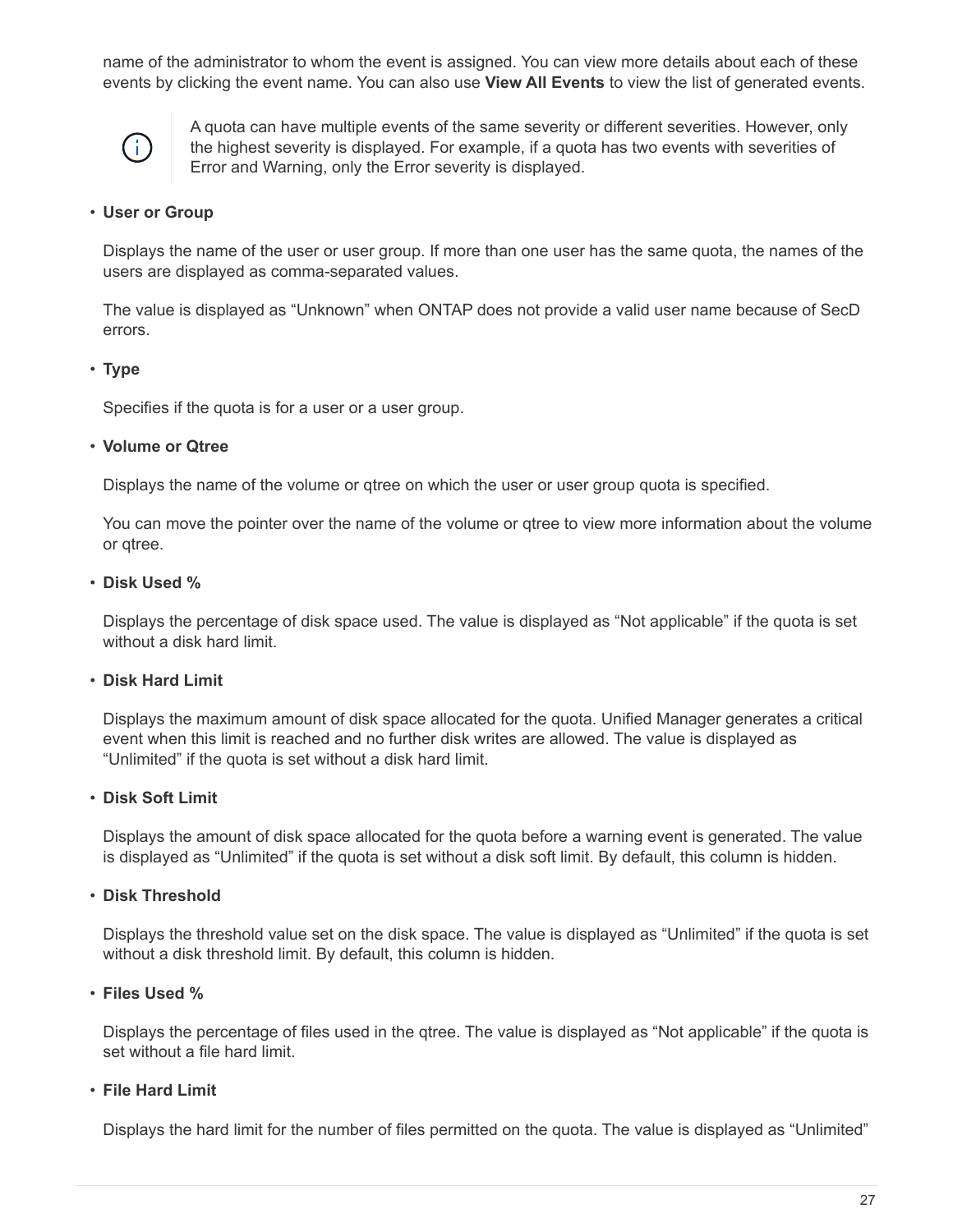if the quota is set without a file hard limit.

#### • **File Soft Limit**

Displays the soft limit for the number of files permitted on the quota. The value is displayed as "Unlimited" if the quota is set without a file soft limit. By default, this column is hidden.

#### • **Email Address**

Displays the email address of the user or user group to which notifications are sent when there is a breach in the quotas.

### **NFS Shares tab**

The NFS Shares tab displays information about NFS shares such as its status, the path associated with the volume (FlexGroup volumes or FlexVol volumes), access levels of clients to the NFS shares, and the export policy defined for the volumes that are exported. NFS shares will not be displayed in the following conditions: if the volume is not mounted or if the protocols associated with the export policy for the volume do not contain NFS shares.

#### • **Status**

Displays the current status of the NFS shares. The status can be Error  $(\cdot)$  or Normal  $(\cdot)$ .

#### • **Junction Path**

Displays the path to which the volume is mounted. If an explicit NFS exports policy is applied to a qtree, the column displays the path of the volume through which the qtree can be accessed.

#### • **Junction Path Active**

Displays whether the path to access the mounted volume is active or inactive.

• **Volume or Qtree**

Displays the name of the volume or qtree to which the NFS export policy is applied. If an NFS export policy is applied to a qtree in the volume, the column displays both the names of the volume and the qtree.

You can click the link to view details about the object in the respective details page. If the object is a qtree, links are displayed for both the qtree and the volume.

#### • **Volume State**

Displays the state of the volume that is being exported. The state can be Offline, Online, Restricted, or Mixed.

◦ Offline

Read or write access to the volume is not allowed.

◦ Online

Read and write access to the volume is allowed.

◦ Restricted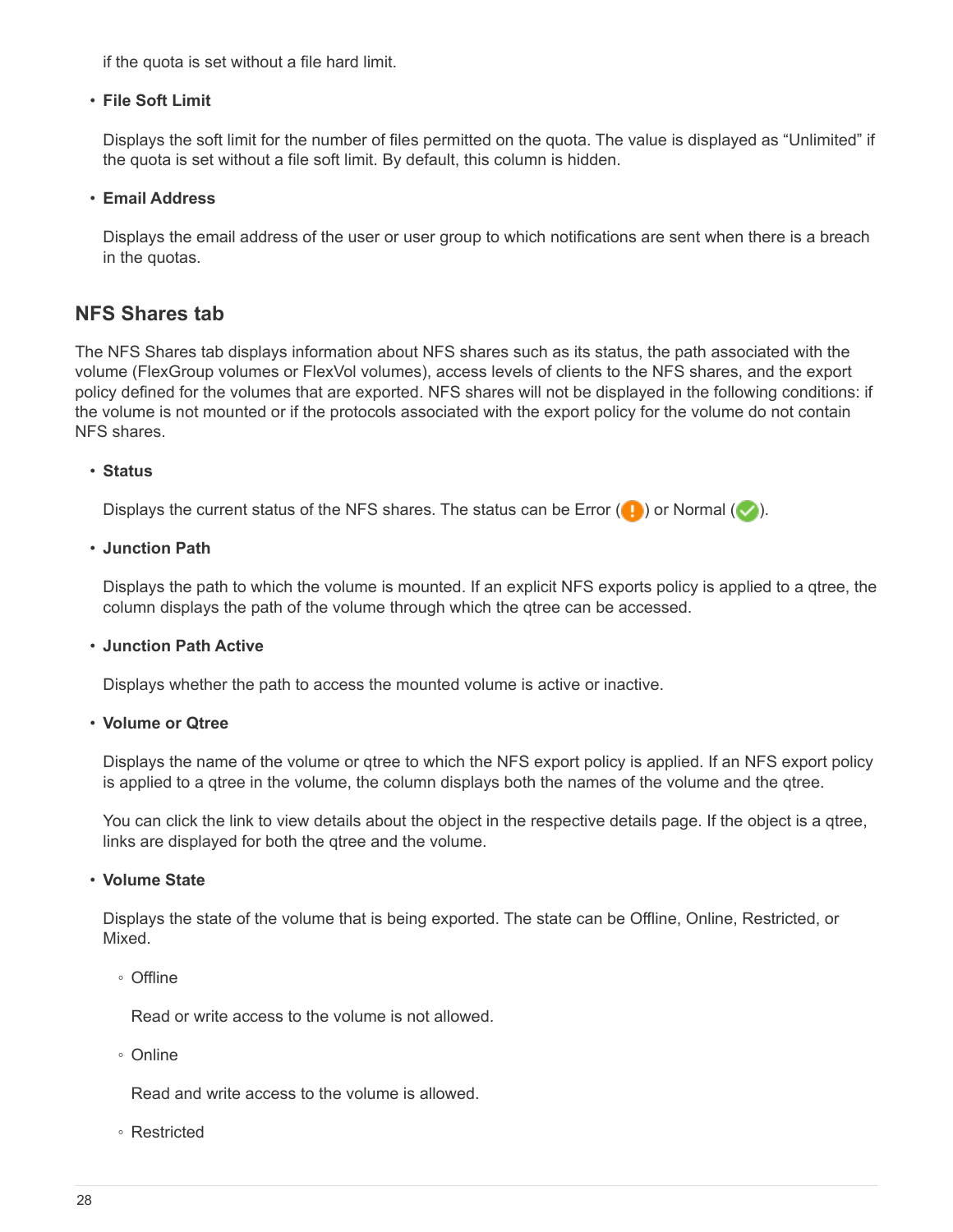Limited operations, such as parity reconstruction, are allowed, but data access is not allowed.

◦ Mixed

The constituents of a FlexGroup volume are not all in the same state.

#### • **Security Style**

Displays the access permission for the volumes that are exported. The security style can be UNIX, Unified, NTFS, or Mixed.

◦ UNIX (NFS clients)

Files and directories in the volume have UNIX permissions.

◦ Unified

Files and directories in the volume have a unified security style.

◦ NTFS (CIFS clients)

Files and directories in the volume have Windows NTFS permissions.

◦ Mixed

Files and directories in the volume can have either UNIX permissions or Windows NTFS permissions.

• **UNIX Permission**

Displays the UNIX permission bits in an octal string format, which is set for the volumes that are exported. It is similar to the UNIX style permission bits.

• **Export Policy**

Displays the rules that define the access permission for volumes that are exported. You can click the link to view details about the rules associated with the export policy such as the authentication protocols and the access permission.

### **SMB Shares tab**

Displays information about the SMB shares on the selected storage VM. You can view information such as the status of the SMB share, share name, path associated with the storage VM, the status of the junction path of the share, containing object, state of the containing volume, security data of the share, and export policies defined for the share. You can also determine whether an equivalent NFS path for the SMB share exists.



Shares in folders are not displayed in the SMB Shares tab.

#### • **View User Mapping command button**

Launches the User Mapping dialog box.

You can view the details of user mapping for the storage VM.

• **Show ACL command button**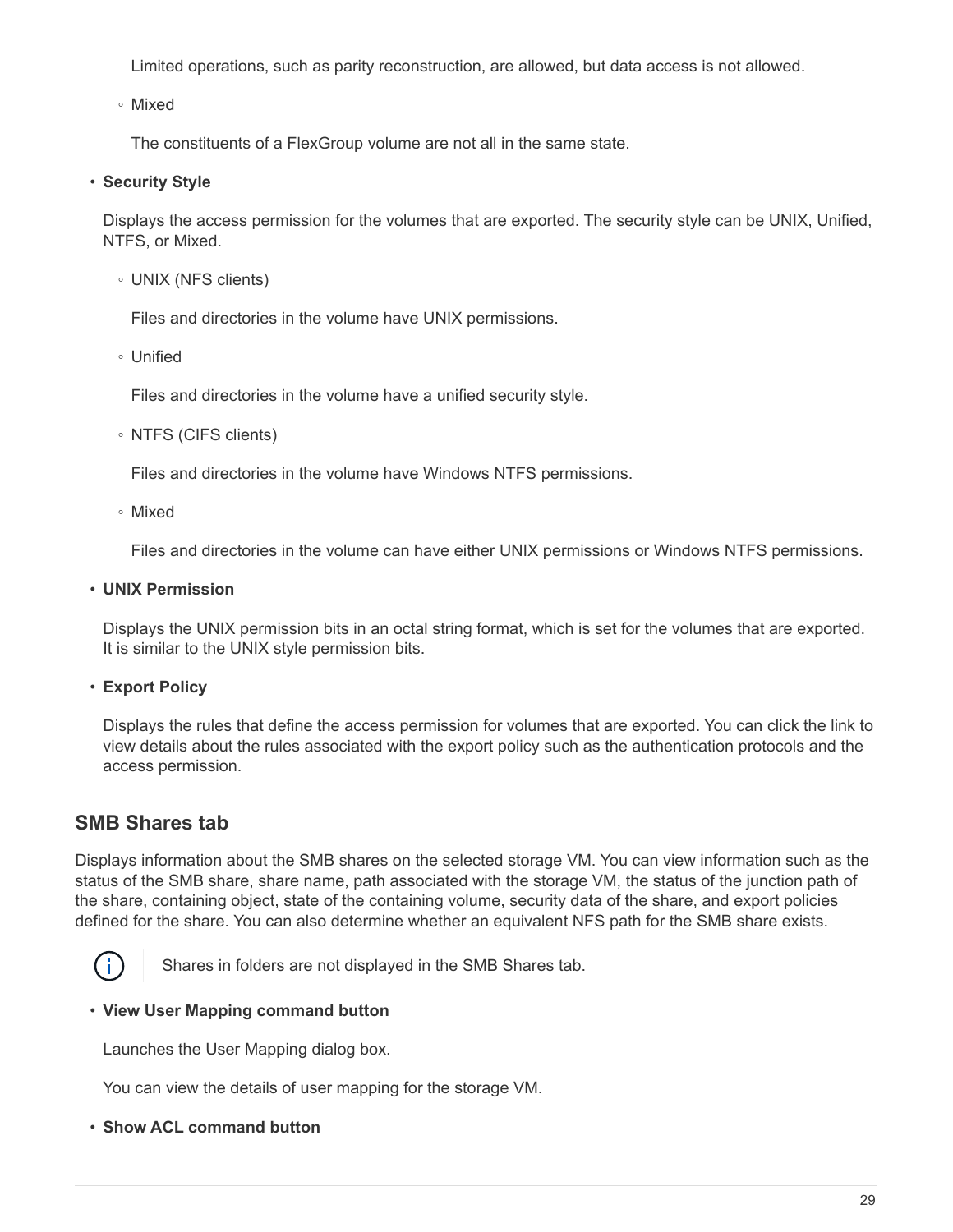Launches the Access Control dialog box for the share.

You can view user and permission details for the selected share.

#### • **Status**

Displays the current status of the share. The status can be Normal  $(\vee)$  or Error  $(\bullet)$ .

#### • **Share Name**

Displays the name of the SMB share.

#### • **Path**

Displays the junction path on which the share is created.

#### • **Junction Path Active**

Displays whether the path to access the share is active or inactive.

#### • **Containing Object**

Displays the name of the containing object to which the share belongs. The containing object can be a volume or a qtree.

By clicking the link, you can view details about the containing object in the respective Details page. If the containing object is a qtree, links are displayed for both qtree and volume.

#### • **Volume State**

Displays the state of the volume that is being exported. The state can be Offline, Online, Restricted, or Mixed.

◦ Offline

Read or write access to the volume is not allowed.

◦ Online

Read and write access to the volume is allowed.

◦ Restricted

Limited operations, such as parity reconstruction, are allowed, but data access is not allowed.

◦ Mixed

The constituents of a FlexGroup volume are not all in the same state.

• **Security**

Displays the access permission for the volumes that are exported. The security style can be UNIX, Unified, NTFS, or Mixed.

◦ UNIX (NFS clients)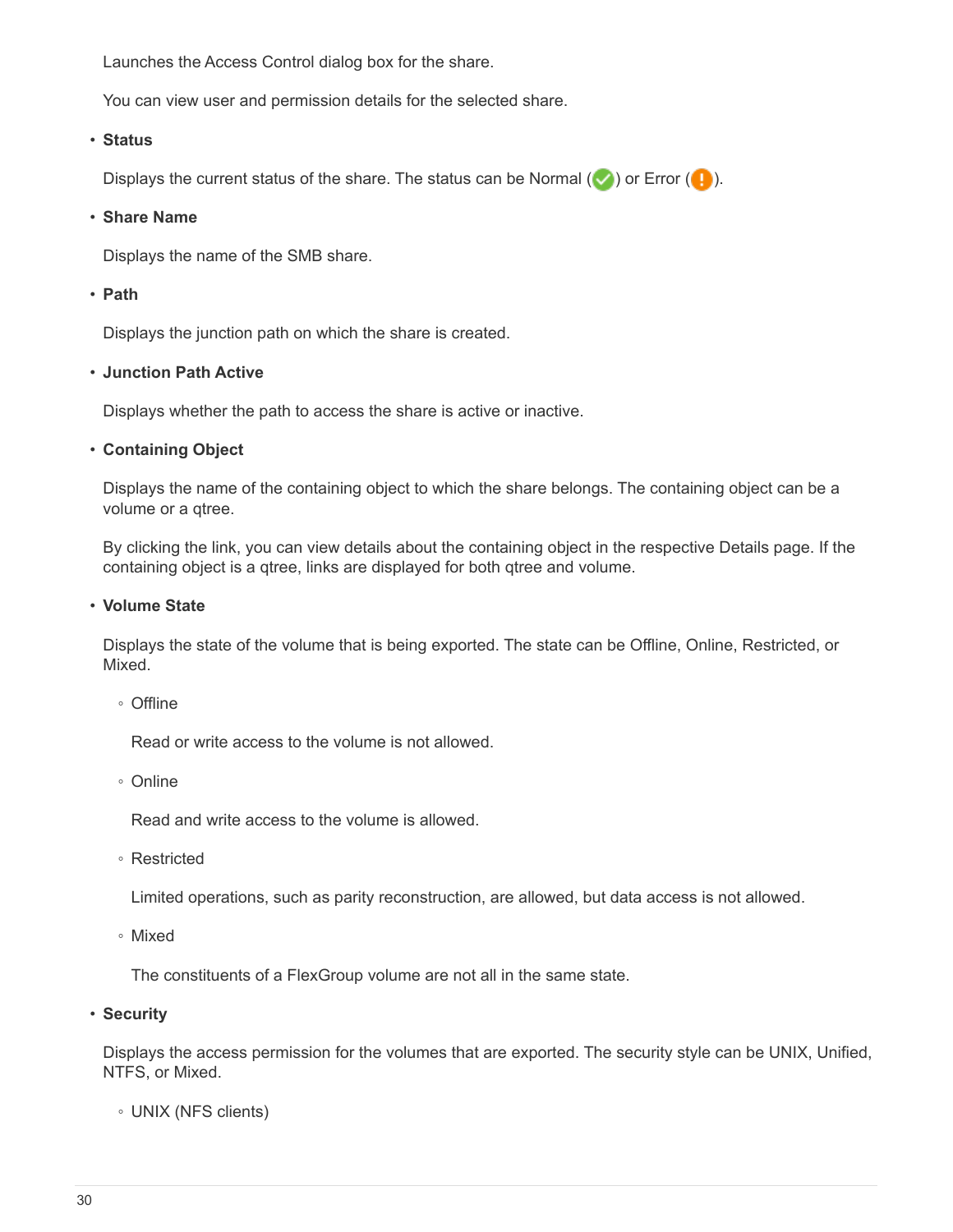Files and directories in the volume have UNIX permissions.

◦ Unified

Files and directories in the volume have a unified security style.

◦ NTFS (CIFS clients)

Files and directories in the volume have Windows NTFS permissions.

◦ Mixed

Files and directories in the volume can have either UNIX permissions or Windows NTFS permissions.

• **Export Policy**

Displays the name of the export policy applicable to the share. If an export policy is not specified for the storage VM, the value is displayed as Not Enabled.

You can click the link to view details about the rules associated with the export policy, such as access protocols and permissions. The link is disabled if the export policy is disabled for the selected storage VM.

#### • **NFS Equivalent**

Specifies whether there is an NFS equivalent for the share.

### **SAN tab**

Displays details about LUNs, initiator groups, and initiators for the selected storage VM. By default, the LUNs view is displayed. You can view details about the initiator groups in the Initiator Groups tab and details about initiators in the Initiators tab.

#### • **LUNs tab**

Displays details about the LUNs that belong to the selected storage VM. You can view information such as the LUN name, LUN state (online or offline), the name of the file system (volume or qtree) that contains the LUN, the type of host operating system, the total data capacity and serial number of the LUN. The LUN Performance column provides a link to the LUN/Performance details page.

You can also view information whether thin provisioning is enabled on the LUN and if the LUN is mapped to an initiator group. If it is mapped to an initiator, you can view the initiator groups and initiators that are mapped to the selected LUN.

#### • **Initiator Groups tab**

Displays details about initiator groups. You can view details such as the name of the initiator group, the access state, the type of host operating system that is used by all the initiators in the group, and the supported protocol. When you click the link in the access state column, you can view the current access state of the initiator group.

#### ◦ **Normal**

The initiator group is connected to multiple access paths.

◦ **Single Path**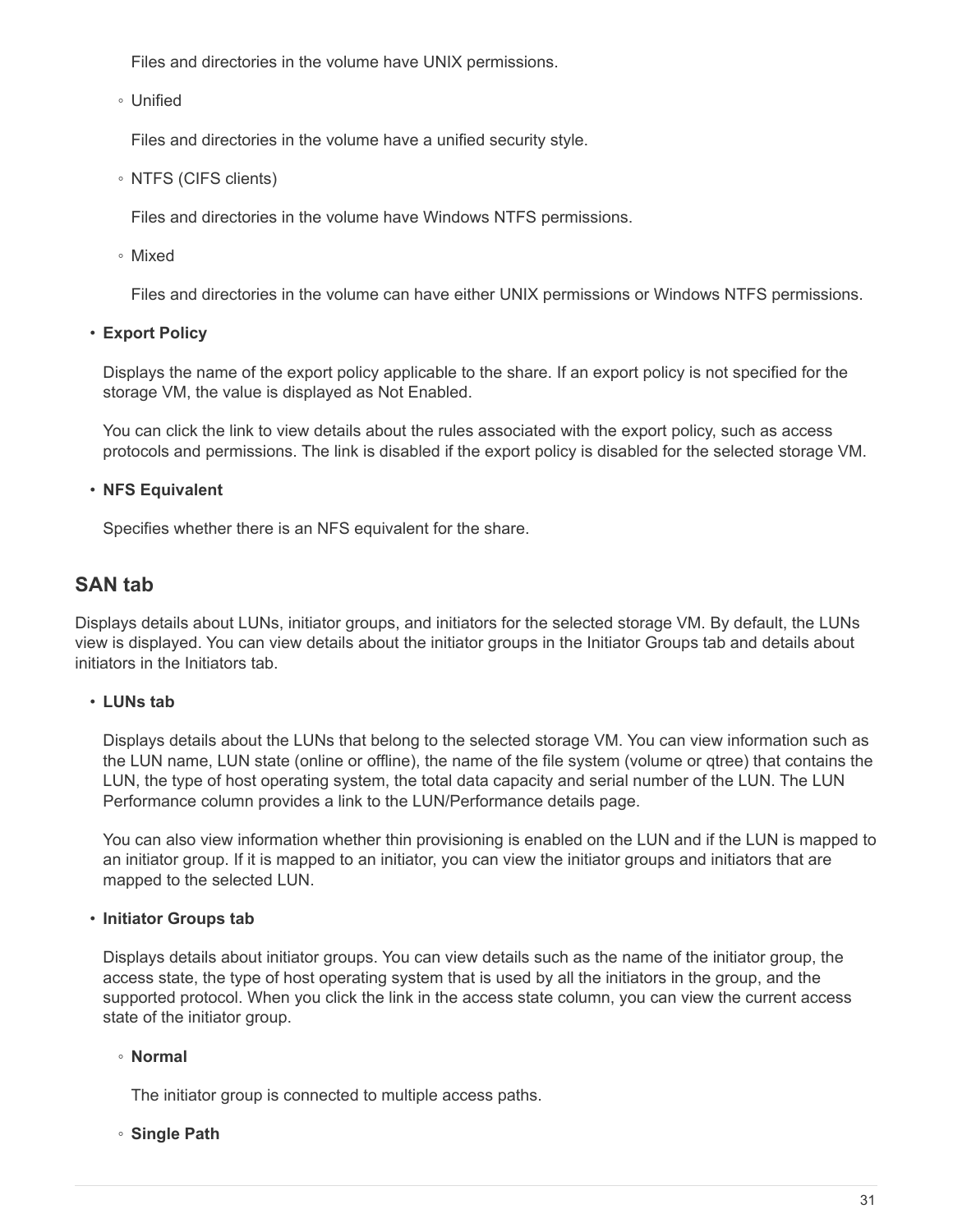The initiator group is connected to a single access path.

#### ◦ **No Paths**

There is no access path connected to the initiator group.

You can view whether initiator groups are mapped to all the interfaces or specific interfaces through a port set. When you click the count link in the Mapped interfaces column, either all interfaces are displayed or specific interfaces for a port set are displayed. Interfaces that are mapped through the target portal are not displayed. The total number of initiators and LUNs that are mapped to an initiator group is displayed.

+ You can also view the LUNs and initiators that are mapped to the selected initiator group.

#### • **Initiators tab**

Displays the name and type of the initiator and the total number of initiator groups mapped to this initiator for the selected storage VM.

You can also view the LUNs and initiator groups that are mapped to the selected initiator group.

### **Related Annotations pane**

The Related Annotations pane enables you to view the annotation details associated with the selected storage VM. Details include the annotation name and the annotation values that are applied to the storage VM. You can also remove manual annotations from the Related Annotations pane.

### **Related Devices pane**

The Related Devices pane enables you to view the cluster, aggregates, and volumes that are related to the storage VM:

#### • **Cluster**

Displays the health status of the cluster to which the storage VM belongs.

#### • **Aggregates**

Displays the number of aggregates that belong to the selected storage VM. The health status of the aggregates is also displayed, based on the highest severity level. For example, if an storage VM contains ten aggregates, five of which display the Warning status and the remaining five display the Critical status, then the status displayed is Critical.

#### • **Assigned Aggregates**

Displays the number of aggregates that are assigned to an storage VM. The health status of the aggregates is also displayed, based on the highest severity level.

#### • **Volumes**

Displays the number and capacity of the volumes that belong to the selected storage VM. The health status of the volumes is also displayed, based on the highest severity level. When there are FlexGroup volumes in the storage VM, the count also includes FlexGroups; it does not include FlexGroup constituents.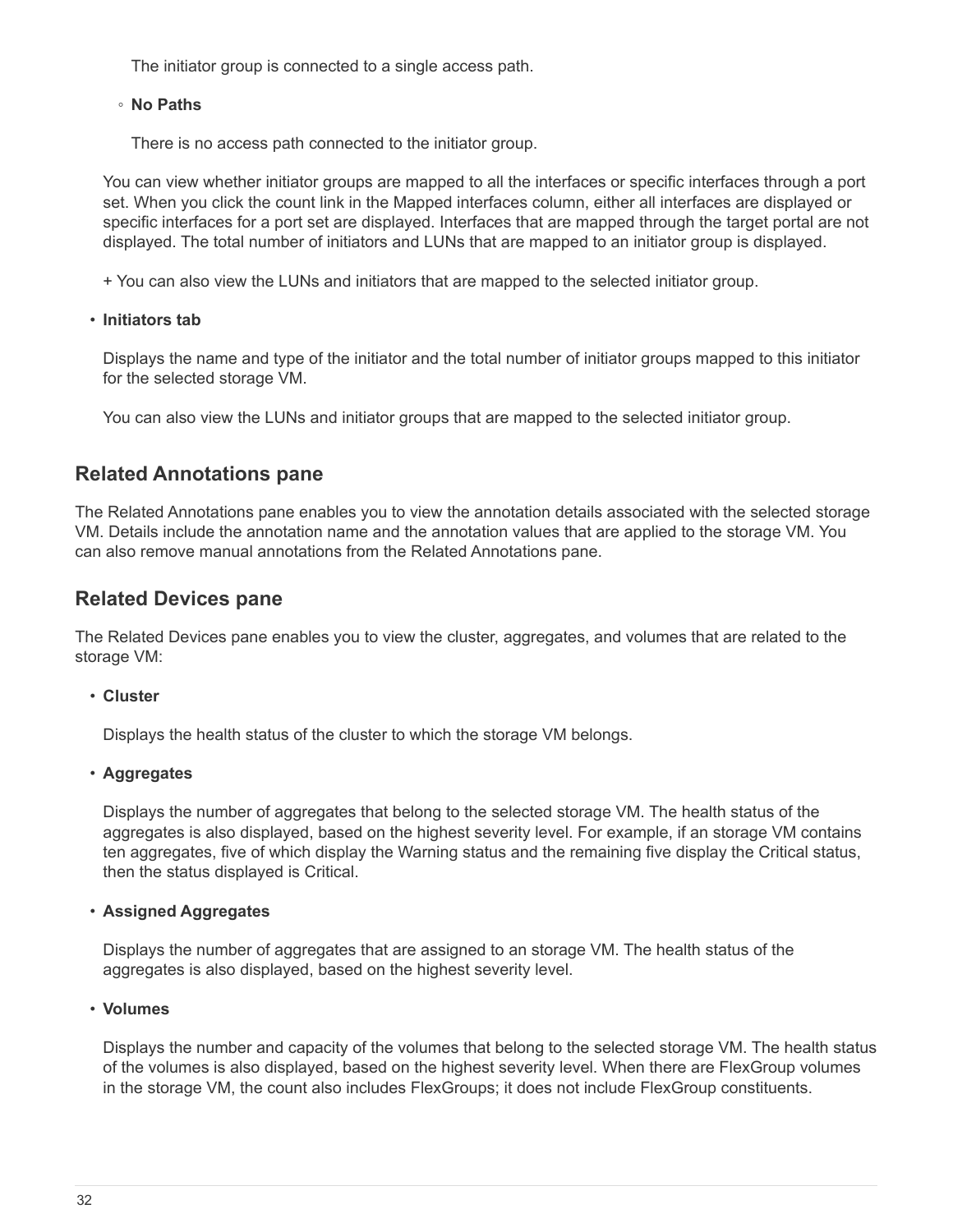### **Related Groups pane**

The Related Groups pane enables you to view the list of groups associated with the selected storage VM.

### **Related Alerts pane**

The Related Alerts pane enables you to view the list of alerts that are created for the selected storage VM. You can also add an alert by clicking the **Add Alert** link or edit an existing alert by clicking the alert name.

# <span id="page-34-0"></span>**Cluster / Health details page**

The Cluster / Health details page provides detailed information about a selected cluster, such as health, capacity, and configuration details. You can also view information about the network interfaces (LIFs), nodes, disks, related devices, and related alerts for the cluster.

The status next to the cluster name, for example (Good), represents the communication status; whether Unified Manager can communicate with the cluster. It does not represent the failover status or overall status of the cluster.

### **Command buttons**

The command buttons enable you to perform the following tasks for the selected cluster:

#### • **Switch to Performance View**

Enables you to navigate to the Cluster / Performance details page.

- **Actions**
	- Add Alert: Opens the Add Alert dialog box, which enables you to add an alert to the selected cluster.
	- Rediscover: Initiates a manual refresh of the cluster, which enables Unified Manager to discover recent changes to the cluster.

If Unified Manager is paired with OnCommand Workflow Automation, the rediscovery operation also reacquires cached data from WFA, if any.

After the rediscovery operation is initiated, a link to the associated job details is displayed to enable tracking of the job status.

- Annotate: Enables you to annotate the selected cluster.
- **View Clusters**

Enables you to navigate to the Health: All Clusters view.

### **Health tab**

Displays detailed information about the data availability and data capacity issues of various cluster objects such as nodes, SVMs, and aggregates. Availability issues are related to the data-serving capability of the cluster objects. Capacity issues are related to the data-storing capability of the cluster objects.

You can click the graph of an object to view a filtered list of the objects. For example, you can click the SVM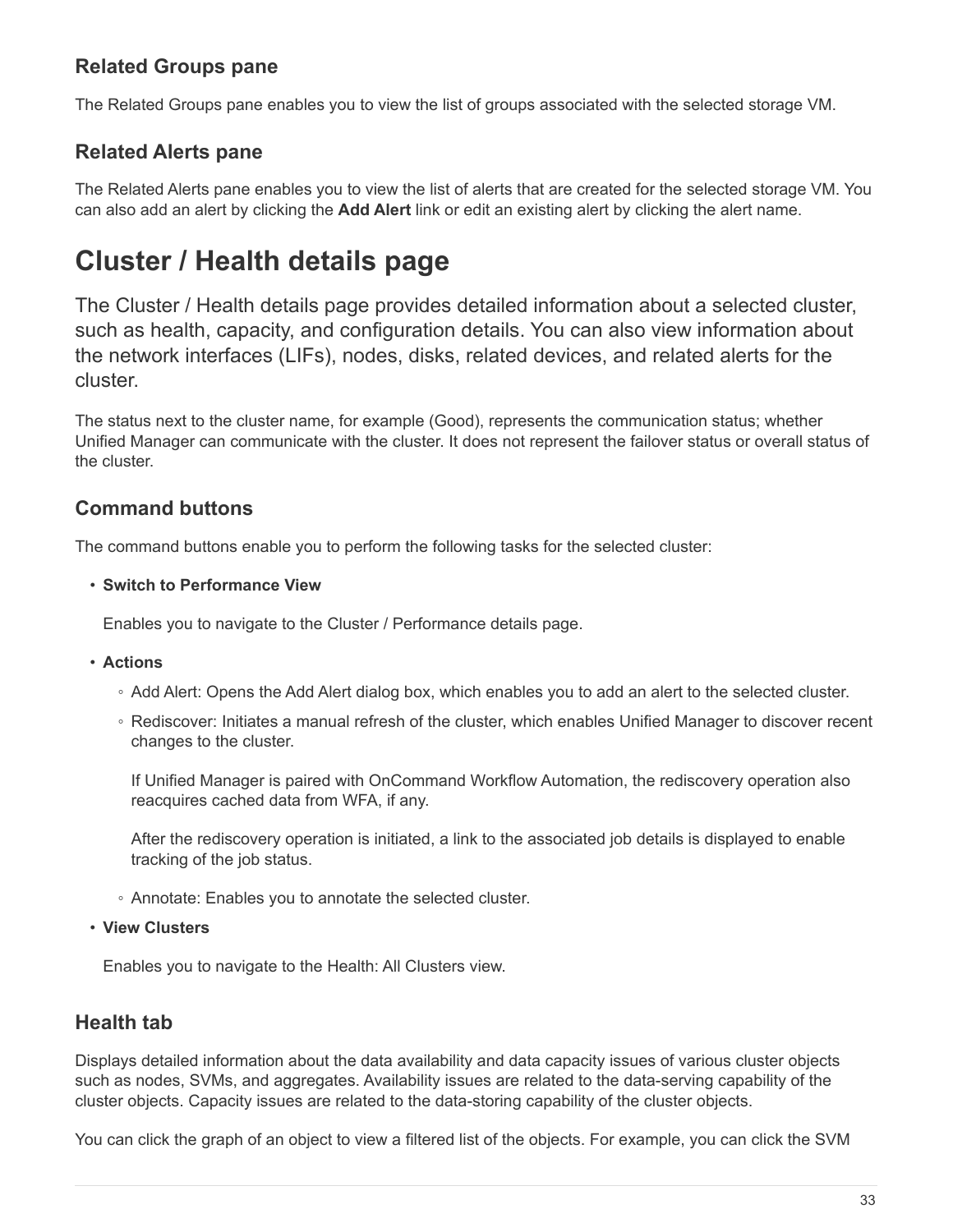capacity graph that displays warnings to view a filtered list of SVMs. This list contains SVMs that have volumes or qtrees that have capacity issues with a severity level of Warning. You can also click the SVMs availability graph that displays warnings to view the list of SVMs that have availability issues with a severity level of Warning.

#### • **Availability Issues**

Graphically displays the total number of objects, including objects that have availability issues and objects that do not have any availability-related issues. The colors in the graph represent the different severity levels of the issues. The information below the graph provides details about availability issues that can impact or have already impacted the availability of data in the cluster. For example, information is displayed about disk shelves that are down and aggregates that are offline.



The data displayed for the SFO bar graph is based on the HA state of the nodes. The data displayed for all other bar graphs is calculated based on the events generated.

#### • **Capacity Issues**

Graphically displays the total number of objects, including objects that have capacity issues and objects that do not have any capacity-related issues. The colors in the graph represent the different severity levels of the issues. The information below the graph provides details about capacity issues that can impact or have already impacted the capacity of data in the cluster. For example, information is displayed about aggregates that are likely to breach the set threshold values.

### **Capacity tab**

Displays detailed information about the capacity of the selected cluster.

• **Capacity**

Displays the data capacity graph about the used capacity and available capacity from all allocated aggregates:

◦ Logical Space Used

The real size of the data that is being stored on all aggregates on this cluster without applying the savings from using ONTAP storage efficiency technologies.

◦ Used

The physical capacity that is used by data on all aggregates. This does not include the capacity that is used for parity, right-sizing, and reservation.

◦ Available

Displays the capacity available for data.

◦ Spares

Displays the storable capacity available for storage in all the spare disks.

◦ Provisioned

Displays the capacity that is provisioned for all the underlying volumes.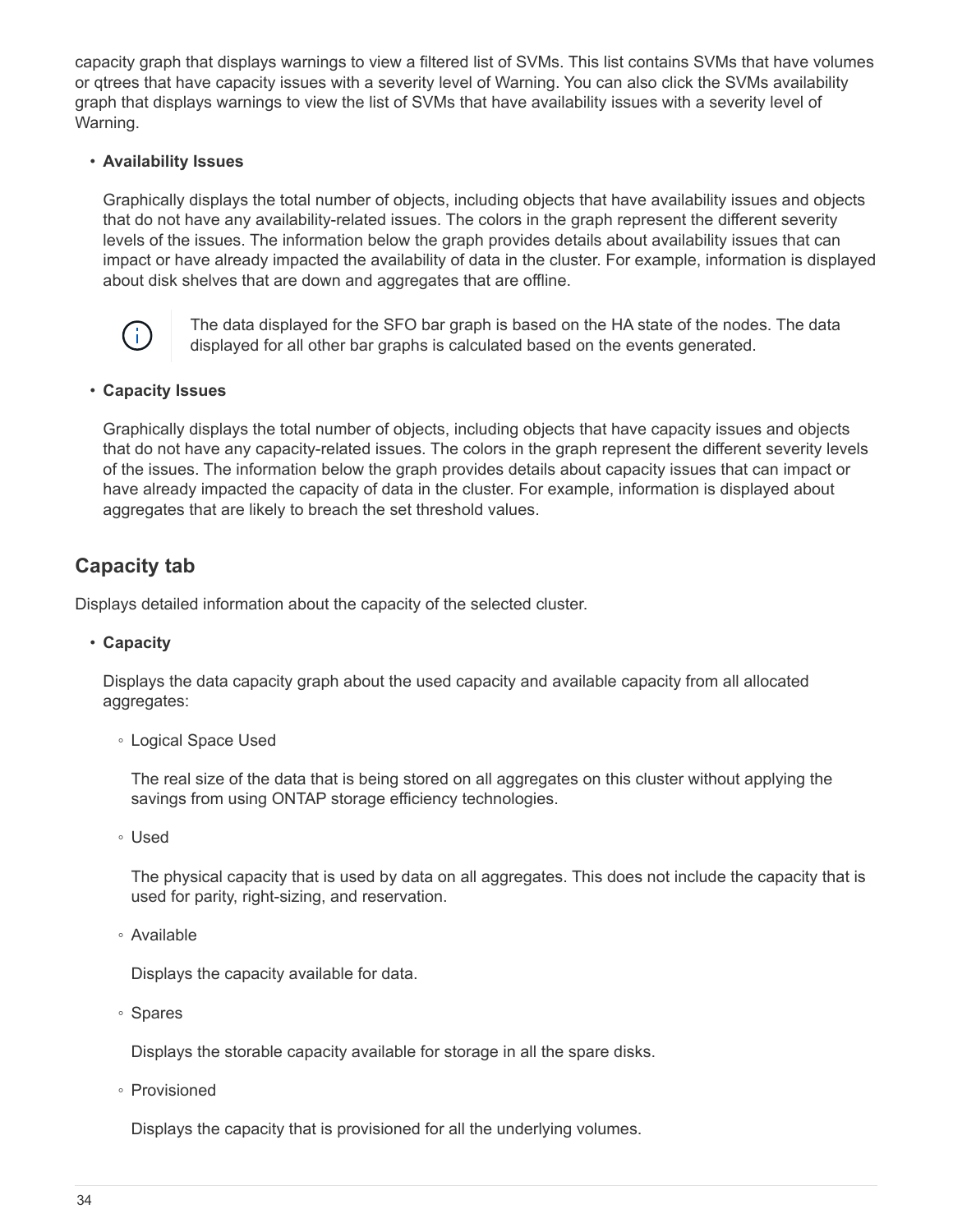#### • **Details**

Displays detailed information about the used and available capacity.

◦ Total Capacity

Displays the total capacity of the cluster. This does not include the capacity that is assigned for parity.

◦ Used

Displays the capacity that is used by data. This does not include the capacity that is used for parity, right-sizing, and reservation.

◦ Available

Displays the capacity available for data.

◦ Provisioned

Displays the capacity that is provisioned for all the underlying volumes.

◦ Spares

Displays the storable capacity available for storage in all the spare disks.

• **Cloud Tier**

Displays the total cloud tier capacity used, and the capacity used for each connected cloud tier for FabricPool-enabled aggregates on the cluster. A FabricPool can be either licensed or unlicensed.

#### • **Physical Capacity Breakout by Disk Type**

The Physical Capacity Breakout by Disk Type area displays detailed information about the disk capacity of the various types of disks in the cluster. By clicking the disk type, you can view more information about the disk type from the Disks tab.

◦ Total Usable Capacity

Displays the available capacity and spare capacity of the data disks.

◦ HDD

Graphically displays the used capacity and available capacity of all the HDD data disks in the cluster. The dotted line represents the spare capacity of the data disks in the HDD.

- Flash
	- SSD Data

Graphically displays the used capacity and available capacity of the SSD data disks in the cluster.

▪ SSD Cache

Graphically displays the storable capacity of the SSD cache disks in the cluster.

▪ SSD Spare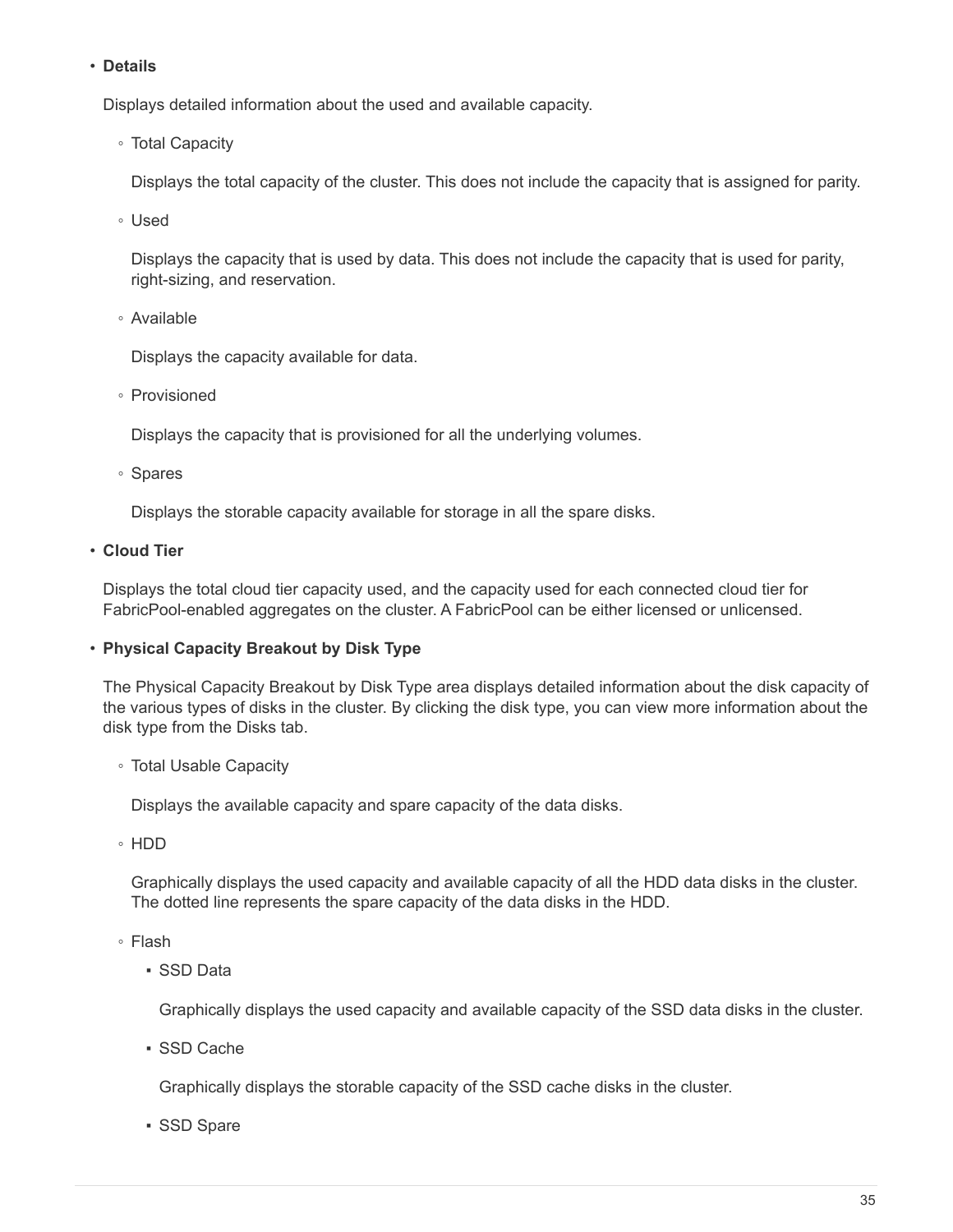Graphically displays the spare capacity of the SSD, data, and cache disks in the cluster.

◦ Unassigned Disks

Displays the number of unassigned disks in the cluster.

#### • **Aggregates with Capacity Issues list**

Displays in tabular format details about the used capacity and available capacity of the aggregates that have capacity risk issues.

◦ Status

Indicates that the aggregate has a capacity-related issue of a certain severity.

You can move the pointer over the status to view more information about the event or events generated for the aggregate.

If the status of the aggregate is determined by a single event, you can view information such as the event name, time and date when the event was triggered, the name of the administrator to whom the event is assigned, and the cause of the event. You can click the **View Details** button to view more information about the event.

If the status of the aggregate is determined by multiple events of the same severity, the top three events are displayed with information such as the event name, time and date when the events are triggered, and the name of the administrator to whom the event is assigned. You can view more details about each of these events by clicking the event name. You can also click the **View All Events** link to view the list of generated events.



An aggregate can have multiple capacity-related events of the same severity or different severities. However, only the highest severity is displayed. For example, if an aggregate has two events with severity levels of Error and Critical, only the Critical severity is displayed.

◦ Aggregate

Displays the name of the aggregate.

◦ Used Data Capacity

Graphically displays information about the aggregate capacity usage (in percentage).

◦ Days to Full

Displays the estimated number of days remaining before the aggregate reaches full capacity.

### **Configuration tab**

Displays details about the selected cluster, such as IP address, contact, and location:

- **Cluster Overview**
	- Management Interface

Displays the cluster-management LIF that Unified Manager uses to connect to the cluster. The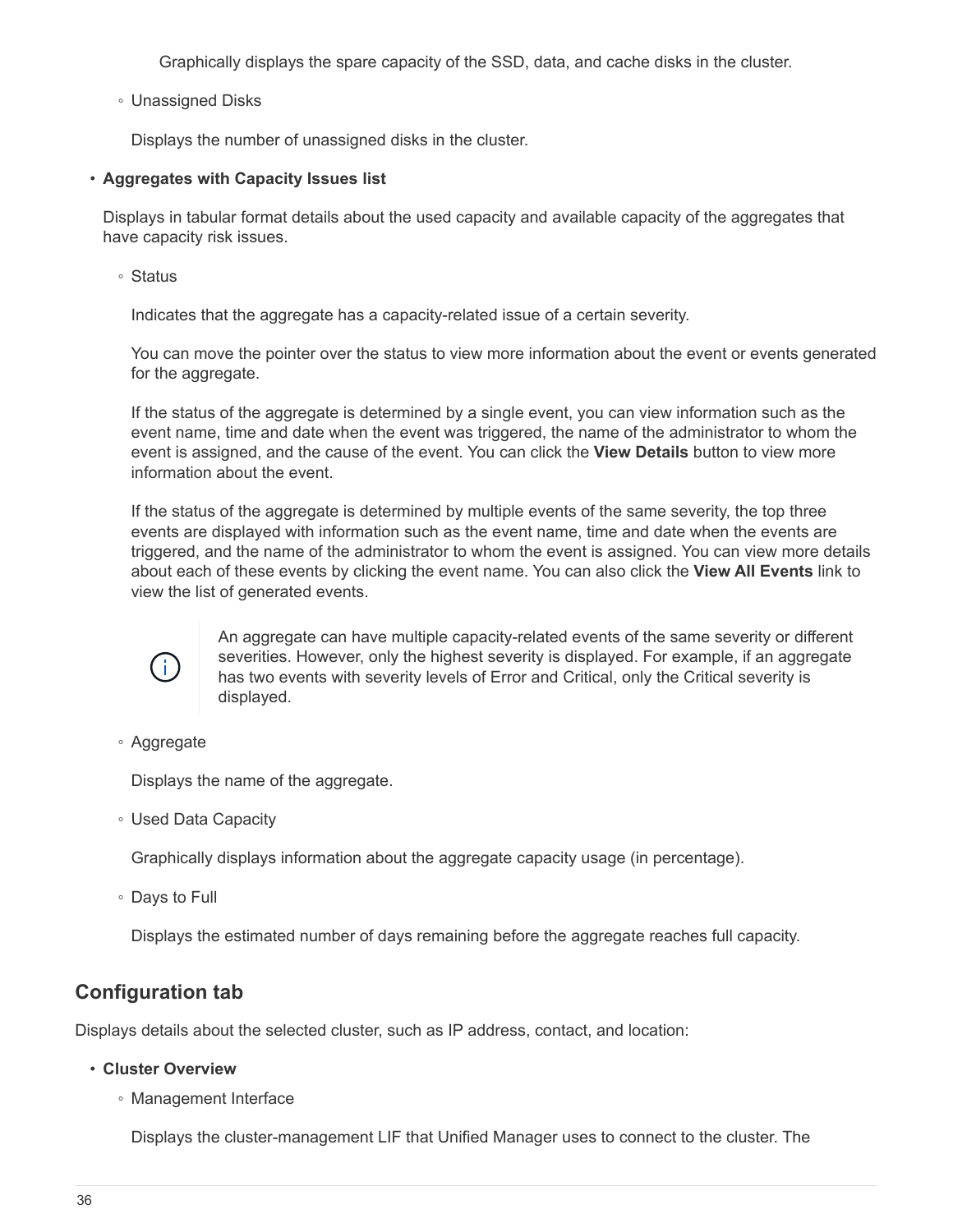operational status of the interface is also displayed.

◦ Host Name or IP Address

Displays the FQDN, short name, or the IP address of the cluster-management LIF that Unified Manager uses to connect to the cluster.

◦ FQDN

Displays the fully qualified domain name (FQDN) of the cluster.

◦ OS Version

Displays the ONTAP version that the cluster is running. If the nodes in the cluster are running different versions of ONTAP, then the earliest ONTAP version is displayed.

◦ Contact

Displays details about the administrator whom you should contact in case of issues with the cluster.

◦ Location

Displays the location of the cluster.

◦ Personality

Identifies if this is an All SAN Array configured cluster.

#### • **Remote Cluster Overview**

Provides details about the remote cluster in a MetroCluster configuration. This information is displayed only for MetroCluster configurations.

◦ Cluster

Displays the name of the remote cluster. You can click the cluster name to navigate to the details page of the cluster.

◦ Host name or IP Address

Displays the FQDN, short name, or IP address of the remote cluster.

◦ Location

Displays the location of the remote cluster.

#### • **MetroCluster Overview**

Provides details about the local cluster in a MetroCluster configuration. This information is displayed only for MetroCluster configurations.

◦ Type

Displays whether the MetroCluster type is two-node or four-node.

◦ Configuration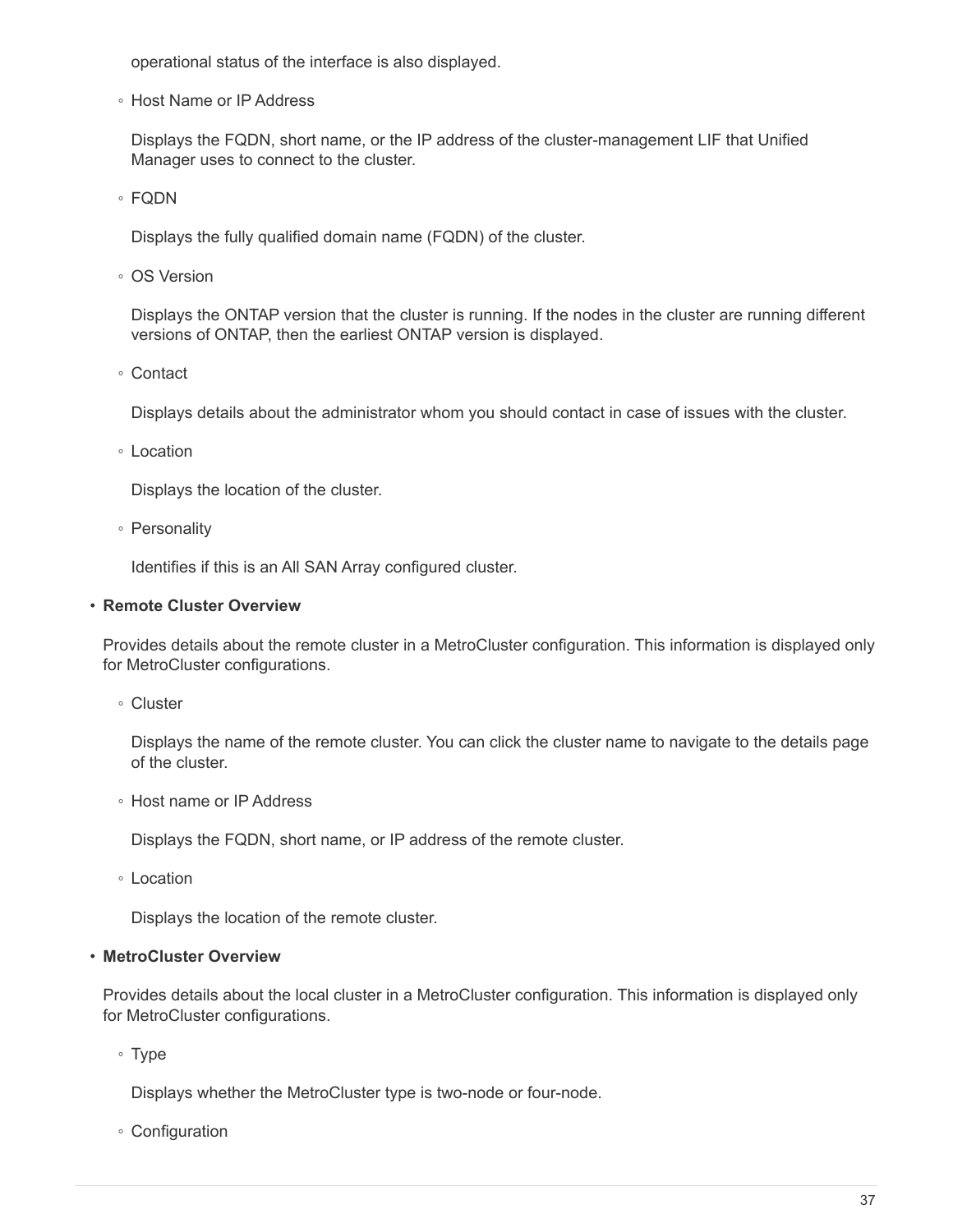Displays the MetroCluster configuration, which can have the following values:

- **Stretch Configuration with SAS cables**
- **Stretch Configuration with FC-SAS bridge**
- **Fabric Configuration with FC switches**

For a four-node MetroCluster, only Fabric Configuration with FC switches is supported.

◦ Automated Unplanned Switch Over (AUSO)

Displays whether automated unplanned switchover is enabled for the local cluster. By default, AUSO is enabled for all clusters in a two-node MetroCluster configuration in Unified Manager. You can use the command-line interface to change the AUSO setting.

#### • **Nodes**

 $\mathbf{f}$ 

◦ Availability

Displays the number of nodes that are up  $(\bullet)$  or down  $(\bullet)$  in the cluster.

◦ OS Versions

Displays the ONTAP versions that the nodes are running as well as the number of nodes running a particular version of ONTAP. For example, 9.6 (2), 9.3 (1) specifies that two nodes are running ONTAP 9.6, and one node is running ONTAP 9.3.

#### • **Storage Virtual Machines**

◦ Availability

Displays the number of SVMs that are up  $($  ) or down  $($  ) in the cluster.

#### • **Network Interfaces**

◦ Availability

Displays the number of non-data LIFs that are up  $(\bullet)$  or down  $(\bullet)$  in the cluster.

◦ Cluster-Management Interfaces

Displays the number of cluster-management LIFs.

◦ Node-Management Interfaces

Displays the number of node-management LIFs.

◦ Cluster Interfaces

Displays the number of cluster LIFs.

◦ Intercluster Interfaces

Displays the number of intercluster LIFs.

#### • **Protocols**

◦ Data Protocols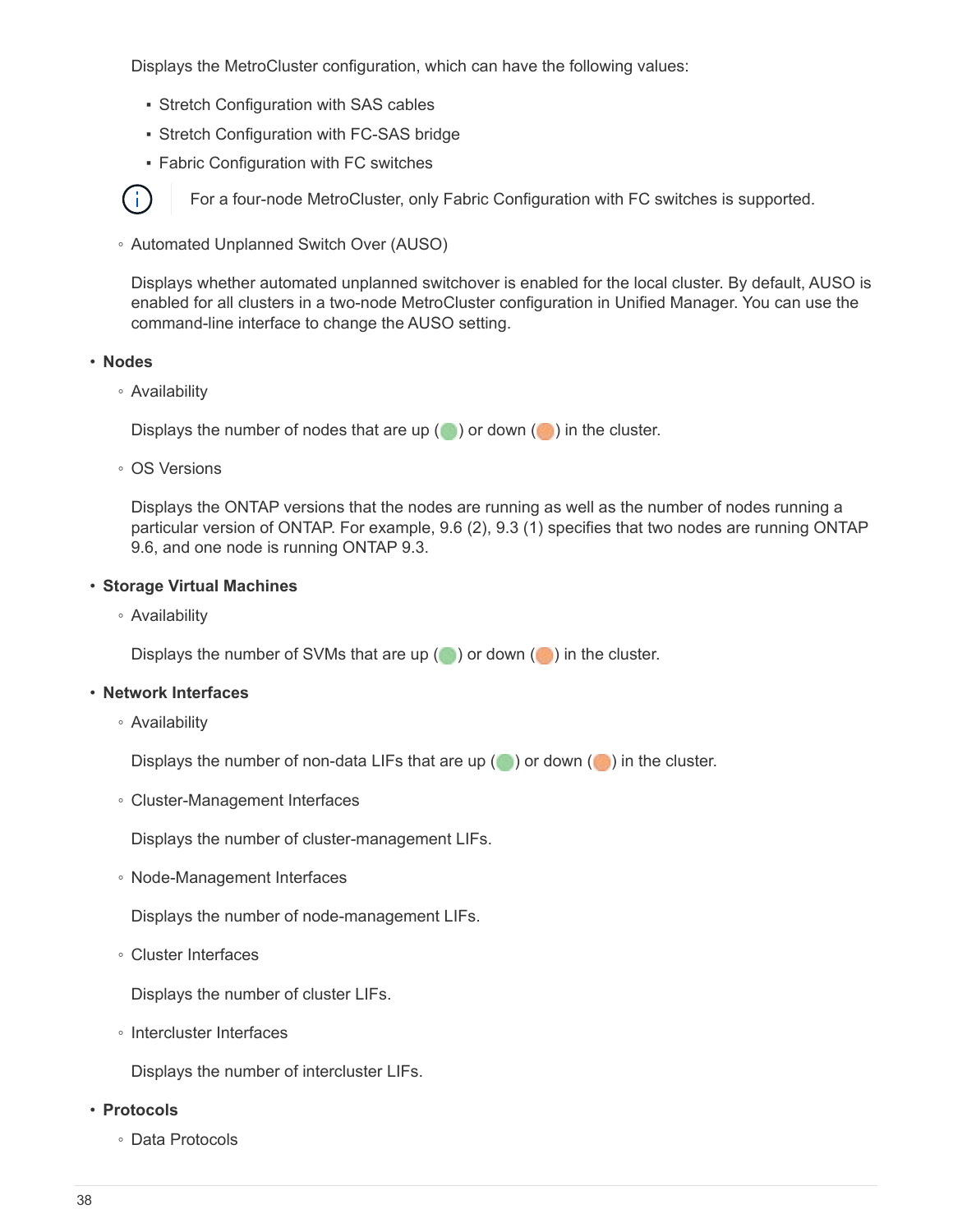Displays the list of licensed data protocols that are enabled for the cluster. The data protocols include iSCSI, CIFS, NFS, NVMe, and FC/FCoE.

#### • **Cloud Tiers**

Lists the names of the cloud tiers to which this cluster is connected. It also lists the type (Amazon S3, Microsoft Azure Cloud, IBM Cloud Object Storage, Google Cloud Storage, Alibaba Cloud Object Storage, or StorageGRID), and the states of the cloud tiers (Available or Unavailable).

### **MetroCluster Connectivity tab**

Displays the issues and connectivity status of the cluster components in the MetroCluster configuration. A cluster is displayed in a red box when the disaster recovery partner of the cluster has issues.



The MetroCluster Connectivity tab is displayed only for clusters that are in a MetroCluster configuration.

You can navigate to the details page of a remote cluster by clicking the name of the remote cluster. You can also view the details of the components by clicking the count link of a component. For example, clicking the count link of the node in the cluster displays the node tab in the details page of the cluster. Clicking the count link of the disks in the remote cluster displays the disk tab in the details page of the remote cluster.



When managing an eight-node MetroCluster configuration, clicking the count link of the Disk Shelves component displays only the local shelves of the default HA pair. Also, there is no way to display the local shelves on the other HA pair.

You can move the pointer over the components to view the details and the connectivity status of the clusters in case of any issue and to view more information about the event or events generated for the issue.

If the status of the connectivity issue between components is determined by a single event, you can view information such as the event name, time and date when the event was triggered, the name of the administrator to whom the event is assigned, and the cause of the event. The View Details button provides more information about the event.

If status of the connectivity issue between components is determined by multiple events of the same severity, the top three events are displayed with information such as the event name, time and date when the events are triggered, and the name of the administrator to whom the event is assigned. You can view more details about each of these events by clicking the event name. You can also click the **View All Events** link to view the list of generated events.

### **MetroCluster Replication tab**

Displays the status of the data that is being replicated. You can use the MetroCluster Replication tab to ensure data protection by synchronously mirroring the data with the already peered clusters. A cluster is displayed in a red box when the disaster recovery partner of the cluster has issues.



The MetroCluster Replication tab is displayed only for clusters that are in a MetroCluster configuration.

In a MetroCluster environment, you can use this tab to verify the logical connections and peering of the local cluster with the remote cluster. You can view the objective representation of the cluster components with their logical connections. This helps to identify the issues that might occur during mirroring of metadata and data.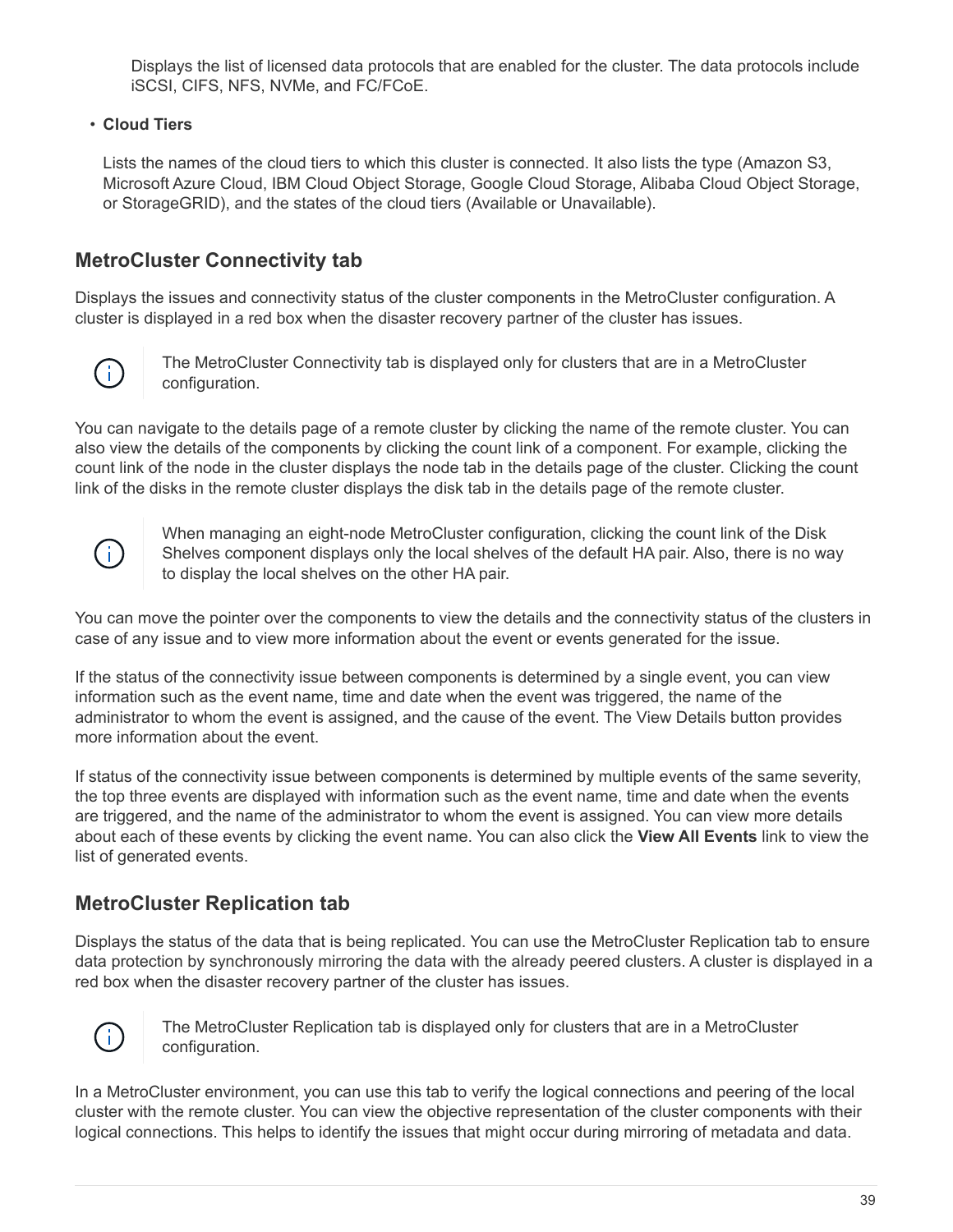In the MetroCluster Replication tab, local cluster provides the detailed graphical representation of the selected cluster and MetroCluster partner refers to the remote cluster.

### **Network Interfaces tab**

Displays details about all the non-data LIFs that are created on the selected cluster.

#### • **Network Interface**

Displays the name of the LIF that is created on the selected cluster.

#### • **Operational Status**

Displays the operational status of the interface, which can be Up  $(\bullet)$ , Down  $(\bullet)$ , or Unknown  $(\bullet)$ . The operational status of a network interface is determined by the status of its physical ports.

#### • **Administrative Status**

Displays the administrative status of the interface, which can be Up  $( \cdot )$ , Down ( $\cdot )$ , or Unknown ( $\cdot )$ ). You can control the administrative status of an interface when you make changes to the configuration or during maintenance. The administrative status can be different from the operational status. However, if the administrative status of a LIF is Down, the operational status is Down by default.

#### • **IP Address**

Displays the IP address of the interface.

• **Role**

Displays the role of the interface. Possible roles are Cluster-Management LIFs, Node-Management LIFs, Cluster LIFs, and Intercluster LIFs.

#### • **Home Port**

Displays the physical port to which the interface was originally associated.

#### • **Current Port**

Displays the physical port to which the interface is currently associated. After LIF migration, the current port might be different from the home port.

#### • **Failover Policy**

Displays the failover policy that is configured for the interface.

#### • **Routing Groups**

Displays the name of the routing group. You can view more information about the routes and the destination gateway by clicking the routing group name.

Routing groups are not supported for ONTAP 8.3 or later and therefore a blank column is displayed for these clusters.

#### • **Failover Group**

Displays the name of the failover group.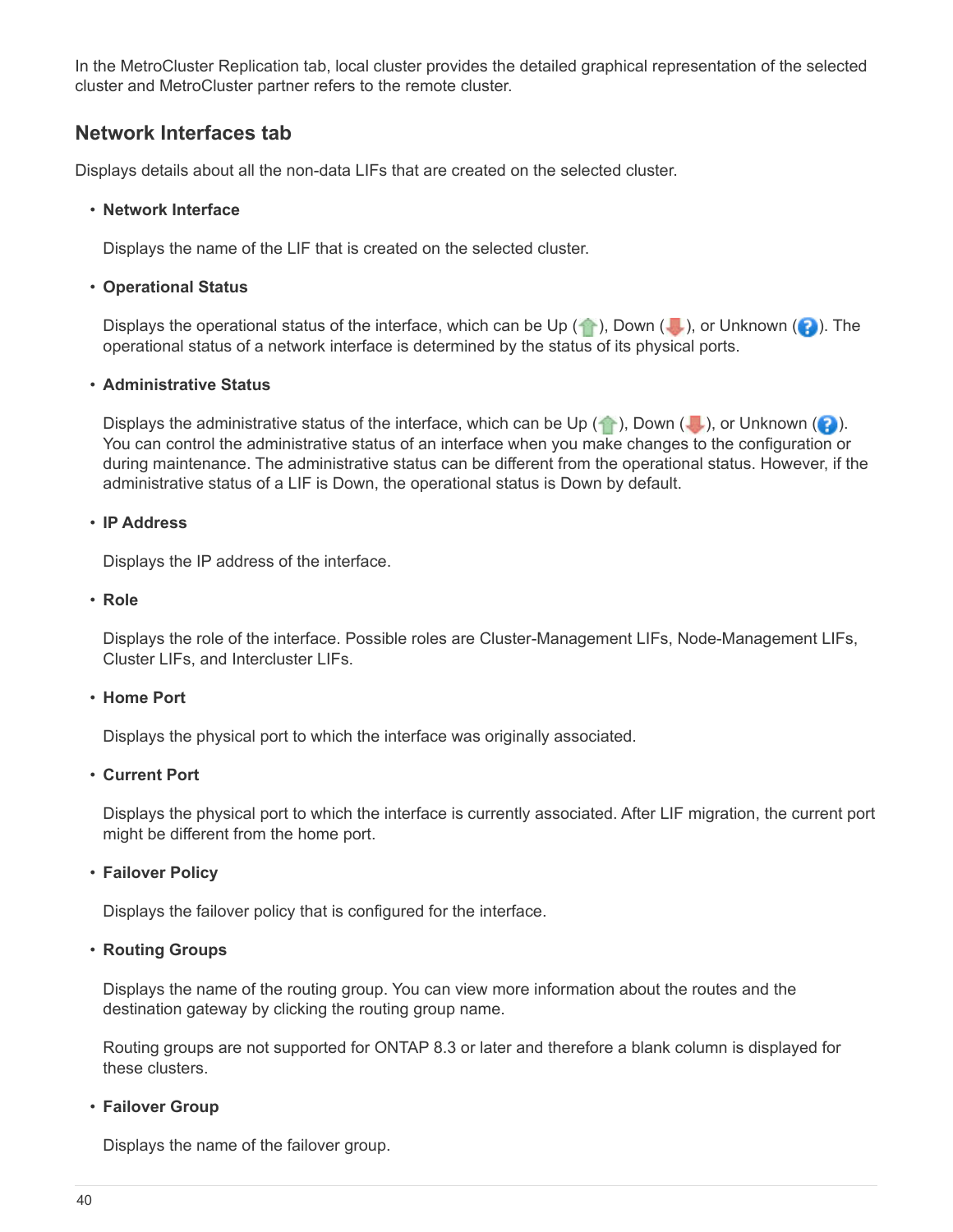### **Nodes tab**

Displays information about nodes in the selected cluster. You can view detailed information about the HA pairs, disk shelves, and ports:

#### • **HA Details**

Provides a pictorial representation of the HA state and the health status of the nodes in the HA pair. The health status of the node is indicated by the following colors:

#### ◦ **Green**

The node is in a working condition.

◦ **Yellow**

The node has taken over the partner node or the node is facing some environmental issues.

◦ **Red**

The node is down.

You can view information about the availability of the HA pair and take required action to prevent any risks. For example, in the case of a possible takeover operation, the following message is displayed: Storage failover possible.

You can view a list of the events related to the HA pair and its environment, such as fans, power supplies, NVRAM battery, flash cards, service processor, and connectivity of disk shelves. You can also view the time when the events were triggered.

You can view other node-related information, such as the model number.

If there are single-node clusters, you can also view details about the nodes.

#### • **Disk Shelves**

Displays information about the disk shelves in the HA pair.

You can also view events generated for the disk shelves and the environmental components, and the time when the events were triggered.

#### ◦ **Shelf ID**

Displays the ID of the shelf where the disk is located.

#### ◦ **Component Status**

Displays environmental details of the disk shelves, such as power supplies, fans, temperature sensors, current sensors, disk connectivity, and voltage sensors. The environmental details are displayed as icons in the following colors:

#### ▪ **Green**

The environmental components are in working properly.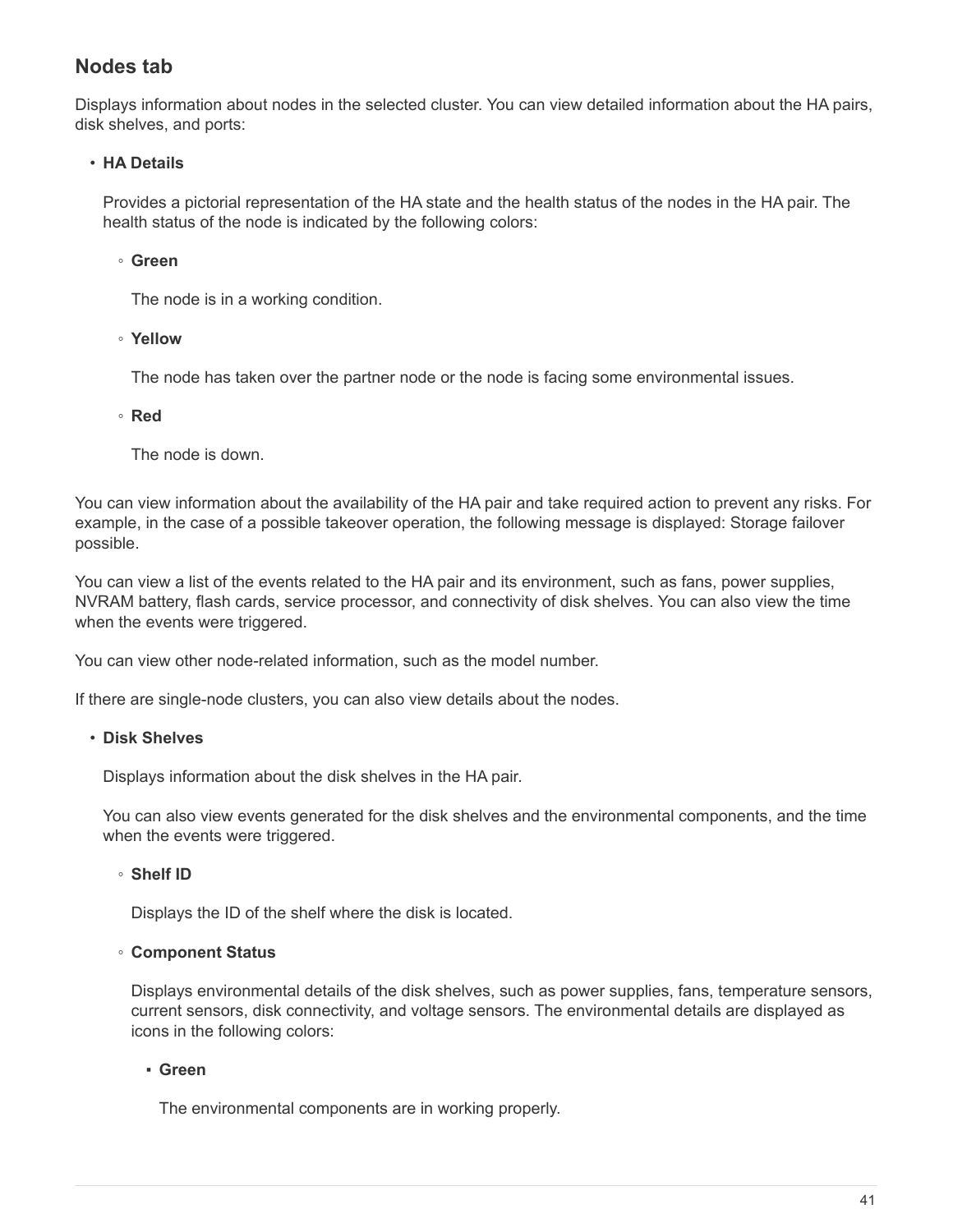#### ▪ **Grey**

No data is available for the environmental components.

#### ▪ **Red**

Some of the environmental components are down.

#### ◦ **State**

Displays the state of the disk shelf. The possible states are Offline, Online, No status, Initialization required, Missing, and Unknown.

#### ◦ **Model**

Displays the model number of the disk shelf.

#### ◦ **Local Disk Shelf**

Indicates whether the disk shelf is located on the local cluster or the remote cluster. This column is displayed only for clusters in a MetroCluster configuration.

#### ◦ **Unique ID**

Displays the unique identifier of the disk shelf.

#### ◦ **Firmware Version**

Displays the firmware version of the disk shelf.

#### • **Ports**

Displays information about the associated FC, FCoE, and Ethernet ports. You can view details about the ports and the associated LIFs by clicking the port icons.

You can also view the events generated for the ports.

You can view the following port details:

◦ Port ID

Displays the name of the port. For example, the port names can be e0M, e0a, and e0b.

◦ Role

Displays the role of the port. The possible roles are Cluster, Data, Intercluster, Node-Management, and Undefined.

◦ Type

Displays the physical layer protocol used for the port. The possible types are Ethernet, Fibre Channel, and FCoE.

◦ WWPN

Displays the World Wide Port Name (WWPN) of the port.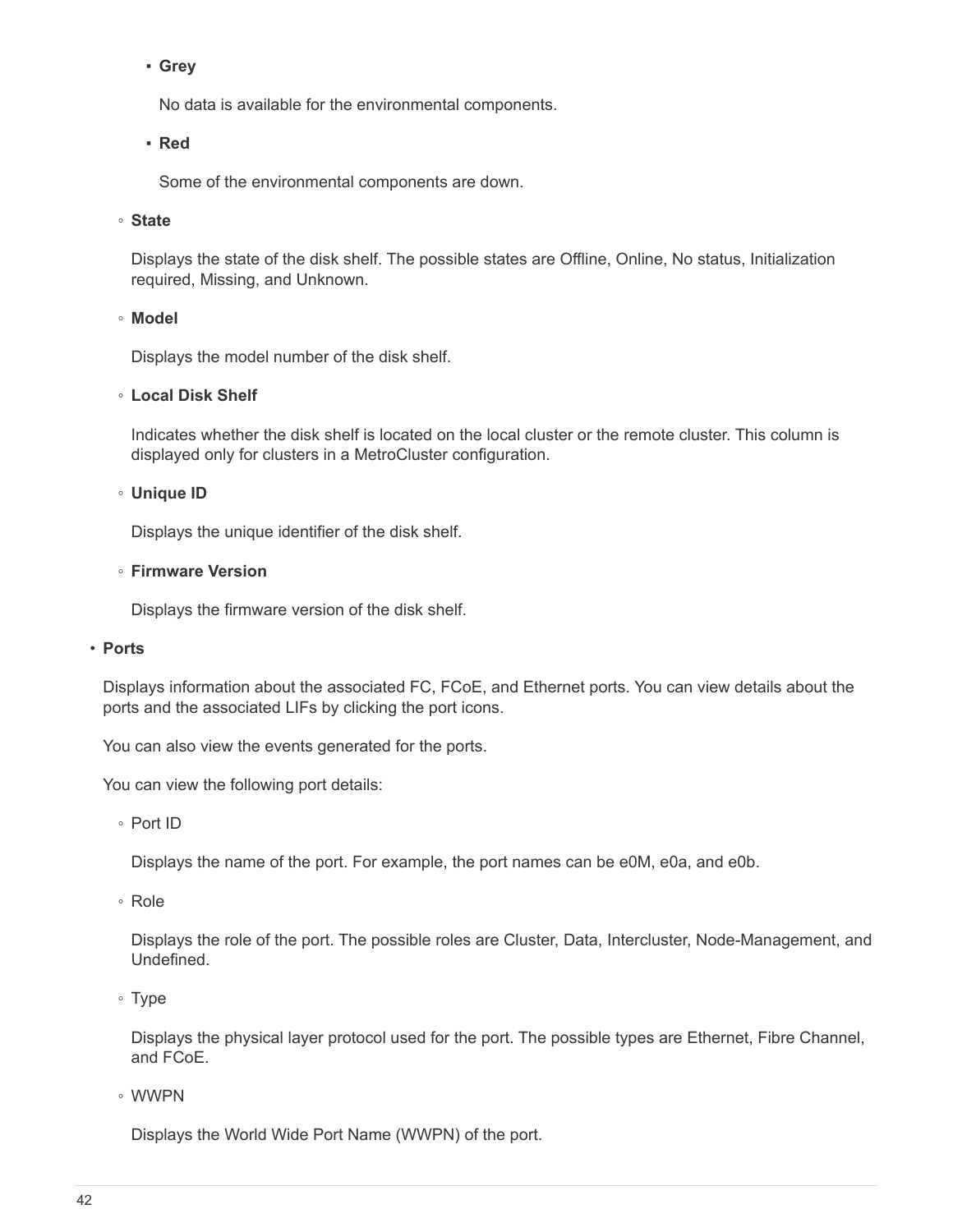◦ Firmware Rev

Displays the firmware revision of the FC/FCoE port.

◦ Status

Displays the current state of the port. The possible states are Up, Down, Link Not Connected, or Unknown  $\left( \bullet \right)$ .

You can view the port-related events from the Events list. You can also view the associated LIF details, such as LIF name, operational status, IP address or WWPN, protocols, name of the SVM associated with the LIF, current port, failover policy and failover group.

### **Disks tab**

Displays details about the disks in the selected cluster. You can view disk-related information such as the number of used disks, spare disks, broken disks, and unassigned disks. You can also view other details such as the disk name, disk type, and the owner node of the disk.

#### • **Disk Pool Summary**

Displays the number of disks, which are categorized by effective types (FCAL, SAS, SATA, MSATA, SSD, NVMe SSD, SSD CAP, Array LUN, and VMDISK), and the state of the disks. You can also view other details, such as the number of aggregates, shared disks, spare disks, broken disks, unassigned disks, and unsupported disks. If you click the effective disk type count link, disks of the selected state and effective type are displayed. For example, if you click the count link for the disk state Broken and effective type SAS, all disks with the disk state Broken and effective type SAS are displayed.

#### • **Disk**

Displays the name of the disk.

#### • **RAID Groups**

Displays the name of the RAID group.

#### • **Owner Node**

Displays the name of the node to which the disk belongs. If the disk is unassigned, no value is displayed in this column.

#### • **State**

Displays the state of the disk: Aggregate, Shared, Spare, Broken, Unassigned, Unsupported or Unknown. By default, this column is sorted to display the states in the following order: Broken, Unassigned, Unsupported, Spare, Aggregate, and Shared.

#### • **Local Disk**

Displays either Yes or No to indicate whether the disk is located on the local cluster or the remote cluster. This column is displayed only for clusters in a MetroCluster configuration.

#### • **Position**

Displays the position of the disk based on its container type: for example, Copy, Data, or Parity. By default,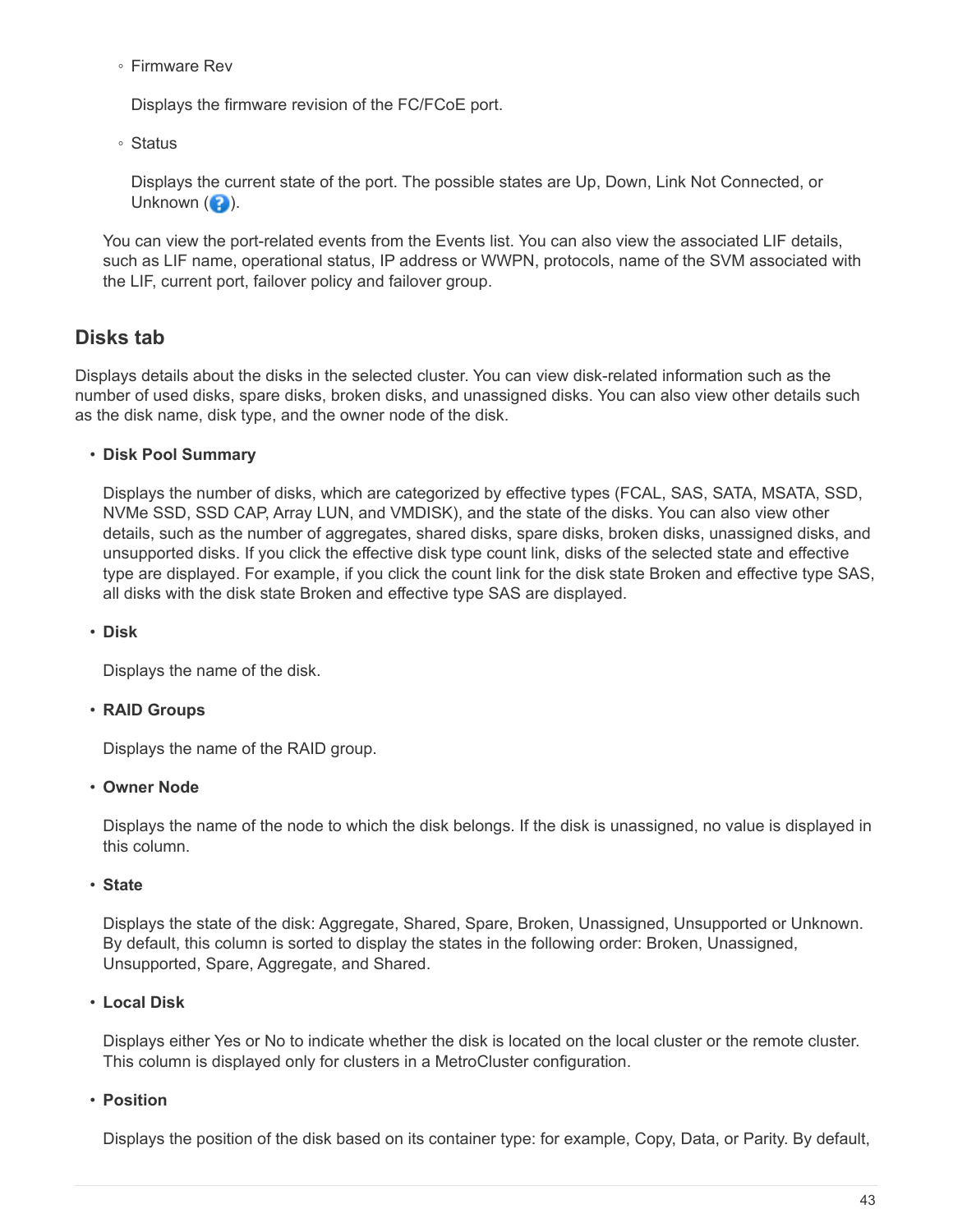this column is hidden.

#### • **Impacted Aggregates**

Displays the number of aggregates that are impacted due to the failed disk. You can move the pointer over the count link to view the impacted aggregates and then click the aggregate name to view details of the aggregate. You can also click the aggregate count to view the list of impacted aggregates in the Health: All Aggregates view.

No value is displayed in this column for the following cases:

- For broken disks when a cluster containing such disks is added to Unified Manager
- When there are no failed disks

#### • **Storage Pool**

Displays the name of the storage pool to which the SSD belongs. You can move the pointer over the storage pool name to view details of the storage pool.

#### • **Storable Capacity**

Displays the disk capacity that is available for use.

#### • **Raw Capacity**

Displays the capacity of the raw, unformatted disk before right-sizing and RAID configuration. By default, this column is hidden.

#### • **Type**

Displays the types of disks: for example, ATA, SATA, FCAL, or VMDISK.

#### • **Effective Type**

Displays the disk type assigned by ONTAP.

Certain ONTAP disk types are considered equivalent for the purposes of creating and adding to aggregates, and spare management. ONTAP assigns an effective disk type for each disk type.

#### • **Spare Blocks Consumed %**

Displays in percentage the spare blocks that are consumed in the SSD disk. This column is blank for disks other than SSD disks.

#### • **Rated Life Used %**

Displays in percentage an estimate of the SSD life used, based on the actual SSD usage and the manufacturer's prediction of SSD life. A value greater than 99 indicates that the estimated endurance has been consumed, but may not indicate SSD failure. If the value is unknown, then the disk is omitted.

#### • **Firmware**

Displays the firmware version of the disk.

#### • **RPM**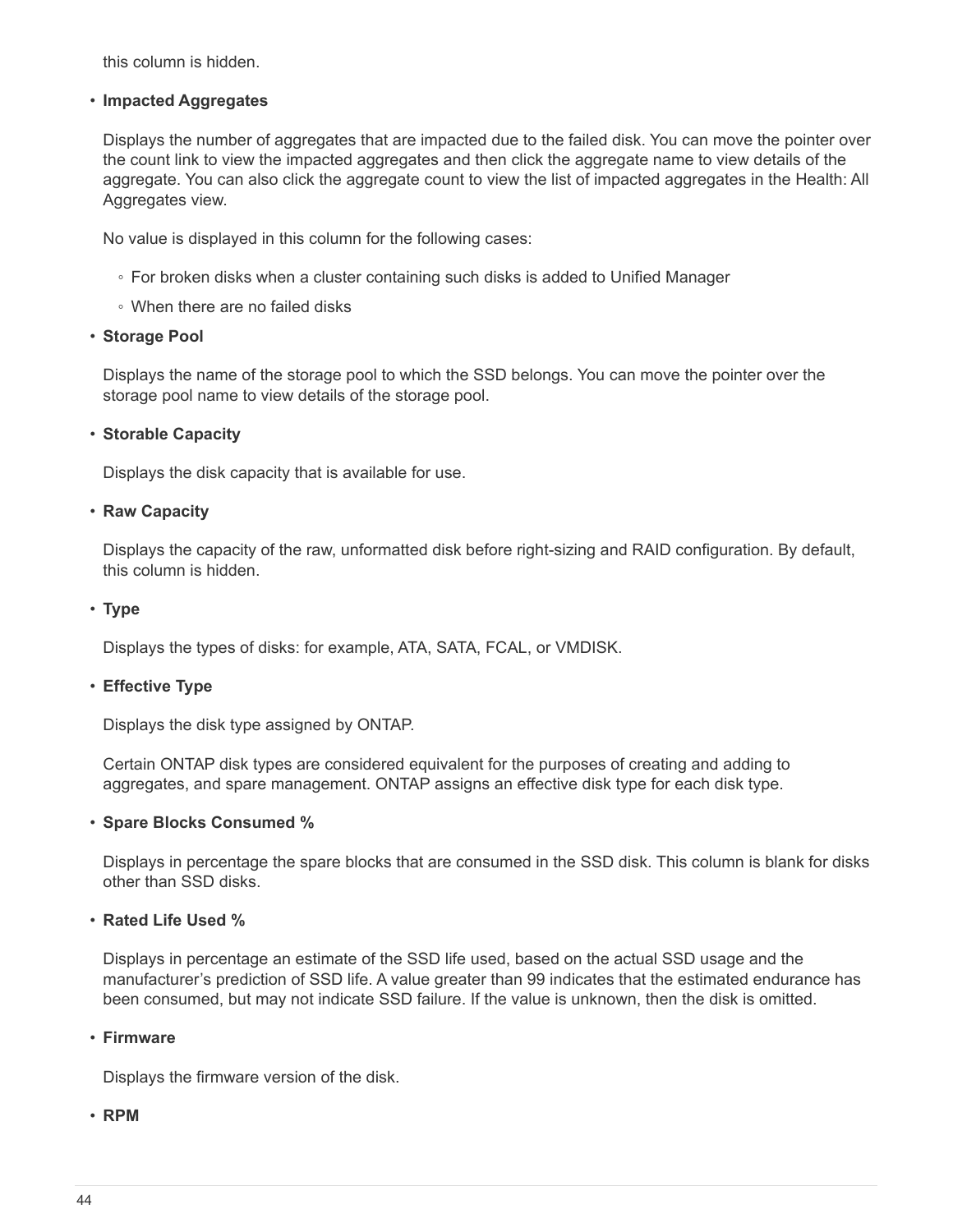Displays the revolutions per minute (RPM) of the disk. By default, this column is hidden.

#### • **Model**

Displays the model number of the disk. By default, this column is hidden.

• **Vendor**

Displays the name of the disk vendor. By default, this column is hidden.

#### • **Shelf ID**

Displays the ID of the shelf where the disk is located.

• **Bay**

Displays the ID of the bay where the disk is located.

### **Related Annotations pane**

Enables you to view the annotation details associated with the selected cluster. The details include the annotation name and the annotation values that are applied to the cluster. You can also remove manual annotations from the Related Annotations pane.

### **Related Devices pane**

Enables you to view device details that are associated with the selected cluster.

The details include properties of the device that is connected to the cluster such as the device type, size, count, and health status. You can click on the count link for further analysis on that particular device.

You can use MetroCluster Partner pane to obtain count and also details on the remote MetroCluster partner along with its associated cluster components such as nodes, aggregates, and SVMs. The MetroCluster Partner pane is displayed only for clusters in a MetroCluster configuration.

The Related Devices pane enables you to view and navigate to the nodes, SVMs, and aggregates that are related to the cluster:

#### • **MetroCluster Partner**

Displays the health status of the MetroCluster partner. Using the count link, you can navigate further and obtain information about the health and capacity of the cluster components.

• **Nodes**

Displays the number, capacity, and health status of the nodes that belong to the selected cluster. Capacity indicates the total usable capacity over available capacity.

#### • **Storage Virtual Machines**

Displays the number of SVMs that belong to the selected cluster.

#### • **Aggregates**

Displays the number, capacity, and the health status of the aggregates that belong to the selected cluster.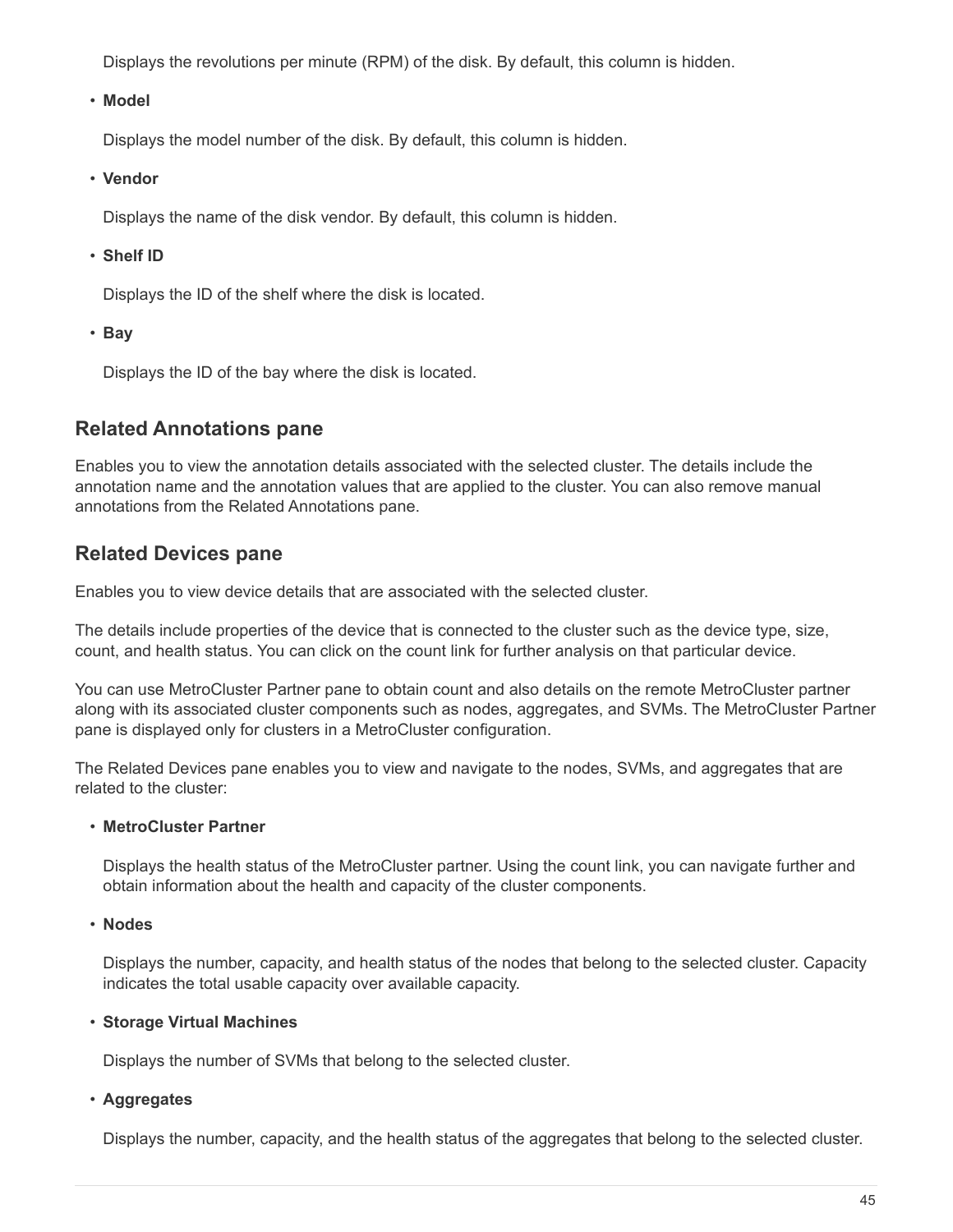### **Related Groups pane**

Enables you to view the list of groups that includes the selected cluster.

### **Related Alerts pane**

The Related Alerts pane enables you to view the list of alerts for the selected cluster. You can also add an alert by clicking the Add Alert link or edit an existing alert by clicking the alert name.

#### **Related information**

Storage Pool dialog box

## <span id="page-47-0"></span>**Aggregate / Health details page**

You can use the Aggregate / Health details page to view detailed information about the selected aggregate, such as the capacity, disk information, configuration details, and events generated. You can also view information about the related objects and related alerts for that aggregate.

### **Command buttons**



When monitoring a FabricPool-enabled aggregate, the committed and overcommitted values on this page are relevant only to the local, or performance tier, capacity. The amount of space available in the cloud tier is not reflected in the overcommitted values. Similarly, the aggregate threshold values are relevant only to the local performance tier.

The command buttons enable you to perform the following tasks for the selected aggregate:

#### • **Switch to Performance View**

Enables you to navigate to the Aggregate / Performance details page.

#### • **Actions**

◦ Add Alert

Enables you to add an alert to the selected aggregate.

◦ Edit Thresholds

Enables you to modify the threshold settings for the selected aggregate.

• **View Aggregates**

Enables you to navigate to the Health: All Aggregates view.

### **Capacity tab**

The Capacity tab displays detailed information about the selected aggregate, such as its capacity, thresholds, and daily growth rate.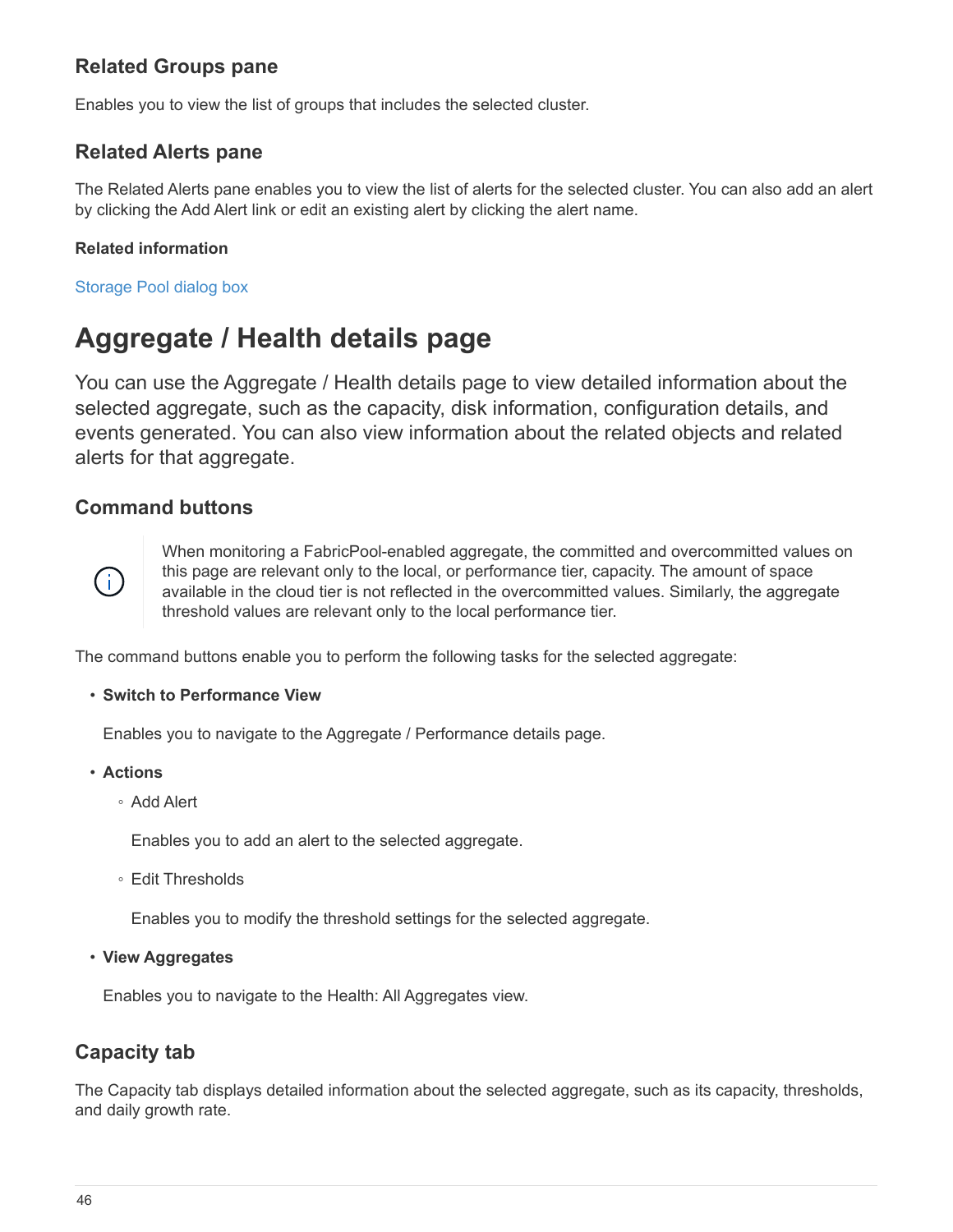By default, capacity events are not generated for root aggregates. Also, the threshold values used by Unified Manager are not applicable to node root aggregates. Only a technical support representative can modify the settings for these events to be generated. When the settings are modified by a technical support representative, the threshold values are applied to the node root aggregate.

#### • **Capacity**

Displays the data capacity graph and the Snapshot copies graph, which display capacity details about the aggregate:

◦ Logical Space Used

The real size of the data that is being stored on the aggregate without applying the savings from using ONTAP storage efficiency technologies.

◦ Used

The physical capacity used by data in the aggregate.

◦ Overcommitted

When space in the aggregate is overcommitted, the chart displays a flag with the overcommitted amount.

◦ Warning

Displays a dotted line at the location where the warning threshold is set; meaning space in the aggregate is nearly full. If this threshold is breached, the Space Nearly Full event is generated.

◦ Error

Displays a solid line at the location where the error threshold is set; meaning space in the aggregate is full. If this threshold is breached, the Space Full event is generated.

◦ Snapshot Copies graph

This graph is displayed only when the used Snapshot capacity or the Snapshot reserve is not zero.

Both of the graphs display the capacity by which the Snapshot capacity exceeds the Snapshot reserve if the used Snapshot capacity exceeds the Snapshot reserve.

• **Cloud Tier**

Displays the space used by data in the cloud tier for FabricPool-enabled aggregates. A FabricPool can be either licensed or unlicensed.

When the cloud tier is mirrored to another cloud provider (the "mirror tier") then both cloud tiers are displayed here.

#### • **Details**

Displays detailed information about capacity.

◦ Total Capacity

Displays the total capacity in the aggregate.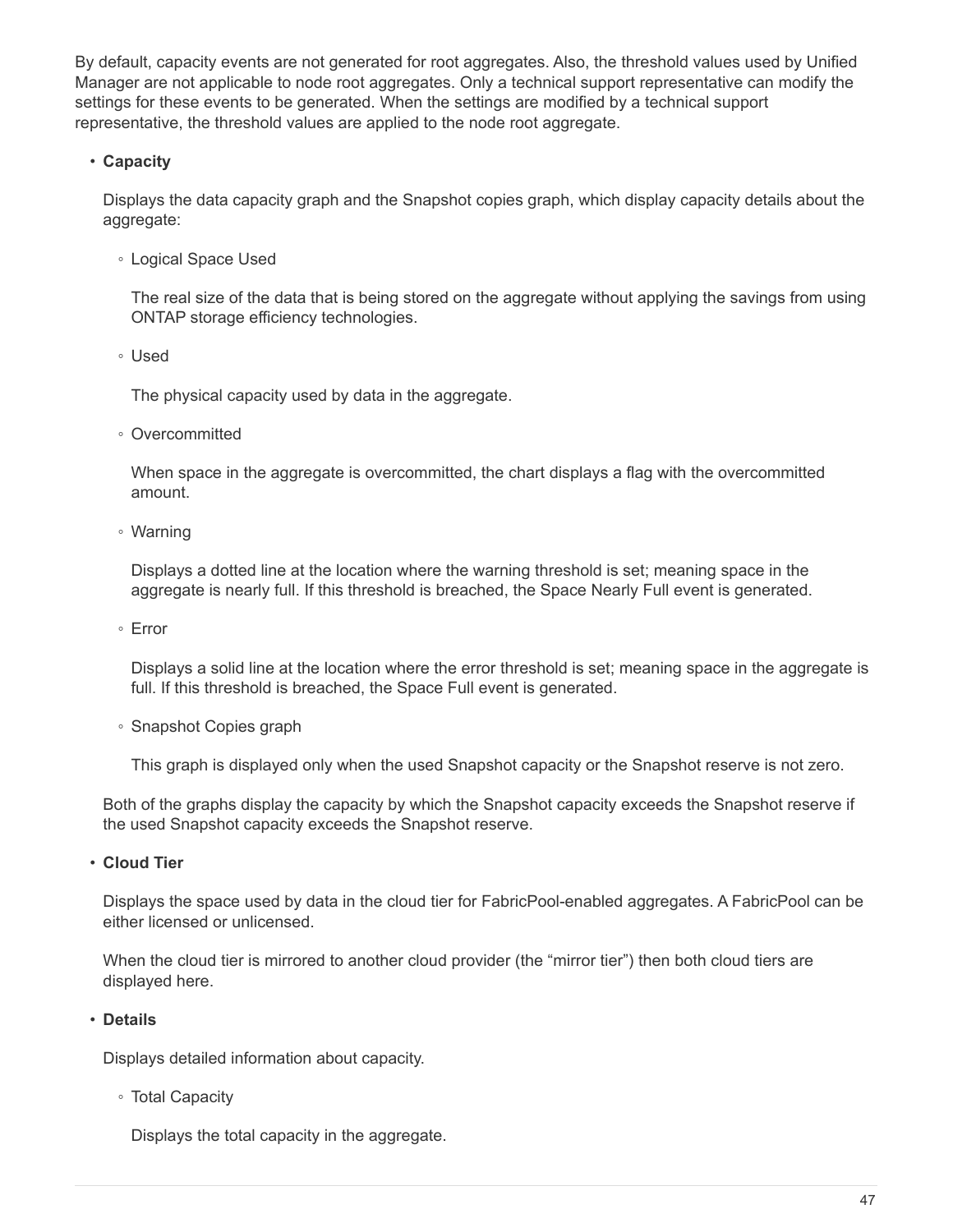◦ Data Capacity

Displays the amount of space used by the aggregate (used capacity) and the amount of available space in the aggregate (free capacity).

◦ Snapshot Reserve

Displays the used and free Snapshot capacity of the aggregate.

◦ Overcommitted Capacity

Displays the aggregate overcommitment. Aggregate overcommitment enables you to provide more storage than is actually available from a given aggregate, as long as not all of that storage is currently being used. When thin provisioning is in use, the total size of volumes in the aggregate can exceed the total capacity of the aggregate.



If you have overcommitted your aggregate, you must monitor its available space carefully and add storage as required to avoid write errors due to insufficient space.

◦ Cloud Tier

Displays the space used by data in the cloud tier for FabricPool-enabled aggregates. A FabricPool can be either licensed or unlicensed. When the cloud tier is mirrored to another cloud provider (the mirror tier) then both cloud tiers are displayed here

◦ Total Cache Space

Displays the total space of the solid-state drives (SSDs) or allocation units that are added to a Flash Pool aggregate. If you have enabled Flash Pool for an aggregate but have not added any SSDs, then the cache space is displayed as 0 KB.



This field is hidden if Flash Pool is disabled for an aggregate.

◦ Aggregate Thresholds

Displays the following aggregate capacity thresholds:

• Nearly Full Threshold

Specifies the percentage at which an aggregate is nearly full.

**• Full Threshold** 

Specifies the percentage at which an aggregate is full.

• Nearly Overcommitted Threshold

Specifies the percentage at which an aggregate is nearly overcommitted.

• Overcommitted Threshold

Specifies the percentage at which an aggregate is overcommitted.

◦ Other Details: Daily Growth Rate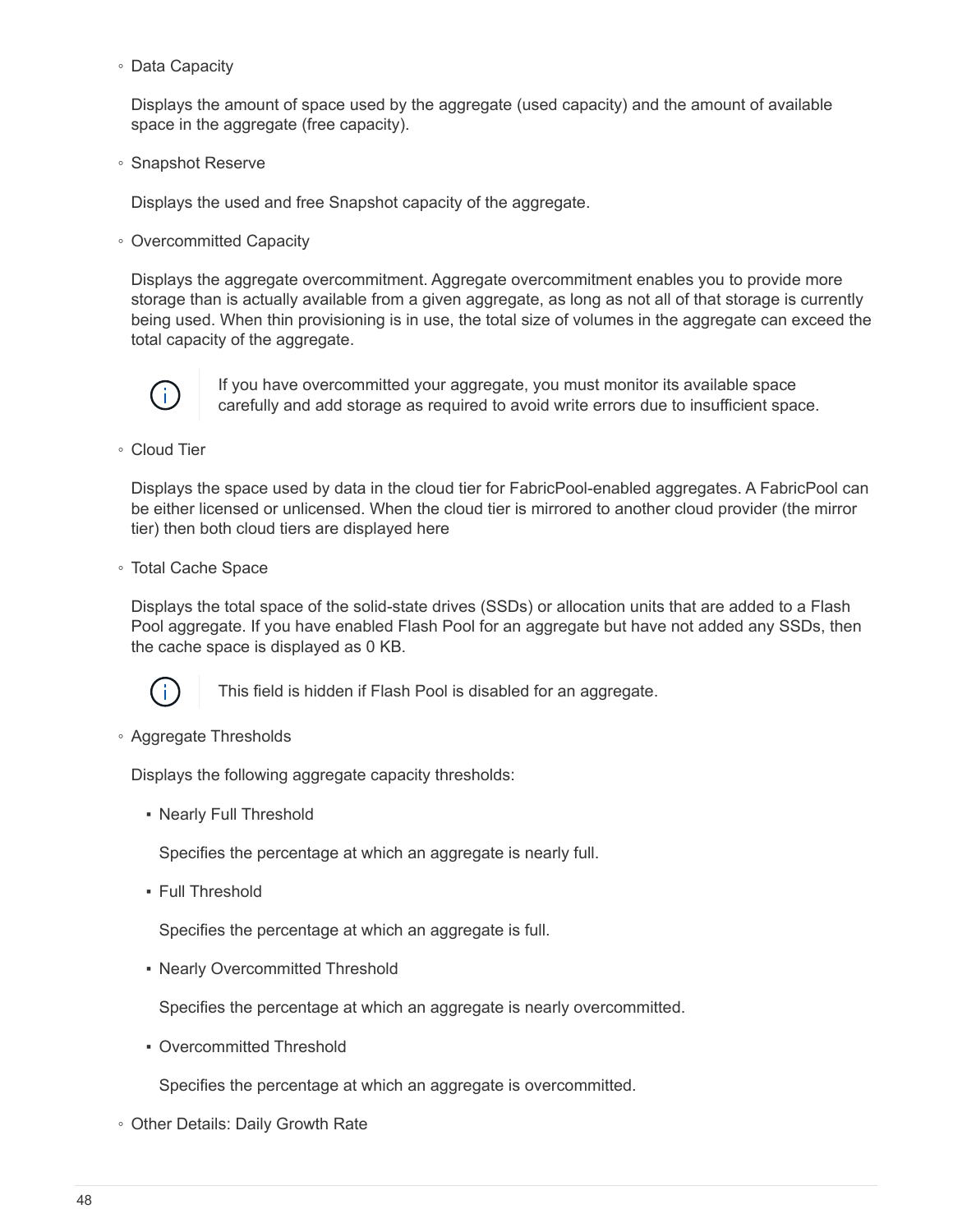Displays the disk space used in the aggregate if the rate of change between the last two samples continues for 24 hours.

For example, if an aggregate uses 10 GB of disk space at 2 pm and 12 GB at 6 pm, the daily growth rate (GB) for this aggregate is 2 GB.

◦ Volume Move

Displays the number of volume move operations that are currently in progress:

▪ Volumes Out

Displays the number and capacity of the volumes that are being moved out of the aggregate.

You can click the link to view more details, such as the volume name, aggregate to which the volume is moved, status of the volume move operation, and the estimated end time.

▪ Volumes In

Displays the number and remaining capacity of the volumes that are being moved into the aggregate.

You can click the link to view more details, such as the volume name, aggregate from which the volume is moved, status of the volume move operation, and the estimated end time.

**Estimated used capacity after volume move** 

Displays the estimated amount of used space (as a percentage, and in KB, MB, GB, and so on) in the aggregate after the volume move operations are complete.

#### • **Capacity Overview - Volumes**

Displays graphs that provide information about the capacity of the volumes contained in the aggregate. The amount of space used by the volume (used capacity) and the amount of available space (free capacity) in the volume is displayed. When the Thin-Provisioned Volume Space At Risk event is generated for thinly provisioned volumes, the amount of space used by the volume (used capacity) and the amount of space that is available in the volume but cannot be used (unusable capacity) because of aggregate capacity issues is displayed.

You can select the graph you want to view from the drop-down lists. You can sort the data displayed in the graph to display details such as the used size, provisioned size, available capacity, fastest daily growth rate, and slowest growth rate. You can filter the data based on the storage virtual machines (SVMs) that contain the volumes in the aggregate. You can also view details for thinly provisioned volumes. You can view the details of specific points on the graph by positioning your cursor over the area of interest. By default, the graph displays the top 30 filtered volumes in the aggregate.

### **Disk Information tab**

Displays detailed information about the disks in the selected aggregate, including the RAID type and size, and the type of disks used in the aggregate. The tab also graphically displays the RAID groups, and the types of disks used (such as SAS, ATA, FCAL, SSD, or VMDISK). You can view more information, such as the disk's bay, shelf, and rotational speed, by positioning your cursor over the parity disks and data disks.

• **Data**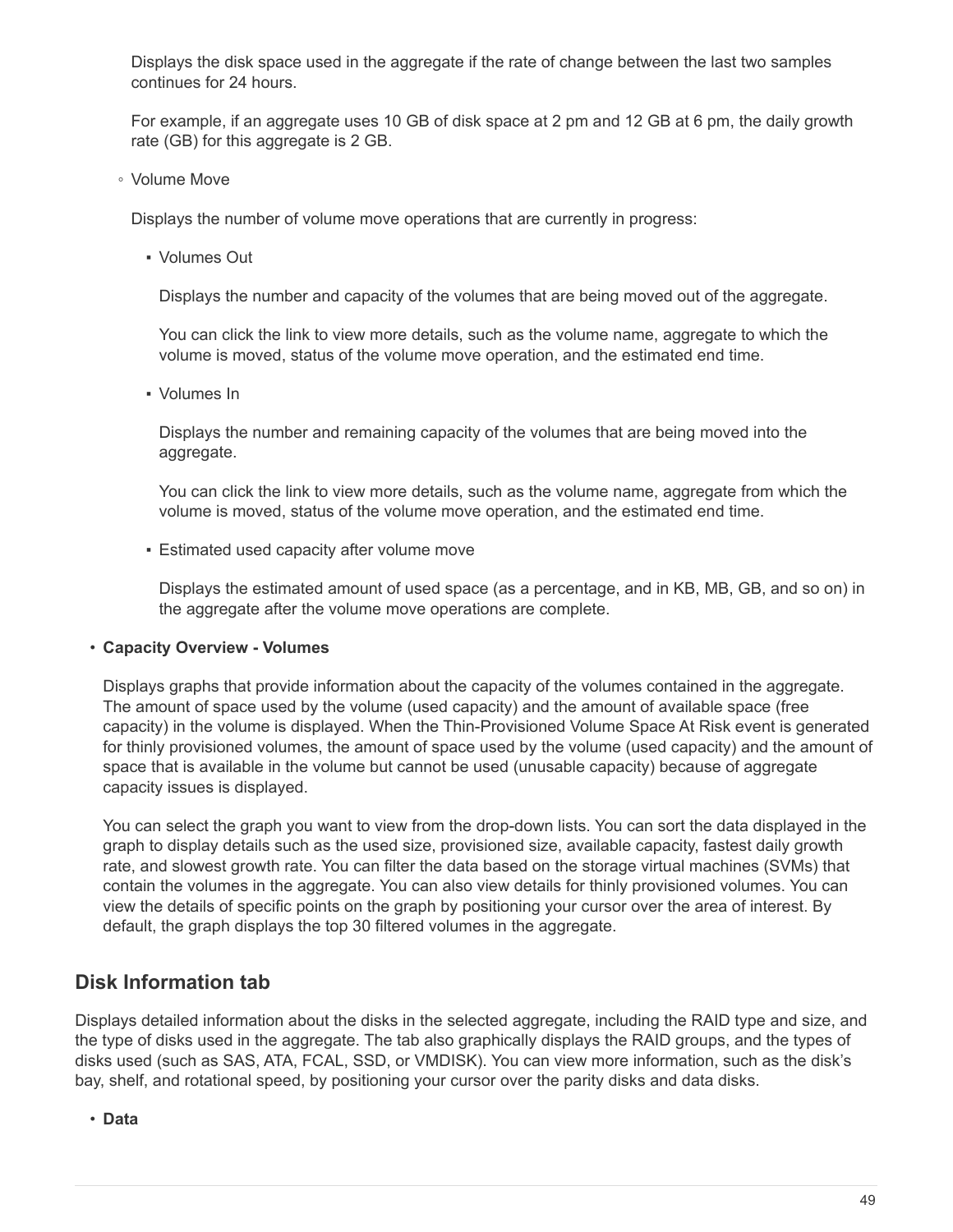Graphically displays details about dedicated data disks, shared data disks, or both. When the data disks contain shared disks, graphical details of the shared disks are displayed. When the data disks contain dedicated disks and shared disks, graphical details of both the dedicated data disks and the shared data disks are displayed.

#### ◦ **RAID Details**

RAID details are displayed only for dedicated disks.

▪ Type

Displays the RAID type (RAID0, RAID4, RAID-DP, or RAID-TEC).

**• Group Size** 

Displays the maximum number of disks allowed in the RAID group.

▪ Groups

Displays the number of RAID groups in the aggregate.

#### ◦ **Disks Used**

**E**ffective Type

Displays the types of data disks (for example, ATA, SATA, FCAL, SSD, or VMDISK) in the aggregate.

▪ Data Disks

Displays the number and capacity of the data disks that are assigned to an aggregate. Data disk details are not displayed when the aggregate contains only shared disks.

**• Parity Disks** 

Displays the number and capacity of the parity disks that are assigned to an aggregate. Parity disk details are not displayed when the aggregate contains only shared disks.

▪ Shared Disks

Displays the number and capacity of the shared data disks that are assigned to an aggregate. Shared disk details are displayed only when the aggregate contains shared disks.

◦ **Spare Disks**

Displays the disk effective type, number, and capacity of the spare data disks that are available for the node in the selected aggregate.



When an aggregate is failed over to the partner node, Unified Manager does not display all of the spare disks that are compatible with the aggregate.

#### • **SSD Cache**

Provides details about dedicated cache SSD disks and shared cache SSD disks.

The following details for the dedicated cache SSD disks are displayed: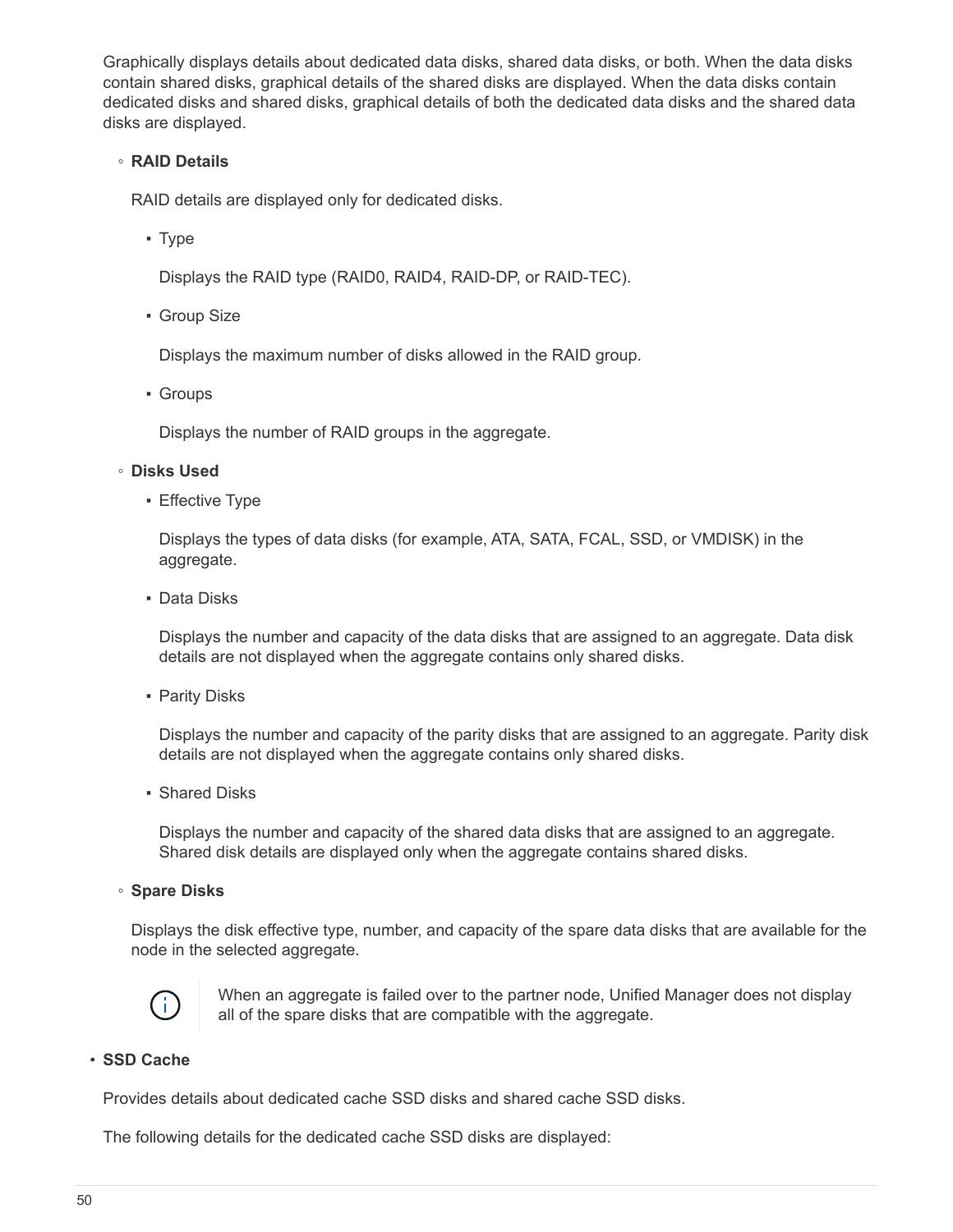#### ◦ **RAID Details**

■ Type

Displays the RAID type (RAID0, RAID4, RAID-DP or RAID-TEC).

**• Group Size** 

Displays the maximum number of disks allowed in the RAID group.

▪ Groups

Displays the number of RAID groups in the aggregate.

#### ◦ **Disks Used**

**Effective Type** 

Indicates that the disks used for cache in the aggregate are of type SSD.

▪ Data Disks

Displays the number and capacity of the data disks that are assigned to an aggregate for cache.

**• Parity Disks** 

Displays the number and capacity of the parity disks that are assigned to an aggregate for cache.

#### ◦ **Spare Disks**

Displays the disk effective type, number, and capacity of the spare disks that are available for the node in the selected aggregate for cache.



When an aggregate is failed over to the partner node, Unified Manager does not display all of the spare disks that are compatible with the aggregate.

Provides the following details for the shared cache:

#### ◦ **Storage Pool**

Displays the name of the storage pool. You can move the pointer over the storage pool name to view the following details:

■ Status

Displays the status of the storage pool, which can be healthy or unhealthy.

▪ Total Allocations

Displays the total allocation units and the size in the storage pool.

▪ Allocation Unit Size

Displays the minimum amount of space in the storage pool that can be allocated to an aggregate.

▪ Disks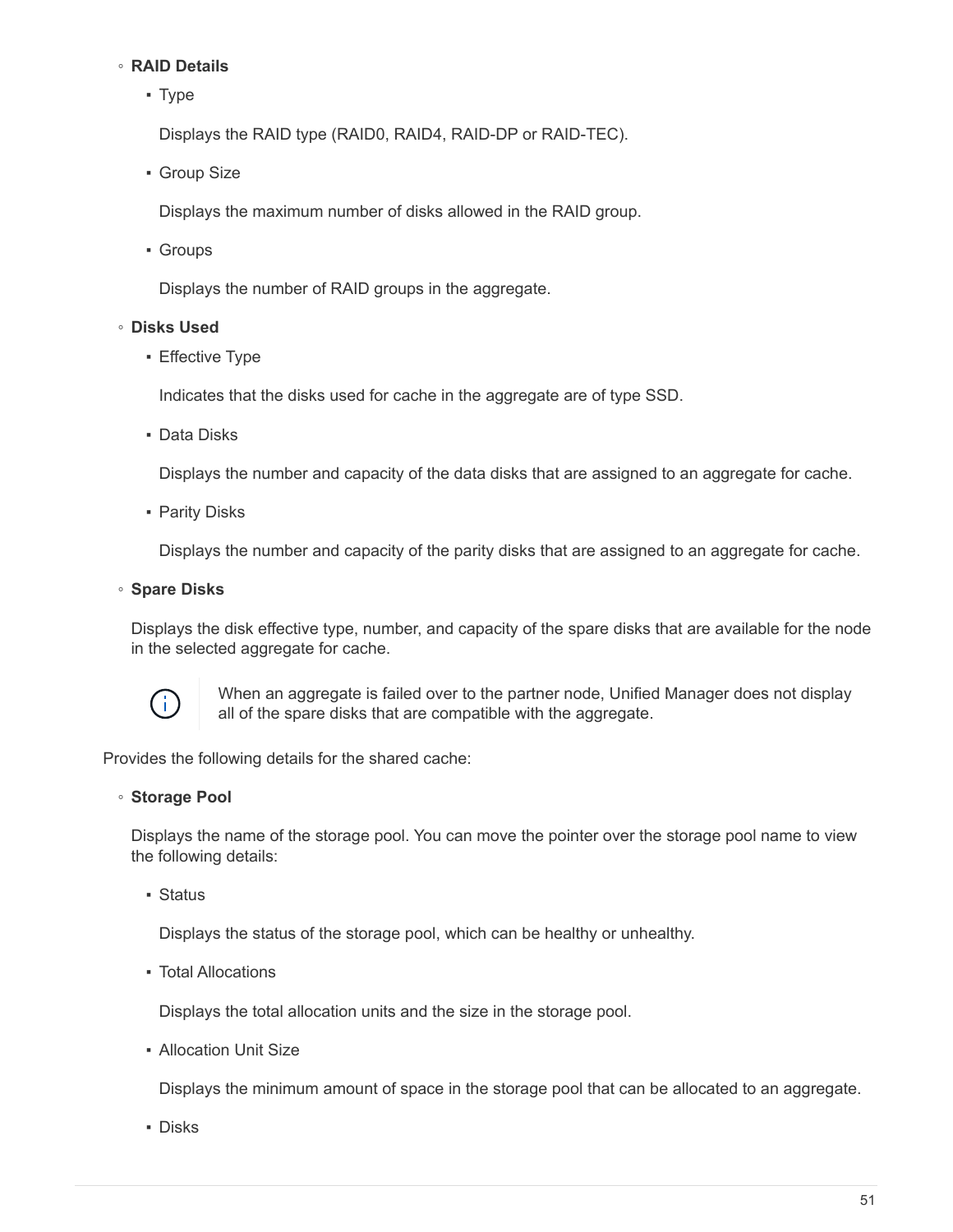Displays the number of disks used to create the storage pool. If the disk count in the storage pool column and the number of disks displayed in the Disk Information tab for that storage pool do not match, then it indicates that one or more disks are broken and the storage pool is unhealthy.

▪ Used Allocation

Displays the number and size of the allocation units used by the aggregates. You can click the aggregate name to view the aggregate details.

▪ Available Allocation

Displays the number and size of the allocation units available for the nodes. You can click the node name to view the aggregate details.

◦ **Allocated Cache**

Displays the size of the allocation units used by the aggregate.

#### ◦ **Allocation Units**

Displays the number of allocation units used by the aggregate.

#### ◦ **Disks**

Displays the number of disks contained in the storage pool.

#### ◦ **Details**

■ Storage Pool

Displays the number of storage pools.

▪ Total Size

Displays the total size of the storage pools.

#### • **Cloud Tier**

Displays the name of the cloud tier, if you have configured a FabricPool-enabled aggregate, and shows the total space used. When the cloud tier is mirrored to another cloud provider (the mirror tier) then the details for both cloud tiers are displayed here

### **Configuration tab**

The Configuration tab displays details about the selected aggregate, such as its cluster node, block type, RAID type, RAID size, and RAID group count:

- **Overview**
	- Node

Displays the name of the node that contains the selected aggregate.

◦ Block Type

Displays the block format of the aggregate: either 32-bit or 64-bit.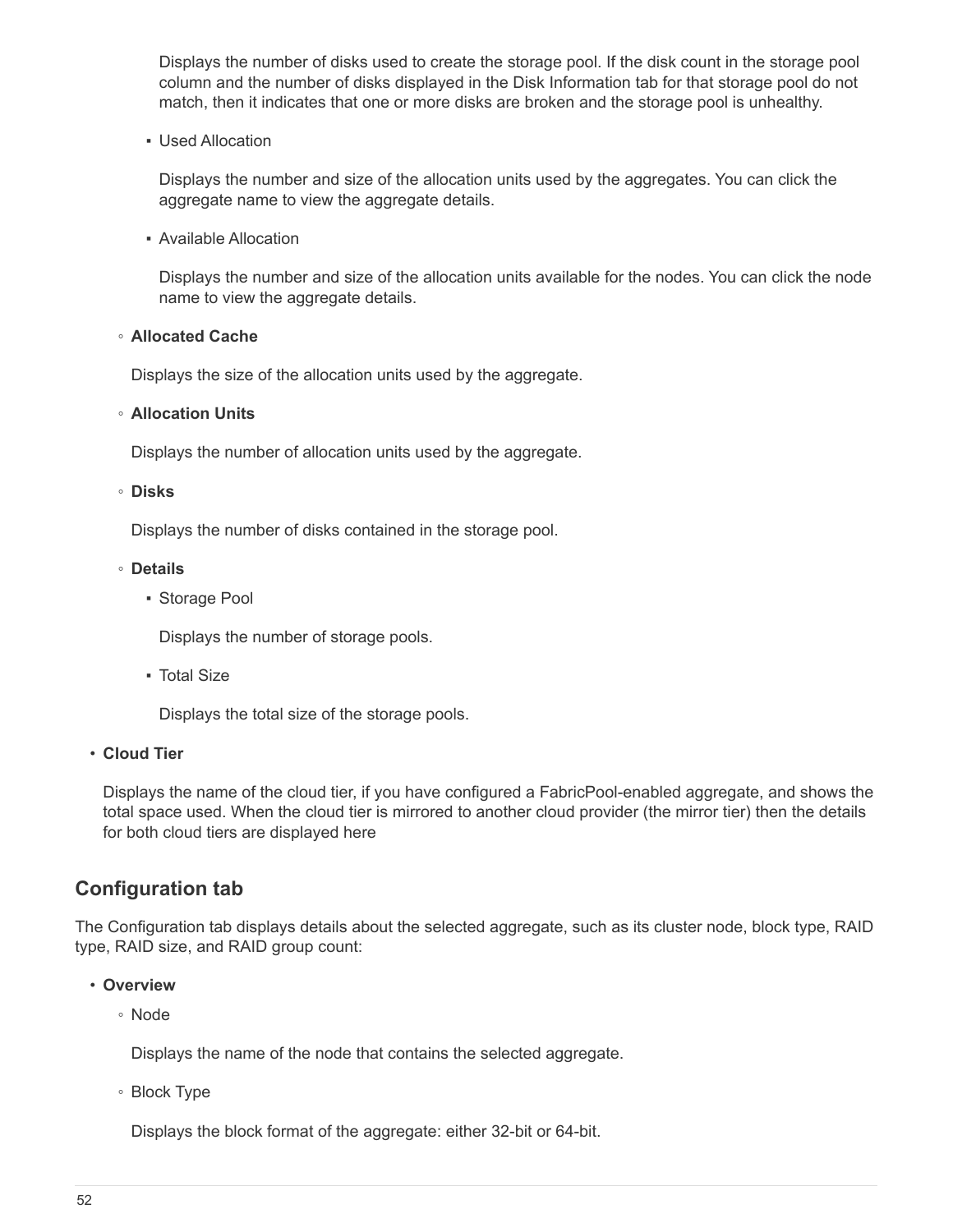◦ RAID Type

Displays the RAID type (RAID0, RAID4, RAID-DP, RAID-TEC or Mixed RAID).

◦ RAID Size

Displays the size of the RAID group.

◦ RAID Groups

Displays the number of RAID groups in the aggregate.

◦ SnapLock Type

Displays the SnapLock Type of the aggregate.

#### • **Cloud Tier**

If this is a FabricPool-enabled aggregate, the details for the cloud tier are displayed. Some fields are different depending on the storage provider. When the cloud tier is mirrored to another cloud provider (the "mirror tier") then both cloud tiers are displayed here.

◦ Provider

Displays the name of the storage provider, for example, StorageGRID, Amazon S3, IBM Cloud Object Storage, Microsoft Azure Cloud, Google Cloud Storage, or Alibaba Cloud Object Storage.

◦ Name

Displays the name of the cloud tier when it was created by ONTAP.

◦ Server

Displays the FQDN of the cloud tier.

◦ Port

The port being used to communicate with the cloud provider.

◦ Access Key or Account

Displays the access key or account for the cloud tier.

◦ Container Name

Displays the bucket or container name of the cloud tier.

◦ SSL

Displays whether SSL encryption is enabled for the cloud tier.

### **History area**

The History area displays graphs that provide information about the capacity of the selected aggregate. Additionally, you can click the **Export** button to create a report in CSV format for the chart that you are viewing.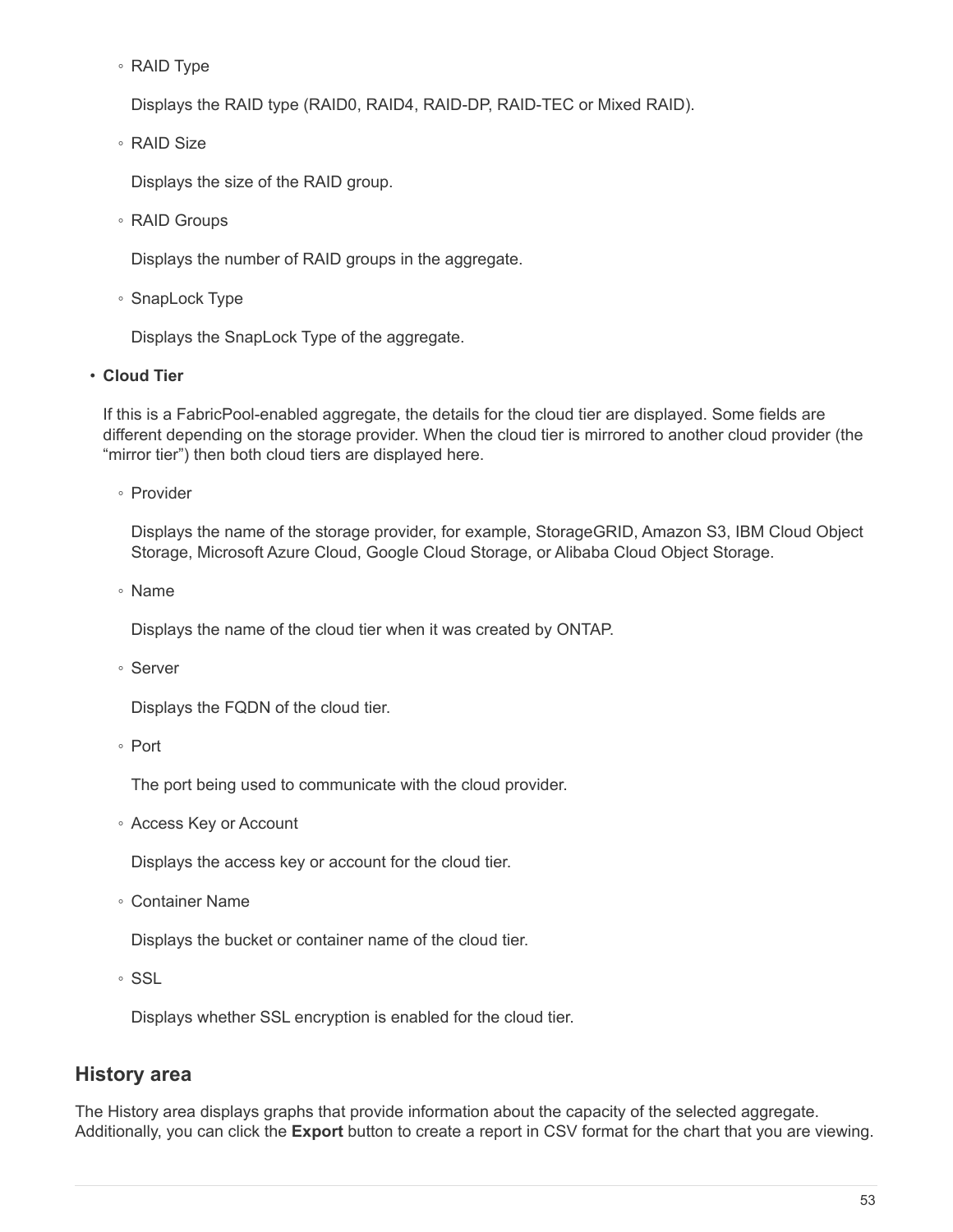You can select a graph type from the drop-down list at the top of the History pane. You can also view details for a specific time period by selecting either 1 week, 1 month, or 1 year. History graphs can help you identify trends: for example, if the aggregate usage is consistently breaching the Nearly Full threshold, you can take the appropriate action.

History graphs display the following information:

#### • **Aggregate Capacity Used (%)**

Displays the used capacity in the aggregate and the trend in how aggregate capacity is used based on the usage history as line graphs, in percentage, on the vertical (y) axis. The time period is displayed on the horizontal (x) axis. You can select a time period of a week, a month, or a year. You can view the details for specific points on the graph by positioning your cursor over a particular area. You can hide or display a line graph by clicking the appropriate legend. For example, when you click the Capacity Used legend, the Capacity Used graph line is hidden.

#### • **Aggregate Capacity Used vs Total Capacity**

Displays the trend in how aggregate capacity is used based on the usage history, as well as the used capacity and the total capacity, as line graphs, in bytes, kilobytes, megabytes, and so on, on the vertical (y) axis. The time period is displayed on the horizontal (x) axis. You can select a time period of a week, a month, or a year. You can view the details for specific points on the graph by positioning your cursor over a particular area. You can hide or display a line graph by clicking the appropriate legend. For example, when you click the Trend Capacity Used legend, the Trend Capacity Used graph line is hidden.

#### • **Aggregate Capacity Used (%) vs Committed (%)**

Displays the trend in how aggregate capacity is used based on the usage history, as well as the committed space as line graphs, as a percentage, on the vertical (y) axis. The time period is displayed on the horizontal (x) axis. You can select a time period of a week, a month, or a year. You can view the details for specific points on the graph by positioning your cursor over a particular area. You can hide or display a line graph by clicking the appropriate legend. For example, when you click the Space Committed legend, the Space Committed graph line is hidden.

### **Events list**

The Events list displays details about new and acknowledged events:

#### • **Severity**

Displays the severity of the event.

#### • **Event**

Displays the event name.

#### • **Triggered Time**

Displays the time that has elapsed since the event was generated. If the time elapsed exceeds a week, the timestamp for when the event was generated is displayed.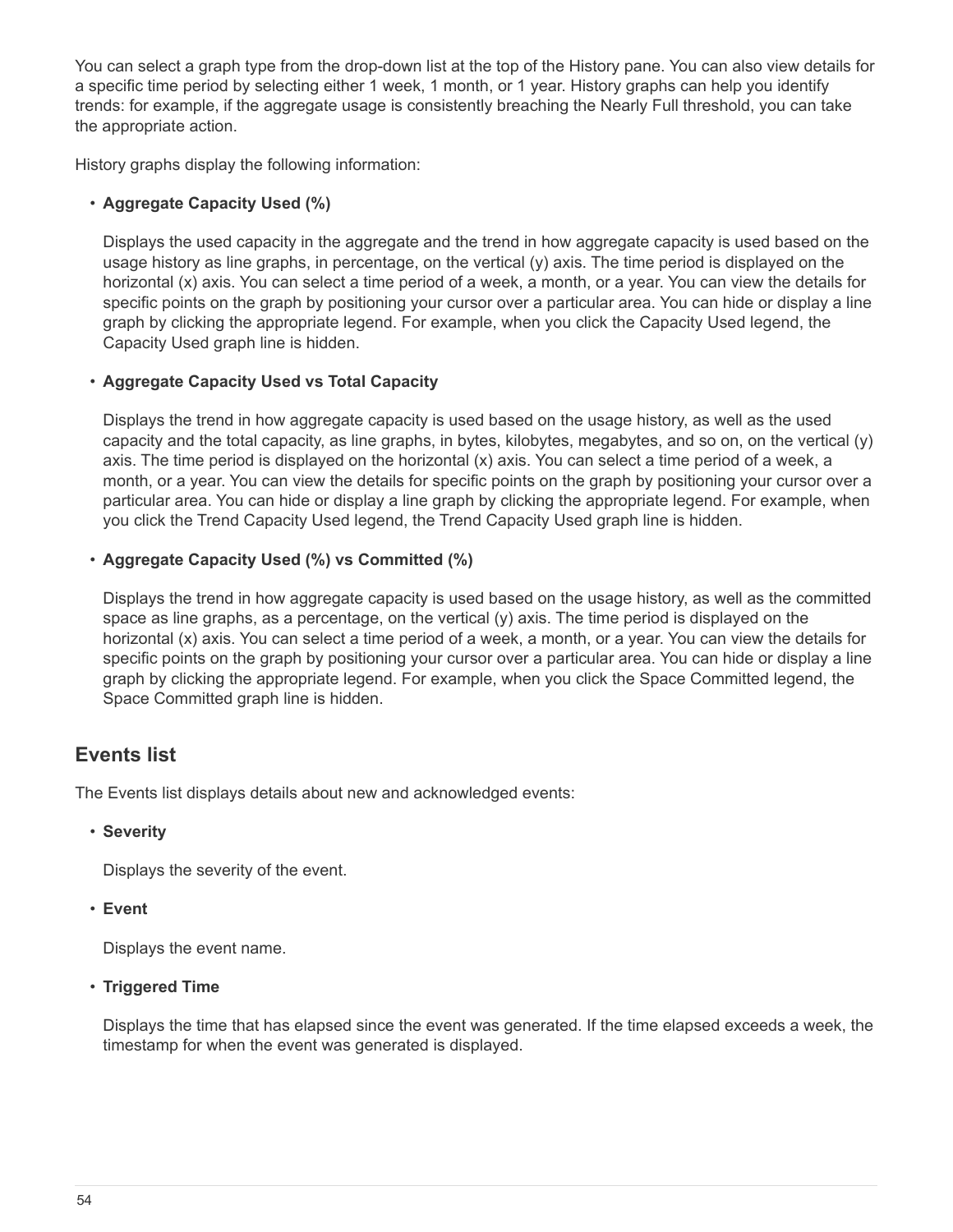### **Related Devices pane**

The Related Devices pane enables you to view the cluster node, volumes, and disks that are related to the aggregate:

#### • **Node**

Displays the capacity and the health status of the node that contains the aggregate. Capacity indicates the total usable capacity over available capacity.

#### • **Aggregates in the Node**

Displays the number and capacity of all the aggregates in the cluster node that contains the selected aggregate. The health status of the aggregates is also displayed, based on the highest severity level. For example, if a cluster node contains ten aggregates, five of which display the Warning status and the remaining five of which display the Critical status, then the status displayed is Critical.

#### • **Volumes**

Displays the number and capacity of FlexVol volumes and FlexGroup volumes in the aggregate; the number does not include FlexGroup constituents. The health status of the volumes is also displayed, based on the highest severity level.

#### • **Resource Pool**

Displays the resource pools related to the aggregate.

• **Disks**

Displays the number of disks in the selected aggregate.

### **Related Alerts pane**

The Related Alerts pane enables you to view the list of alerts that are created for the selected aggregate. You can also add an alert by clicking the Add Alert link or edit an existing alert by clicking the alert name.

#### **Related information**

[Viewing storage pool details](https://docs.netapp.com/us-en/active-iq-unified-manager-910/health-checker/task_view_storage_pool_details.html)